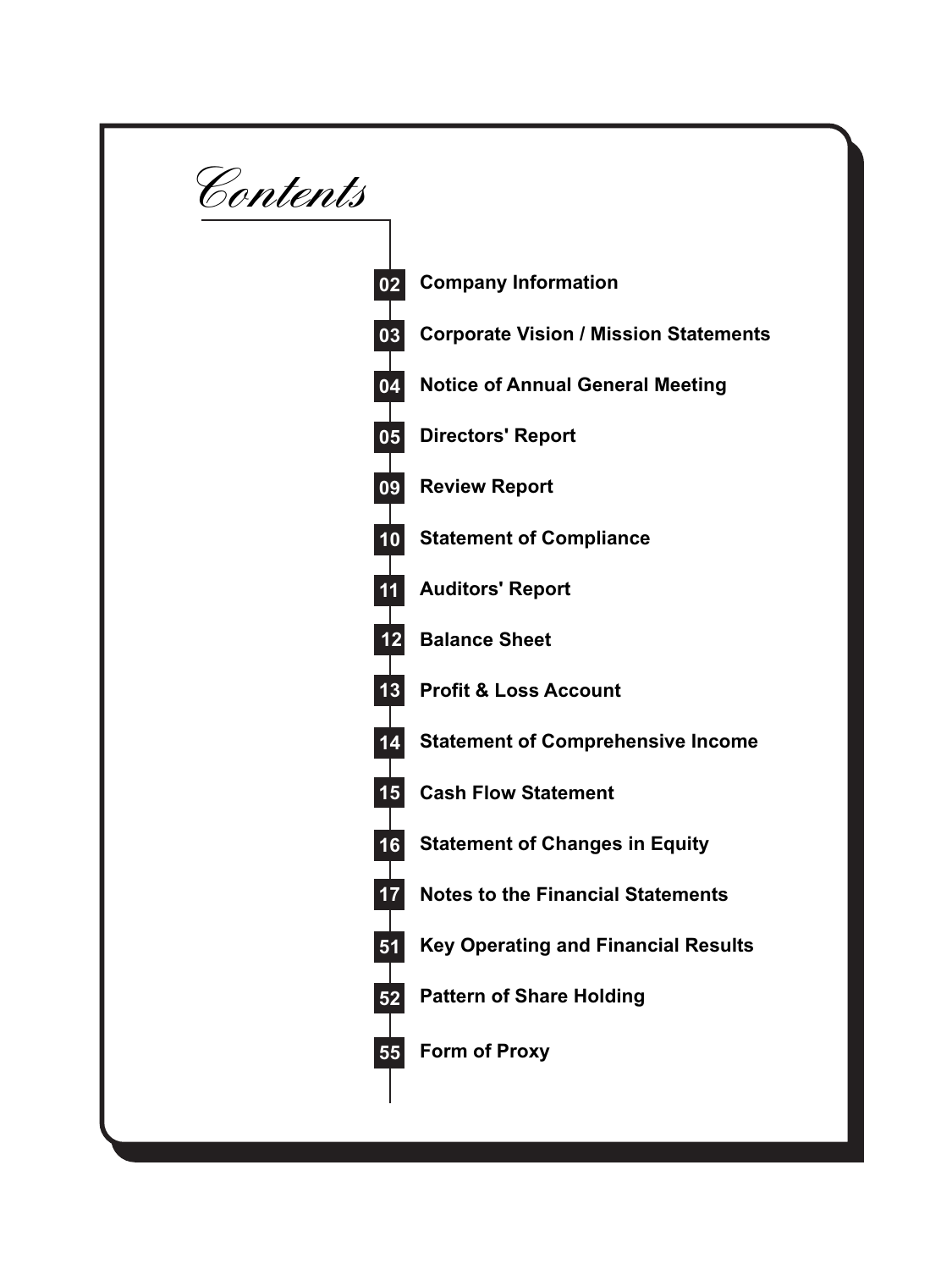

## **COMPANY INFORMATION**

## **BOARD OF DIRECTORS**

Mr. Sohail Maqsood Mr. Tanveer Ahmed Mr. Riaz Ahmed Mr. Muhammad Shafiq Mr. Rubina Rizvi Mr. Umer Hayat Gill Mr. Iftikhar Ali (Chairman) (Chief Executive) (NIT Nominee)

## **AUDIT COMMITTEE**

Mr. Muhammad Shafiq Mr. Umer Hayat Gill Mr. Sohail Maqsood (Chairman)

## **HR & REMUNERATION COMMITTEE**

Mr. Umer Hayat Gill Mr. Tanveer Ahmed Mr. Muhamamd Shafiq (Chairman)

## **CHIEF FINANCIAL OFFICER**

Mr. Nasir Mahmood

## **COMPANY SECRETARY**

Mr. Javaid Iqbal

## **AUDITORS**

M/s. Hameed Chaudhri & Company Chartered Accountants, Karachi.

## **LEGAL ADVISOR**

M/s. A.K. Brohi & Company - Advocate

## **TAX CONSULTANT**

M/s. Sharif & Company - Advocate

## **SHARE REGISTRAR OFFICE**

M/s. Hameed Majeed Associates (Pvt) Ltd. Karachi Chamber, Hasrat Mohani Road, Karachi. Ph : 32424826, 32412754 Fax: 32424835

## **REGISTERED OFFICE**

2nd Floor, Finlay House, I.I. Chundrigar Road, Karachi.

## **REGIONAL OFFICE**

2nd Floor, Garden Heights, 8 Aibak Block, New Garden Town, Lahore.

## **MILLS**

S.I.T.E. Kotri, Raiwind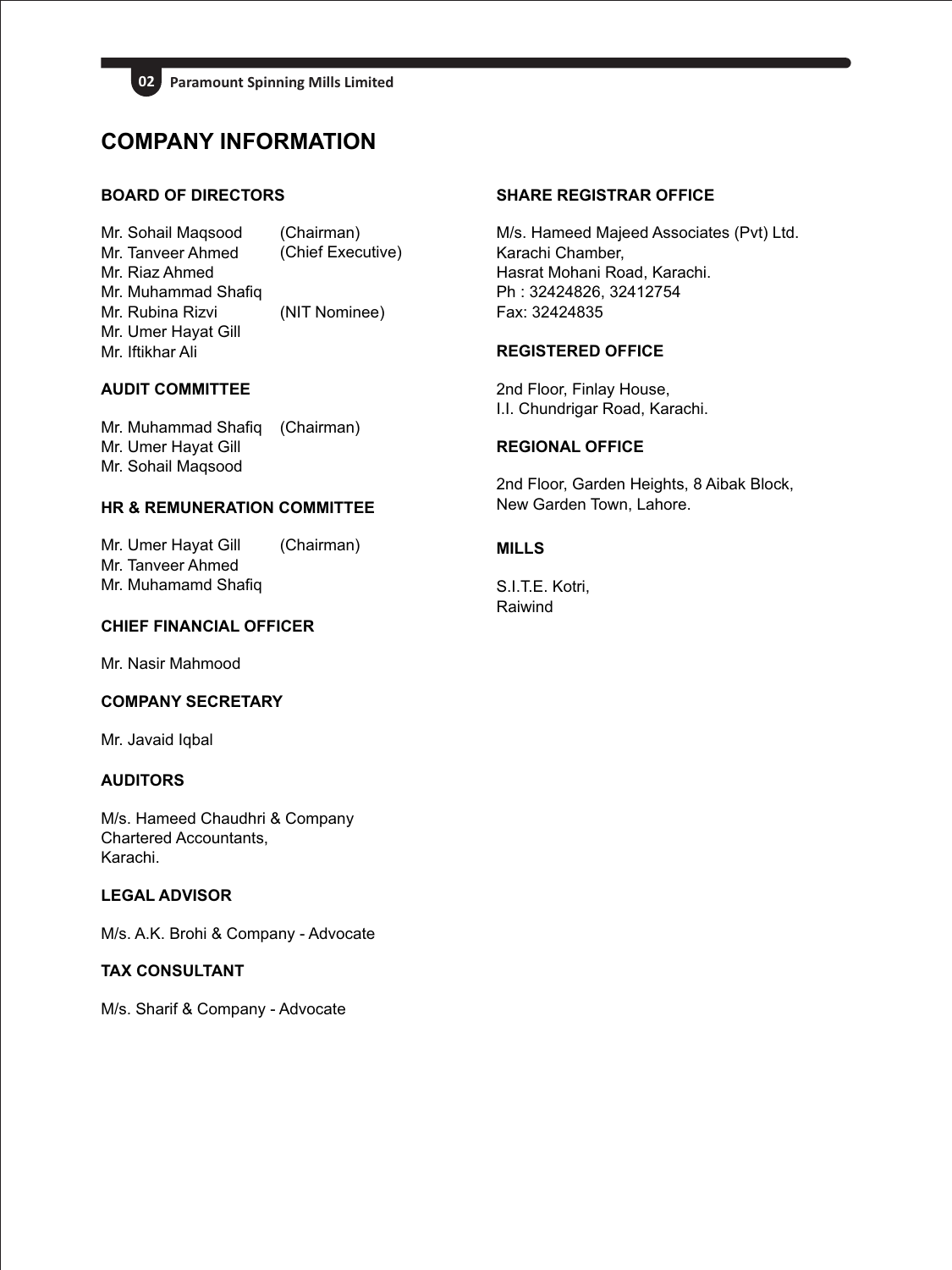**Annual Report 2012 03**

## **Corporate Vision / Mission Statement**

**Vision**

**We aim at transforming PSML into a complete Textile unit to further explore international market of very high value products. Our emphasis would be on product and market diversifications, value addition and cost effectiveness. We intend to fully equip the Company to acquire pioneering role in the economic development of the Country.** 

**Mission**

**The Company should secure and provide a rewarding return on investment to its shareholders and investors, quality products to its customers, a secured and environment friendly place of work to its employees and present itself as a reliable partner to all business associates.**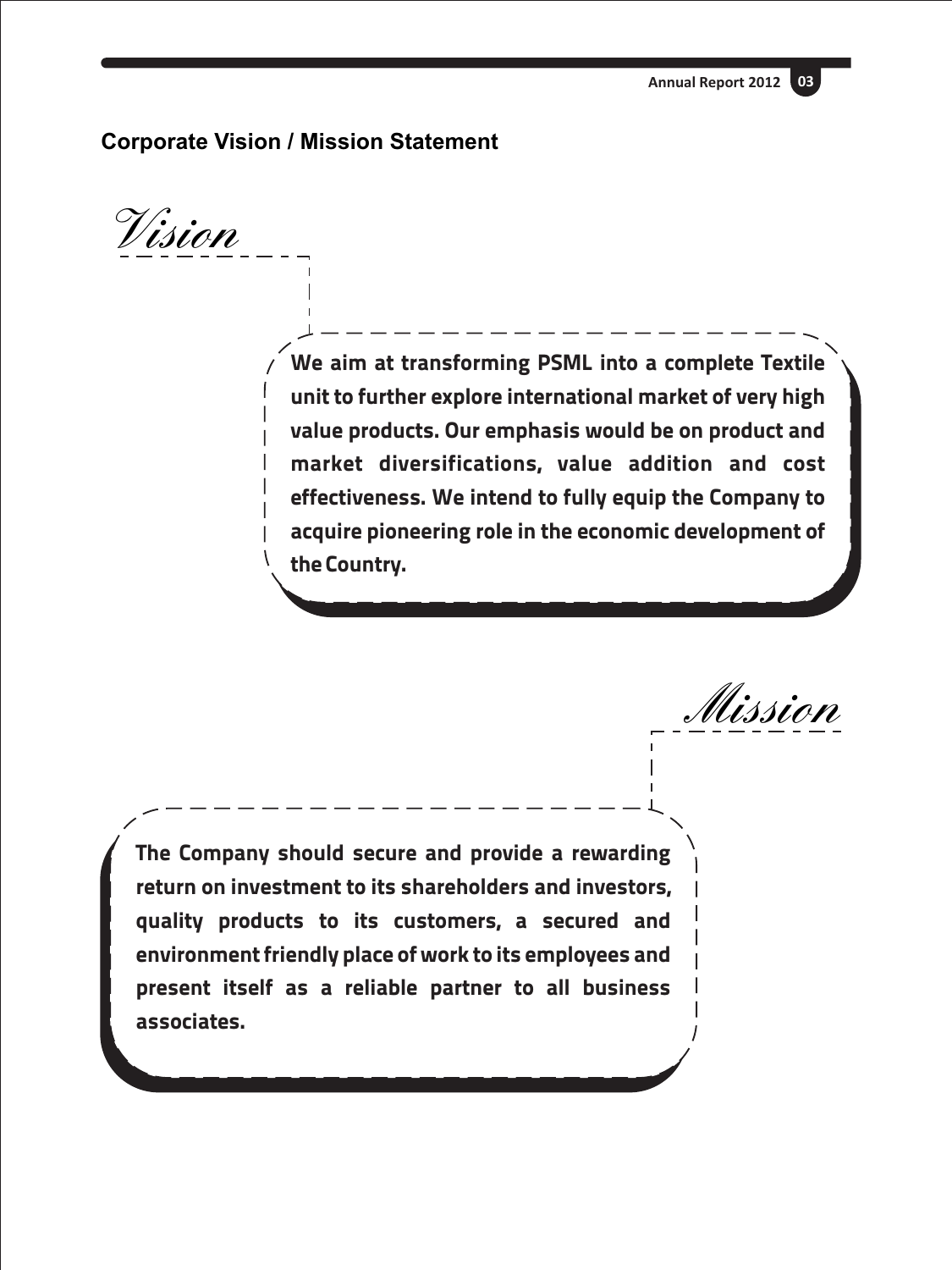

## **Notice of Annual General Meeting**

Notice is hereby given that Annual General Meeting of Paramount Spinning Mills Limited (the "Company") will be held at Trading Hall, Karachi Cotton Association Building, I.I.Chundrigar Road, Karachi on Thursday, May 16, 2013 at 10:30 a.m, to transact the following business:

- 1. To confirm the minutes of the last Annual General Meeting of the Company.
- 2. To receive, consider and adopt the audited financial statements of the Company for the financial year ended on June 30, 2012 together with Directors' and Auditors' Reports thereon.
- 3. To appoint Auditors of the Company for the next financial year 2012-13 and fix their remuneration. The retiring Auditors M/s Hameed Chaudhri & Co. Chartered Accountants, being eligible, have offered themselves for reappointment as Auditors of the Company.
- 4. To elect Seven (7) Directors as fixed by the Board of Directors in accordance with the provisions of section 178 of the Companies Ordinance, 1984 for the next term of three years. The retiring directors are:
- 1. Mr. Tanveer Ahmed 2. Mr. Riaz Ahmed
- 3. Mr. Muhammad Shafiq 4. Mr. Umer Hayat Gill
- 5. Mr. Sohail Maqsood 6. Mr. Iftikhar Ali
- 7. Mrs. Rubina Rizvi
- All retiring Directors are eligible for re-election.
- 5. To transact any other business with the permission of the Chairman.

By Order of the Board

Lahore: Dated: April 24, 2013

**Company Secretary**

## **NOTES:**

- **1.** The share transfer books of the company will remain closed and no transfer of shares will be accepted for registration from **th th 9 May, 2013 to 16 May, 2013 (both days inclusive).**
- **2.** Any person who seeks to contest the election of Directors shall file at the Registered Office of the Company, not later than 14 days before the day of meeting, notice of his /her intention to offer himself/herself for election of Directors in terms of Section 178 (3) of the Companies Ordinance, 1984.
- **3.** A member entitled to attend and vote at the general meeting may appoint any other member as proxy in writing to attend the meeting and vote on his/her behalf.
- **4.** Duly completed form(s) of proxy must be deposited with the Company at the Registered Office of the Company not later than 48 hours before the time fixed for the meeting.
- **5.** CDC Account holders will further have to follow the under-mentioned guidelines as laid down in circular 1 dated January 26, 2000 issued by the Securities and Exchange Commission of Pakistan.

#### **For Attending the Meetings**

**In case of individuals,** the account holders or sub-account holders whose registration details are uploaded as per regulations, shall authenticate his/her original valid Computerized National Identity Card (CNIC) or original passport at the time of attending meeting.

**In case of Corporate Entity,** Board of Director's Resolution/Power of attorney with specimen signature of the nominee shall be produced (unless it has been provided earlier) at the time of meeting.

#### **For Appointment of Proxies:**

- i. In case of individuals, the account holder or sub-account holders whose registration details are uploaded as per regulations, shall submit the Proxy Form as per above requirement.
- ii. Attested copy of CNIC or the passport of beneficial owners and proxy shall be furnished with the Proxy Form.
- iii. The Proxy shall produce his CNIC or the passport at the time of meeting.
- iv. In case of corporate entity, the Board of Director's Resolution/Power of attorney with specimen signature shall be submitted (unless provided earlier) along with Proxy Form.
- v. The Proxy Form shall be witnessed by two persons whose name, CNIC No. and address shall be mentioned on Proxy Form.
- **6.** Members are requested to notify immediately changes of their addresses (if any) to our Shares Registrar M/s Hameed Majeed Associates (Pvt) Limited, Karachi Chamber, Hasrat Mohani Road, Karachi.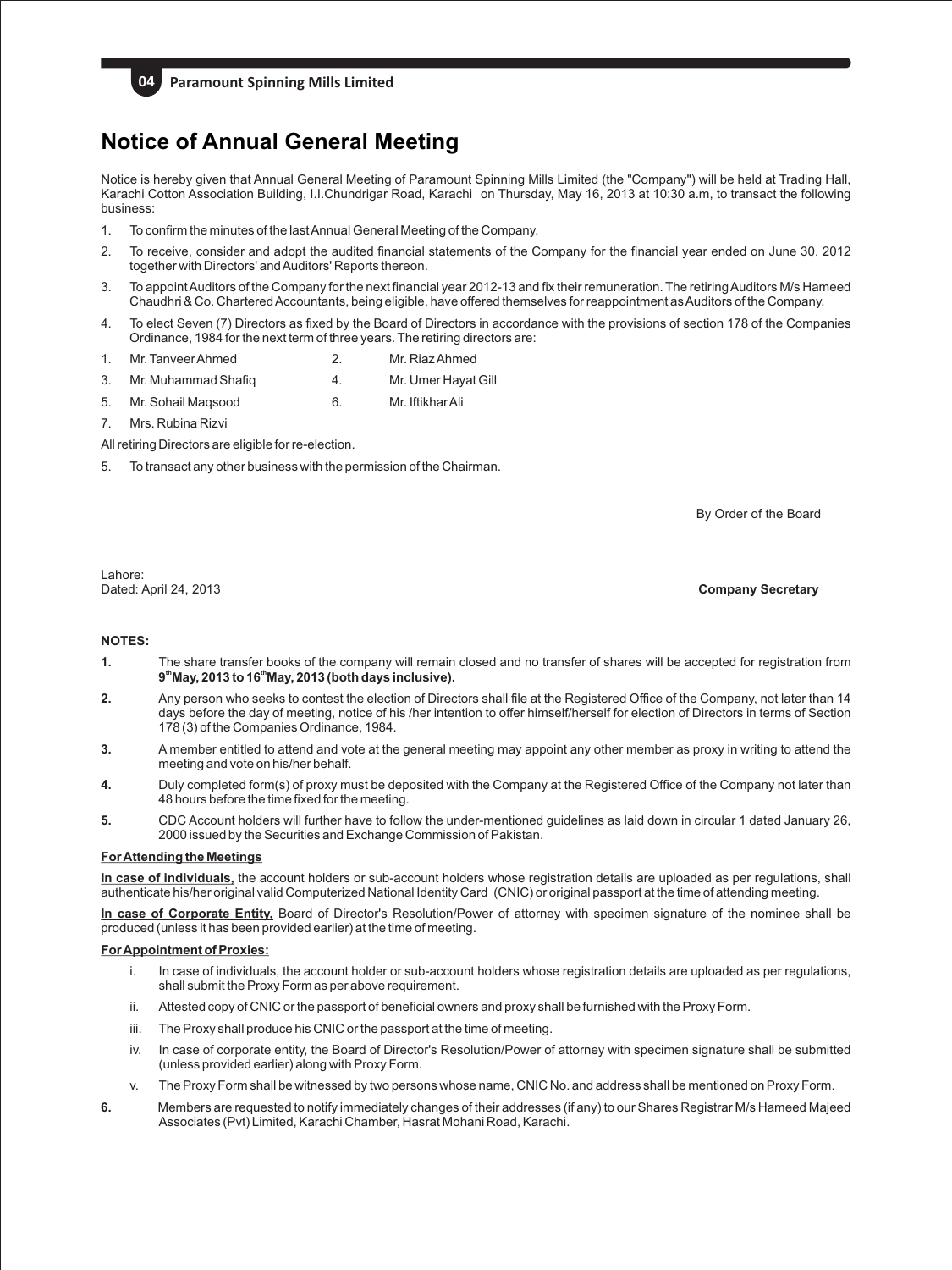## **Directors' Report to the Sharesholders**

The Directors of your Company are pleased to place their report together with the Auditor's Report and audited Financial Statements of the Company for the year ended June 30, 2012 at the Annual General Meeting of company.

## **Overview**

The year under review has been proved toughest period since inception of the Company. During the year under review highest levels of volatility in cotton and yarn prices were observed. Abnormal Gas and electricity load shedding further exacerbated the situation coupled with rising trends of energy costs; depreciating rupee against major currencies increased the cost of inputs day by day making it very difficult for local industries to remain competitive in international markets. The interest rate in Pakistan was highest in the region during the period under review and is badly hurting the profitability and competitiveness of our businesses.

The cotton prices remained volatile in this period with substantial fluctuations on month to month basis. Our credit lines where approved by financial instructions at the time when cotton price was around Rs. 3,000/- per maund. Due to volatility in cotton prices, the cotton price touched to Rs.13,000/- per maund, during the year under review, as a result of which the working capital requirement was increased. The company approached the financial institutions to approved the additional funding for the cotton purchase but instead of approving the additional funding, some of them abruptly curtailed the existing lines which created a disaster for the company as the production declined due to non procurement of cotton in time and we could not purchase cotton at cheaper rates. These adverse eventualities had a compounding effect on the company as the availability of working capital lines at the right time were not at our disposal. Due to the company's inability to purchase raw materials adequately it was unable to maximize production capacity which subsequently declined 45% of installed capacity. This hindered the Company's plan to achieve the desired production targets which badly affected our sales turnover as well as export orders.

In view of unilateral decision regarding blockage of working capital lines by the Financial institutions, adjustment of financial obligations from sale proceeds, delays in release of security, charging of high mark-up etc. forced the Company to file a suit before Honorable Lahore High Court jointly against financial institutions under section 9 of the Financial Institutions (Recovery of Finances) Ordinance, 2001 for redemption / release of security, rendition of accounts, and recovery of damages, permanent injunction and ancillary reliefs. Since the matter is prejudice in the Honorable Lahore High Court, the company has not acknowledged its liability until the amount of principal and mark up is reconciled with the financial institutions in accordance with the above mentioned suit.

The debt amortization profile, higher interest cost and associated liquidity problems have forced the company to consider the restructuring of its debt obligations subject to reconciliation of financial obligations to ensure continued timely discharge of its commitments to its lenders. The company has initiated the debt restructuring process with the help of the key lending financial institutions. Once achieved, it would improve the company's financial health and liquidity of the Company.

Increasing global options available to long standing customers and competitive strategies adopted by other textile manufacturing countries in the region created further pressure on margins at a time when local cost of operations has continued to go up due to across the board increased utility cost and inflationary pressures. Inflationary pressures burdened our cost of production despite Company's efforts to implement cost cutting measures. Persistent and unprecedented energy crisis in the Country compelled the Company to generate required energy through higher cost substitutes. Increasing competition from local textile manufacturers also restricted our margins.

The company enjoyed very good reputation in the international as well as local market since its inception which is evident from its export turnover which was around 70% during the last three years.

We have been conscious of the issues that are affecting our profitability and are committed to plans to turn Company into profit by implementing the restructuring process for better financial position, strengthening our operations through proficient acumen, improving manufacturing processes and offering better service to our customers.

#### **Operating & Financial Performance**

| <b>Operating indicators</b>    | 2012<br><b>Rupees</b> | 2011<br><b>Rupees</b> |
|--------------------------------|-----------------------|-----------------------|
| <b>Sales</b>                   | 3,844,878,196         | 4,992,391,443         |
| Gross Profit / (Loss)          | (1, 155, 618, 772)    | 684,395,033           |
| <b>Financial cost</b>          | 266,252,442           | 280,439,613           |
| Pre tax Profit / (Loss)        | (2,726,622,963)       | 193.274.652           |
| <b>Provision for taxation</b>  | 4,149,367             | 27,744,195            |
| Profit / (Loss) after taxation | (2,730,772,330)       | 165,530,457           |

## **Future Prospects**

Due to economic recession around the globe businesses conditions have been adversely affected in preceding three years. Though there have been some recovery of economies from the recession however, its effect is still far from over. In addition to global economic recession, serious internal issues also affected Pakistan's textile industry very significantly. The high cost of production resulting from higher cotton prices, rising energy costs, increasing prices of imported inputs due to depreciation of Pakistani rupee, double digit inflation, highest financial cost in the region and prolonged power cuts are posing serious threats to textile sector. On these fronts the situation is expected to remain volatile in the future.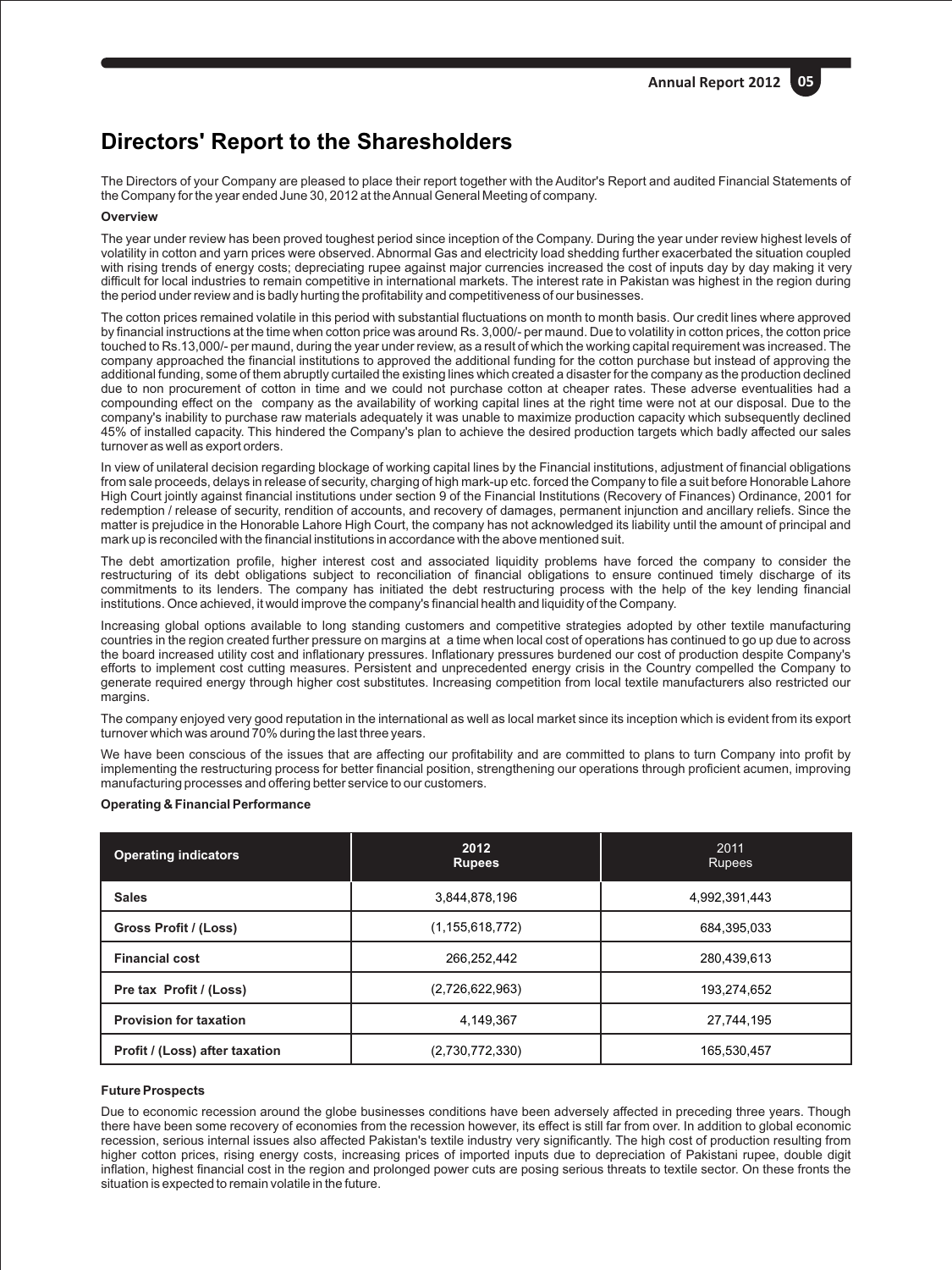

**06 Paramount Spinning Mills Limited** 

## **Directors' Report to the Sharesholders**

Going forward, the Company is focusing on strategy to consolidate its customer base, rationalize production volume and achieve pricing targets to increase profitability. Bottle neck in achieving these miles stones was non-availability of working capital lines. This impediment is expected to be over in near future as the restructuring process is expected to be completed soon and this would result in better financing opportunities vis-a-vis reduction in finance cost for the Company. Once the ongoing reconciliation & restructuring process is completed, we would be in better position to embark upon timely better priced procurement of the required raw materials, interest costs, energy prices and rising inflation.

To increase profitability and improve performance, wide ranging and significant measures are being implemented by the Company focusing on cost reduction and increase in margins.

Considering focus of stakeholders and support of management, challenges would be overcome and success would be achieved through consistent team effort. It is expected that the Company will emerge on stronger footings.

#### **Auditors' observations**

Due to pending litigation in the High Court against all banks/financial institutions for reconciliation of amounts and recovery of damages the company has not provided accrued markup in these accounts. Consequently banks/financial institutions have not confirmed the amounts which are already disputed by the company.

Regarding the auditor's observation for liquidity issues and its repercussions, the company is very hopeful that with reconciliation of amounts, release of security as per pending litigation with the Lahore High Court and in post re-profiling scenario, the financial health of the company will be improved which will enable the company to purchased cost effective timely raw material, manage the resources properly, combat the pressures of local and global market and tackle with energy crises.

#### **Corporate Governance**

Your Company has been complying with the rules & regulations of Securities and Exchange Commission of Pakistan and has implemented better internal control policies with more rigorous checks and balances.

#### **Board meetings and attendance**

Five (5) meetings of the Board of Directors were held during the period under review. Attendance by each director is as follows:

| <b>Name of Director</b>                       | No of meeting attended |
|-----------------------------------------------|------------------------|
| Mr. Tanveer Ahmed                             | 5                      |
| Mr. Riaz Ahmed                                | 5                      |
| Mr. Sohail Magsood                            | 4                      |
| Mr. Umer Hayat Gill                           | 3                      |
| Mr. Rubina Rizvi (NIT Nominee)                | 4                      |
| Mr. Iftikhar Ali (Appointed on 02-04-2012)    | 2                      |
| Mr. Muhammad Shafiq (Appointed on 26-12-2011) | 3                      |
| Mr. Abdul Shakoor (Resigned on 26-12-2011)    | 2                      |
| Mr. Naseer Ahmed (Resigned on 02-04-2012)     | 3                      |

Leaves of absence were granted to the members who could not attend the meetings.

#### **Audit Committee**

The Board of Directors of the Company in compliance with the Code of Corporate Governance has established an Audit Committee. The names of its members are given in the Company information.

#### **Internal Audit Function**

The Board has implemented a sound and effective internal control system including operational, financial and compliance controls to carry on the business of the Company in a controlled environment in an efficient manner to address the Company's basic objectives.

Internal audit findings are reviewed by the Audit Committee, where necessary, action taken on the basis of recommendations contained in the internal audit reports.

## **Corporate Governance & Financial Reporting Framework**

As required by the code of corporate governance, directors are pleased to report that:

- The financial statements prepared by the management of the Company present fairly its true state of affairs, the results of its operations, cash flows and changes in equity.
- Proper books of account of the Company have been maintained.
- Appropriate accounting policies have been consistently applied in preparation of financial statements and accounting estimates are based on reasonable and prudent judgment.
- International accounting standards, as applicable in Pakistan have been followed in preparation of financial statements.
- The system of internal control is sound and has been effectively implemented and monitored.
- The Board is satisfied that Company is doing well and there is no concern as regard to going concern under the Code and as duly explained in note 1.3 of Financial Statements.
- There has been no material departure from the best practices of corporate governance as detailed in the listing regulations of the stock exchanges.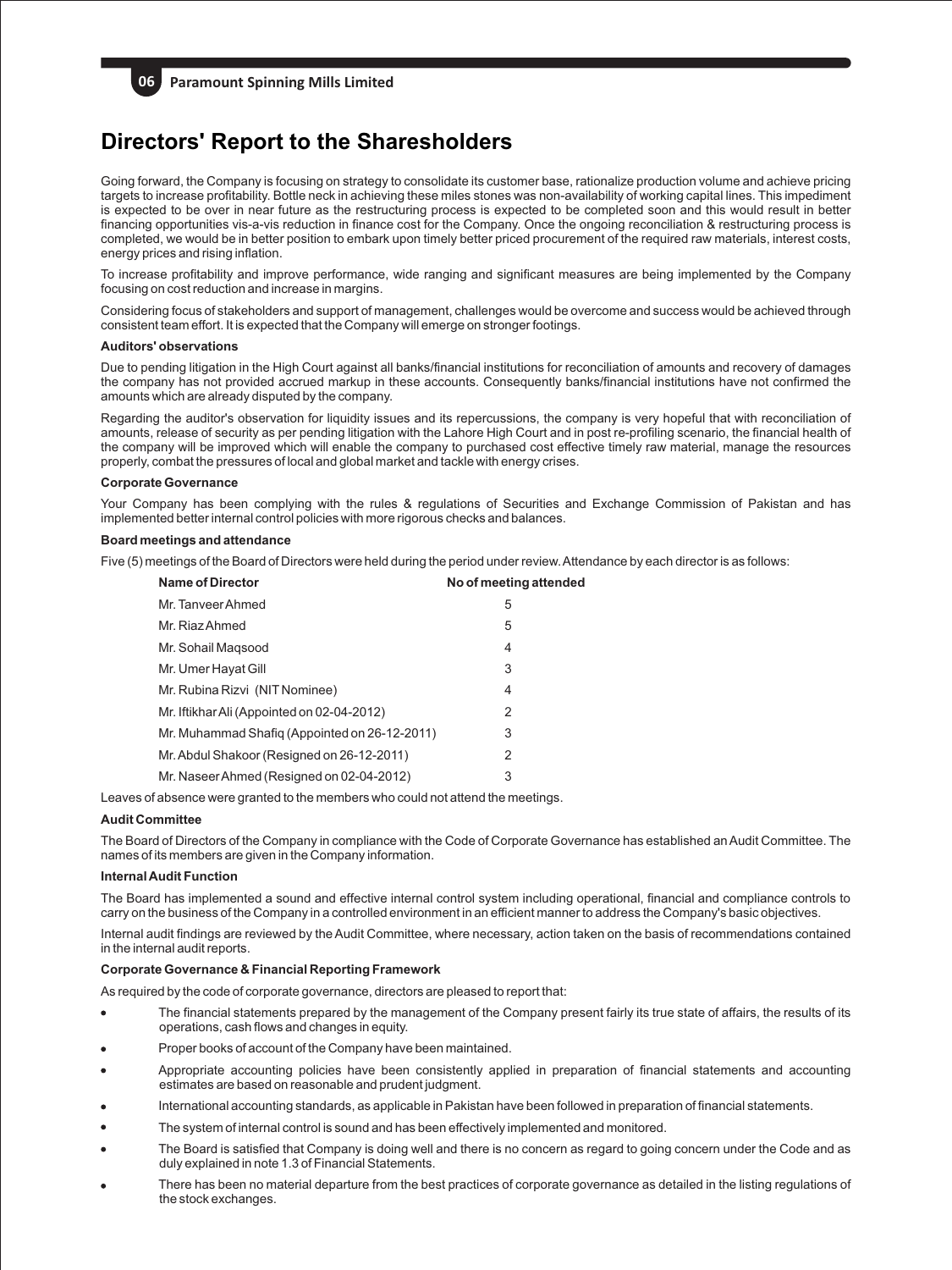## **Directors' Report to the Sharesholders**

- Key operating and financial data for the last six years is annexed.
- There are no statutory payments on account of taxes, duties, levies and charges which are outstanding as on June 30, 2012 except for those disclosed in the financial statements.
- No material changes and commitments affecting the financial position of your Company have occurred between the end of the financial year to which this Balance Sheet relates and the date of the Directors' Report except for those disclosed in the Financial Statements.

#### **Earning / (Loss) Per Share**

The earning / (loss) per share of the company for the period ended June 30, 2012 was Rs. (157.37) as compared to the previous year of Rs. 9.54

#### **Dividends**

Due to circumstances discussed above, the Board of Directors does not recommend dividend for the year ended on June 30, 2012.

#### **Human Resource**

The Company believes that highly skilled and motivated workforce is essential for success. It gives priority to Human Resource Development. An effective corporate strategy ensuring continuous investment, in order to maintain and build valuable resources, is being implemented. The Company continues to provide challenging opportunities for growth of over 2,000 employees. The Company has created a culture that promotes teamwork, collaboration, openness and transparency of all processes and builds trust by being just and transparent in granting rewards and recognition. Complying with our Human Resource Polices, the Company does not employ any child labour and is an equal opportunity employer. Moreover Company gives the opportunity to special persons to contribute to the economy with self respect, dignity and honour.

#### **Safety, Health and Environment**

Your Company complies with the standards and follows the safety rules and regulations. Company provides and maintains, so far as practicable equipment, systems and working conditions which are safe and without risk to the health and safety of our employees. The Board is pleased to inform that various sessions on safety awareness are held and by the grace of Almighty no major accident was reported during the year under review.

Management has maintained its strong commitment to a safe environment in all its operations throughout the year. Your Company actively strives to mitigate all adverse environmental impact arising out of our operations and strictly adheres to legal regulations.

As a commitment to comply with international standards, the Company opted to adopt Social Accountability Standard SA-8000 and is now a certificated Company.

#### **Energy Conservation**

Energy conservation is one of our key focus areas of the Management. Your Company however is trying its level best for benchmarking energy consumption levels with accepatable industrial standards and consistently works towards improving efficiencies further. In this regard Energy Management System has been established at all units of the Company. Theoretical and practical training has been imparted to a team by PISD, GTZ, SMEDAand APTMA. These Organizations have also carried out the Energy Audit of different Spinning units and their recommendations have effectively been implemented. Above Organizations are regularly visiting the spinning units for follow up on energy conservation activities.

## **Corporate Social Responsibility**

Investing in the communities where we operate is part of the Company's culture. Even in financial crunch the company continues to focus its Corporate Social Responsibility initiatives to address the most pressing needs in the communities. During 2011-12, the Company contributed Rs. 459,630 towards the above initiatives.

#### **Information Technology**

The Information Technology provides requisite leverage to the Company to boost its performance. We are fully focused to develop this key resource of the Company in line with the increasing requirements of the business. Our IT department spent significant time on introducing new IT systems in various processes as well as upgrading integration of running applications at various locations. Head Office, Registered Office and Mills sites are now connected through radio link over a High Speed Wide Area Network which has a high level of security through firewalls and state of the art technology. The centralized database is being managed at head office for easy access to MIS reports and information. E portal services are being introduced. Moreover different locations of the Company are now equipped with Video Conferencing facility and meetings of the Company are conducted more economically and efficiently.

To enhance efficiencies and as a part of business process re-engineering for continuous improvements, the Company is initiating implementation of Enterprise Resource Planning (ERP) system for its financial, supply chain, manufacturing, production and human resource management system. In order to support this ERP, state of the art servers are being selected.

#### **Related Party Transactions**

The transactions between the related parties were made at Arm's Length prices determined in accordance with the "comparable uncontrolled price method". The company has fully complied with the best practices on transfer pricing as contained in the listing regulations of stock exchanges in Pakistan.

## **Trading in Company's Shares**

During the year under review the trading in shares of the Company by the Directors, Chief Executive Officer, Chief Financial Officer, Company Secretary and their spouse and minor children is as follows:

| <b>Opening Balance</b><br>as on 01-07-2011 | <b>Purchases</b> | Sale | <b>Closing Balance</b><br>as on 30-06-2012 |
|--------------------------------------------|------------------|------|--------------------------------------------|
|                                            |                  | 1.11 |                                            |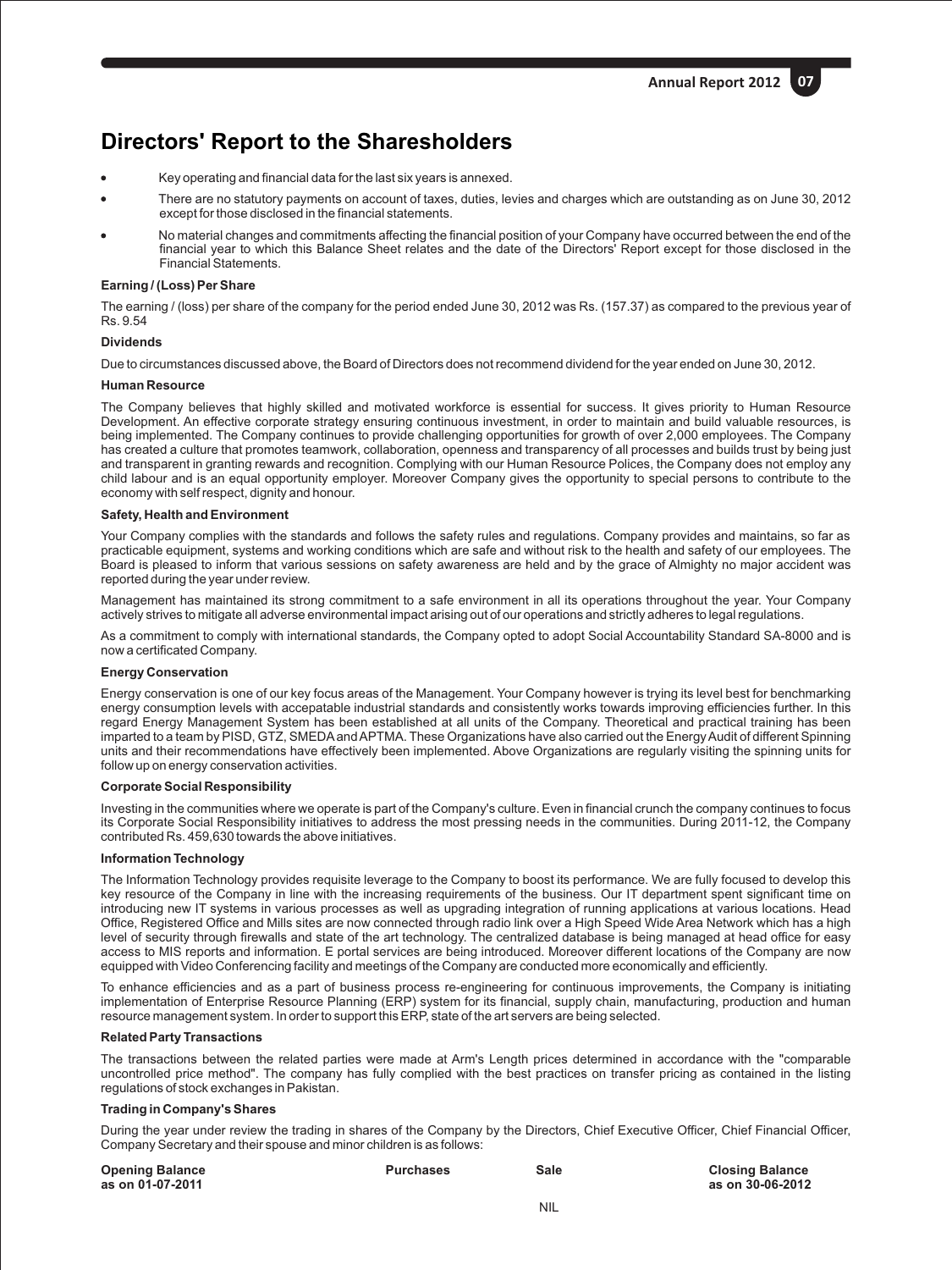

**08 Paramount Spinning Mills Limited** 

# **Directors' Report to the Sharesholders**

#### **Statement on Value of Staff Retirement Benefit**

As on June 30, 2012 deferred liability for gratuity is Rs. 51.32 Million.

#### **Auditors**

Messrs Hameed Chaudhri & Company, Chartered Accountants being eligible have offered themselves for re-appointment. The Audit Committee has also recommended their appointment as External Auditors of the Company for the next financial year 2012-2013.

#### **Pattern of Shareholding**

The pattern of shareholding as at June 30, 2012 including the information under the code of corporate governance is annexed.

#### **Acknowledgement**

Finally, the Board avail this opportunity to thank our valued customers and financial institutions whose faith and support over the years has fostered a mutually beneficial relationship which played a pivotal role in improving our products, services and contributions to the economy.

The Board also wishes to place on record its appreciation for the employees members of management team for their efforts, commitment and hard work and to the shareholders for the trust and confidence reposed in it.

On behalf of the board

Lahore: Dated: April 22, 2013 **TANVEER AHMED Chief Executive**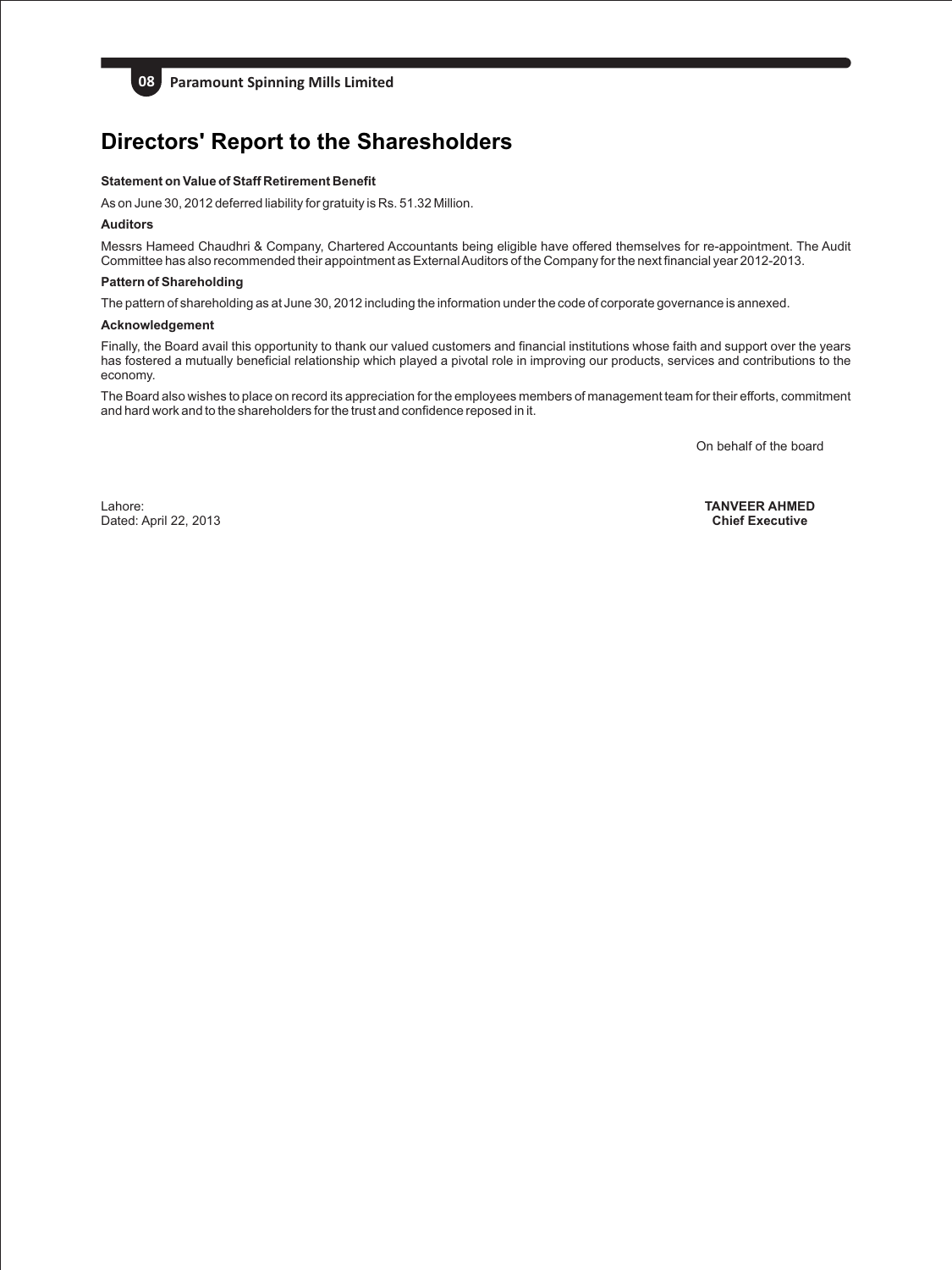## **Review Report to the members on statement of compliance with best practices of the Code of Corporate Governance**

We have reviewed the Statement of Compliance with the best practices contained in the Code of Corporate Governance prepared by the Board of Directors of **Paramount Spinning Mills Limited** to comply with the Listing Regulations of Karachi and Lahore Stock Exchanges where the Company is listed.

The responsibility for compliance with the Code of Corporate Governance is that of the Board of Directors of the Company. Our responsibility is to review, to the extent where such compliance can be objectively verified, whether the Statement of Compliance reflects the status of the Company's compliance with the provisions of the Code of Corporate Governance and report if it does not. A review is limited primarily to inquiries of the Company's personnel and review of various documents prepared by the Company to comply with the Code.

As part of our audit of financial statements we are required to obtain an understanding of the accounting and internal control systems sufficient to plan the audit and develop an effective audit approach. We are not required to consider whether the Board's statement on internal control covers all risks and controls, or to form an opinion on the effectiveness of such internal controls, the Company's corporate governance procedures and risks.

Further, Listing Regulations of the Karachi and Lahore Stock Exchanges require the Company to place before the Board of Directors for their consideration and approval related party transactions distinguishing between transactions carried out on terms equivalent to those that prevail in arm's length transactions and transactions which are not executed at arm's length price recording proper justification for using such alternate pricing mechanism. Further, all such transactions are also required to be separately placed before the audit committee. We are only required and have ensured compliance of requirement to the extent of approval of related party transactions by the Board of Directors and placement of such transactions before the audit committee. We have not carried out any procedures to determine whether the related party transactions were undertaken at arm's length price or not.

Based on our review, nothing has come to our attention which causes us to believe that the Statement of Compliance does not appropriately reflect the Company's compliance, in all material respects, with the best practices contained in the Code of Corporate Governance as applicable to the Company for the year ended June 30, 2012.

**KARACHI;**

**HAMEED CHAUDHRI & CO., CHARTERED ACCOUNTANTS** Engagement partner: Abdul Hameed Chaudhri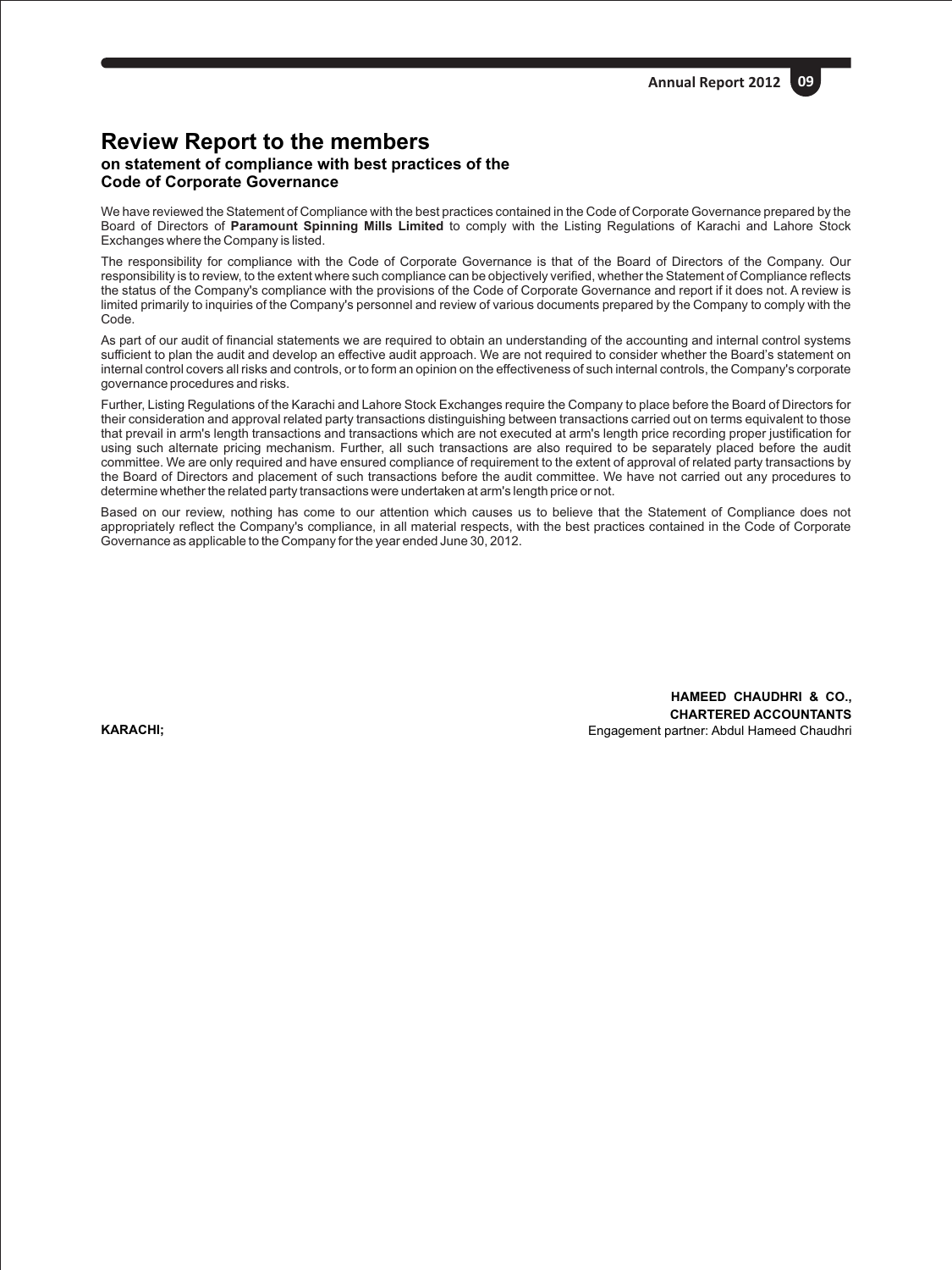## **Statement of Compliance with the Code of Corporate Governance**

This statement is being presented to comply with the Code of Corporate Governance contained in Regulation No. 35 of listing regulations of Karachi Stock Exchange Limited for the purpose of establishing a framework of good governance, whereby a listed company is managed in compliance with the best practices of corporate governance.

The Company has applied the principles contained in the Code in the following manner:

- 1. The Company encourages representation of independent non-executive directors on its Board of Directors. At present the Board of Directors includes Five (5) non-executive directors.
- 2. The directors have confirmed that none of them is serving as a director in more than seven listed companies, including this Company.
- 3. All the resident directors are registered as taxpayers and none of them has defaulted in their personal capacity in payment of any loan to a banking company, a DFI or an NBFI or, being a member of a stock exchange, has been declared as a defaulter by that stock exchange.
- 4. No casual vacancies occurring in the Board during the period under review.
- 5. The company has prepared a "Code of Conduct" and has ensured that appropriate steps have been taken to disseminate it throughout the company alongwith its supporting policies and procedures.
- 6. The business operations of the Company are carried out in accordance with the Company's Vision/Mission Statement, overall corporate strategy and significant policies of the Company. A complete record of particulars of significant policies along with the dates on which they were approved or amended has been maintained.
- 7. All the powers of the Board have been duly exercised and decisions on material transactions including appointment and determination of remuneration and terms and conditions of employment of the chief executive officer and executive and nonexecutive directors have been taken by the Board/shareholders.
- 8. The meetings of the Board were presided over by the chairman and, in his absence, by a director elected by the Board for this purpose and the Board met atleast once in every quarter. Written notices of the board meetings, along with agenda and working papers, were circulated at least seven days before the meetings. The minutes of the meetings were appropriately recorded and circulated.
- 9. The directors on the Board are well conversant with their responsibilities as directors of corporate bodies as the company had arranged briefings for its directors to apprise them of their duties and responsibilities. Two (2) Directors of the Company are exempt from directors training programme due to 14 years of education and approximately over 14 years of experience on the board of a listed company.
- 10. The Board has approved appointment of Chief Financial Officer, Company Secretary and Head of Internal Audit, including their remuneration and terms and conditions of employment.
- 11. The directors' report for this year has been prepared in compliance with the requirements of the CCG and fully describes the salient matters required to be disclosed.
- 12. The financial statements of the company were duly endorsed by CEO and CFO before approval of the board.
- 13. The directors, CEO and executives do not hold any interest in the shares of the company other than that disclosed in the pattern of shareholding.
- 14 The company has complied with all the corporate and financial reporting requirements of the CCG.
- 15. The Board has formed an audit committee. It comprises three members, of whom two are non-executive directors including the chairman of the committee.
- 16. The meetings of the audit committee were held at least once every quarter prior to approval of interim and final results of the company and as required by the CCG. The terms of reference of the committee have been formed and advised to the committee for compliance.
- 17. After implementation of revised Code of Corporate Governance, 2012, the board has formed an HR and Remuneration Committee. It comprises of following three board members:

| Name                   | <b>Type of Directorship</b> | <b>Position</b> |
|------------------------|-----------------------------|-----------------|
| a) Mr. Umer Hayat Gill | Non-Executive               | Chairman        |
| b) Mr. Tanveer Ahmed   | Executive                   | Member          |
| c) Mr. Muhammad Shafig | Non-Executive               | Member          |

- 18. The board has set up an effective internal audit function who are considered suitably qualified and experience for the purpose and are conversant with the policies and procedures of the company.
- 19. The statutory auditors of the company have confirmed that they have been given a satisfactory rating under the quality control review program of the ICAP, that they or any of the partners of the firm, their spouses and minor children do not hold shares of the company and that the firm and all its partners are in compliance with International Federation of Accountants (IFAC) guidelines on code of ethics as adopted by the ICAP.
- 20. The statutory auditors or the persons associated with them have not been appointed to provide other services except in accordance with the listing regulations and the auditors have confirmed that they have observed IFAC guidelines in this regard.
- 21. The 'closed period', prior to the announcement of interim/final results, and business decisions, which may materially affect the market price of company's securities, was determined and intimated to directors, employees and stock exchange(s).
- 22. Material/price sensitive information has been disseminated among all market participants at once through stock exchange(s).
- 23. We confirm that all other material principles enshrined in the CCG have been complied.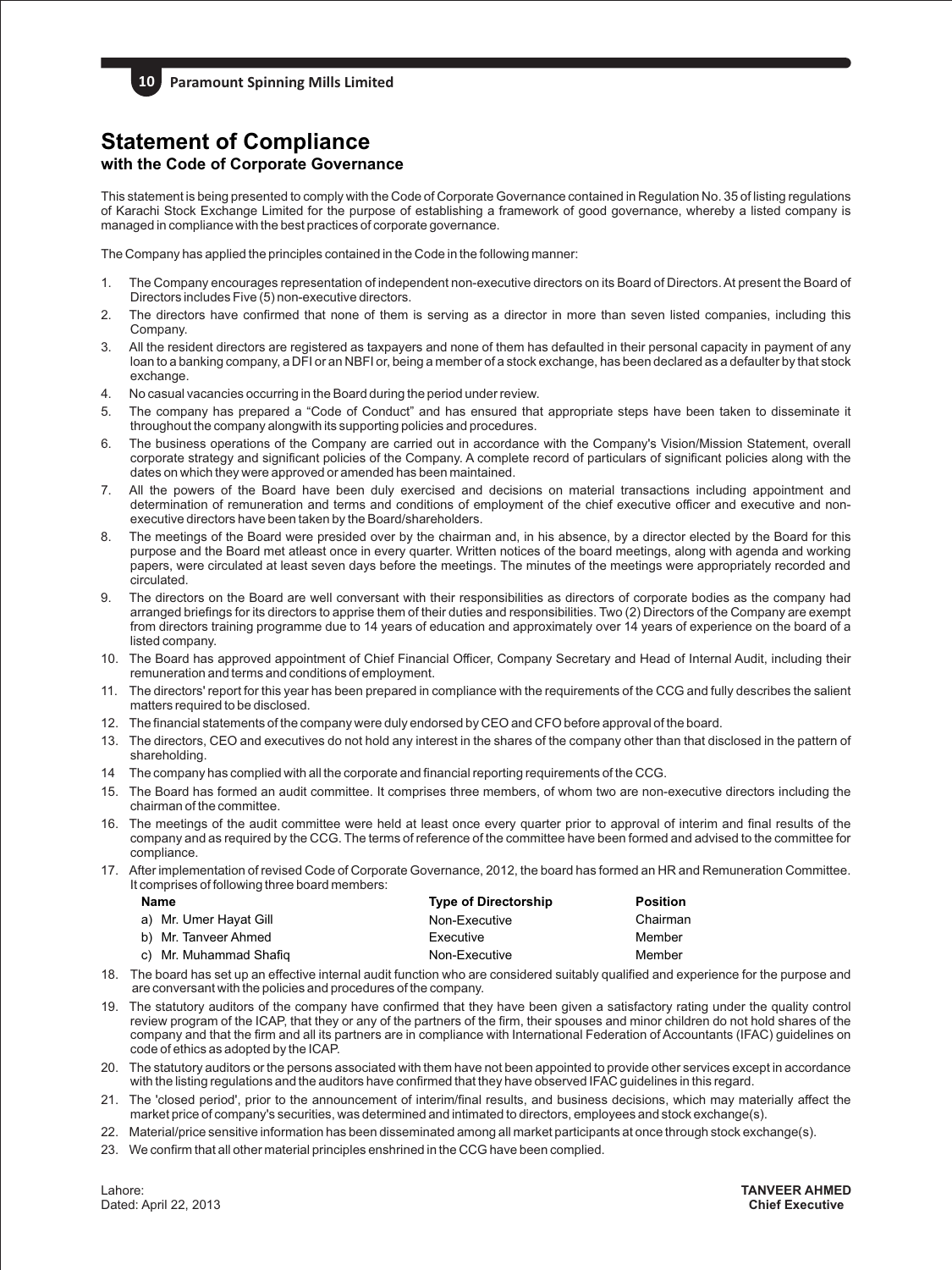## **Auditors' Report to the Members**

We have audited the annexed balance sheet of **PARAMOUNT SPINNING MILLS LIMITED** (the Company) as at June 30, 2012 and the related profit and loss account, statement of comprehensive income, cash flow statement and statement of changes in equity together with the notes forming part thereof, for the year then ended and we state that, except for the matter stated in paragraph (b) below, we have obtained all the information and explanations which, to the best of our knowledge and belief, were necessary for the purposes of our audit.

It is the responsibility of the Company's management to establish and maintain a system of internal control, and prepare and present the above said statements in conformity with the approved accounting standards and the requirements of the Companies Ordinance, 1984. Our responsibility is to express an opinion on these statements based on our audit.

We conducted our audit in accordance with the auditing standards as applicable in Pakistan. These standards require that we plan and perform the audit to obtain reasonable assurance about whether the above said statements are free of any material misstatement. An audit includes examining, on a test basis, evidence supporting the amounts and disclosures in the above said statements. An audit also includes assessing the accounting policies and significant estimates made by management, as well as, evaluating the overall presentation of the above said statements. We believe that our audit provides a reasonable basis for our opinion and, after due verification, we report that:

- (a) Mark-up / interest on the short term and long term borrowings aggregating Rs.53.496 million has not been accrued in these financial statements thereby reducing loss for the year, share holders' equity and current liabilities by the said amount as fully detailed in notes 24.1 and 27.1.1.
- (b) Year-end confirmation certificates from all banks and financial institutions in respect of lease deposits (note 7), bank balances (note 15), long term finances (note 20), liabilities against assets subject to finance lease (note 21), payables against over due letters of credit (note 23.2), accrued mark-up / interest (notes 24 & 13) and short term borrowings (note 25) have not been received due to pending litigations with these banks and financial institutions.
- (c) in our opinion, proper books of account have been kept by the Company as required by the Companies Ordinance, 1984;
- (d) in our opinion:
	- (i) the balance sheet and profit and loss account together with the notes thereon have been drawn up in conformity with the Companies Ordinance, 1984 and are in agreement with the books of account and are further in accordance with accounting policies consistently applied;
	- (ii) the expenditure incurred during the year was for the purpose of the Company's business; and
	- (iii) the business conducted, investments made and the expenditure incurred during the year were in accordance with the objects of the Company;
- (e) in our opinion and to the best of our information and according to the explanations given to us, except for the matters detailed in aforementioned paragraphs (a) and (b) and the extent to which these may affect the annexed financial statements, the balance sheet, profit and loss account, statement of comprehensive income, cash flow statement and statement of changes in equity together with the notes forming part thereof conform with approved accounting standards as applicable in Pakistan, and, give the information required by the Companies Ordinance, 1984, in the manner so required and, respectively give a true and fair view of the state of the Company's affairs as at June 30, 2012 and of the loss, its comprehensive loss, its cash flows and changes in equity for the year then ended; and
- (f) in our opinion, Zakat deductible at source under the Zakat and Ushr Ordinance, 1980 (XVIII of 1980), was deducted by the Company and deposited in Central Zakat Fund established under section 7 of that Ordinance.

Without further qualifying our opinion we draw attention to note 1.3 to the financial statements, which indicates that the Company incurred net loss of Rs.2,730.772 million during the year ended June 30, 2012 and, as of that date, the Company's current liabilities exceeded its current assets by Rs.1,732.175 million. These conditions, along with other matters as set-forth in note 1.3, indicate the existence of a material uncertainty that may cast significant doubt about the Company's ability to continue as a going concern. These financial statements, however, have been prepared on the going concern basis on the assumptions as detailed in aforesaid note. Attention is also drawn to note 27.1.1 to the financial statements, which describes the uncertainty related to the outcome of the law suits filed by and against the Company. Since the matters are pending for adjudication before various courts, the ultimate outcome of these matters cannot presently be determined.

**KARACHI;**

**HAMEED CHAUDHRI & CO., CHARTERED ACCOUNTANTS** Engagement partner: Abdul Hameed Chaudhri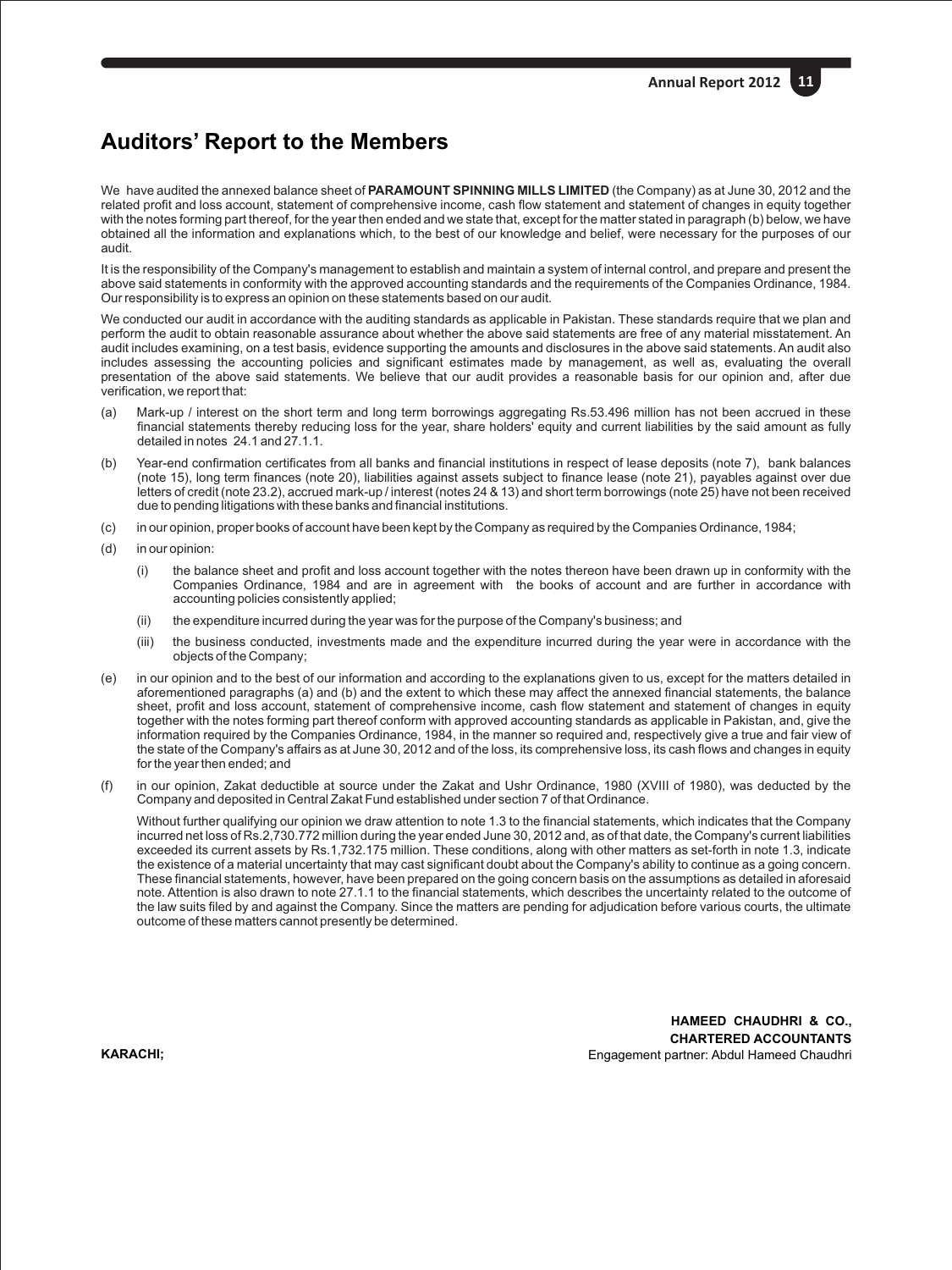

# **BALANCE SHEET AS AT JUNE 30, 2012**

|                                                         |             | 2012               | 2011          |
|---------------------------------------------------------|-------------|--------------------|---------------|
|                                                         | <b>Note</b> | <b>Rupees</b>      | Rupees        |
| <b>ASSETS</b>                                           |             |                    |               |
| <b>Non Current Assets</b>                               |             |                    |               |
| Property, plant and equipment                           | 5           | 2,559,079,303      | 835,302,227   |
| Long term investments                                   | 6           | 485,877,044        | 493,083,783   |
| Long term deposits                                      | 7           | 3,484,406          | 7,077,604     |
|                                                         |             | 3,048,440,753      | 1,335,463,614 |
| <b>Current Assets</b>                                   |             |                    |               |
| Stores, spare parts and loose tools                     | 8           | 65,742,414         | 69,917,082    |
| Stock-in-trade                                          | 9           | 827,462,371        | 1,665,286,411 |
| Trade debts                                             | 10          | 280,097,890        | 286,027,858   |
| Loans and advances                                      | 11          | 94,558,258         | 88,106,328    |
| Deposits and prepayments                                | 12          | 5,413,678          | 3,108,840     |
| Accrued mark-up / interest                              | 13          | 504,796            | 260,499       |
| Other receivables                                       | 14          | 109,641,732        | 104,645,515   |
| Cash and bank balances                                  | 15          | 15,212,504         | 68,219,592    |
|                                                         |             | 1,398,633,643      | 2,285,572,125 |
| <b>Total Assets</b>                                     |             | 4,447,074,396      | 3,621,035,739 |
| <b>EQUITY AND LIABILITIES</b>                           |             |                    |               |
| <b>Share Capital and Reserves</b>                       |             |                    |               |
| Share capital                                           | 16          | 173,523,290        | 173,523,290   |
| Reserves                                                | 17          | 475,400,000        | 475,400,000   |
| (Accumulated loss) / unappropriated profit              |             | (2, 415, 258, 592) | 332,300,942   |
|                                                         |             | (1,766,335,302)    | 981,224,232   |
| <b>Surplus on Revaluation of Operating Fixed Assets</b> | 18          | 2,856,277,285      | 89,175,693    |
| <b>Sub-ordinate Loan</b>                                | 19          | 175,000,000        | 175,000,000   |
| <b>Non Current Liabilities</b>                          |             |                    |               |
| Long term finances                                      | 20          |                    | 230,492,143   |
| Liabilities against assets subject to finance lease     | 21          |                    | 28,862,163    |
| <b>Deferred liabilities</b>                             | 22          | 51,323,641         | 83,135,249    |
|                                                         |             | 51,323,641         | 342,489,555   |
| <b>Current Liabilities</b>                              |             |                    |               |
| Trade and other payables                                | 23          | 1,217,043,972      | 378,397,117   |
| Accrued mark-up / interest                              | 24          | 17,780,853         | 56,057,180    |
| Short term borrowings                                   | 25          | 1,585,836,630      | 1,485,896,069 |
| Current maturity of non-current liabilities             | 26          | 269,096,801        | 80,196,746    |
| Taxation - net                                          |             | 41,050,516         | 32,599,146    |
|                                                         |             | 3,130,808,772      | 2,033,146,259 |
| <b>Contingencies and Commitments</b>                    | 27          |                    |               |
| <b>Total equity and liabilities</b>                     |             | 4,447,074,396      | 3,621,035,739 |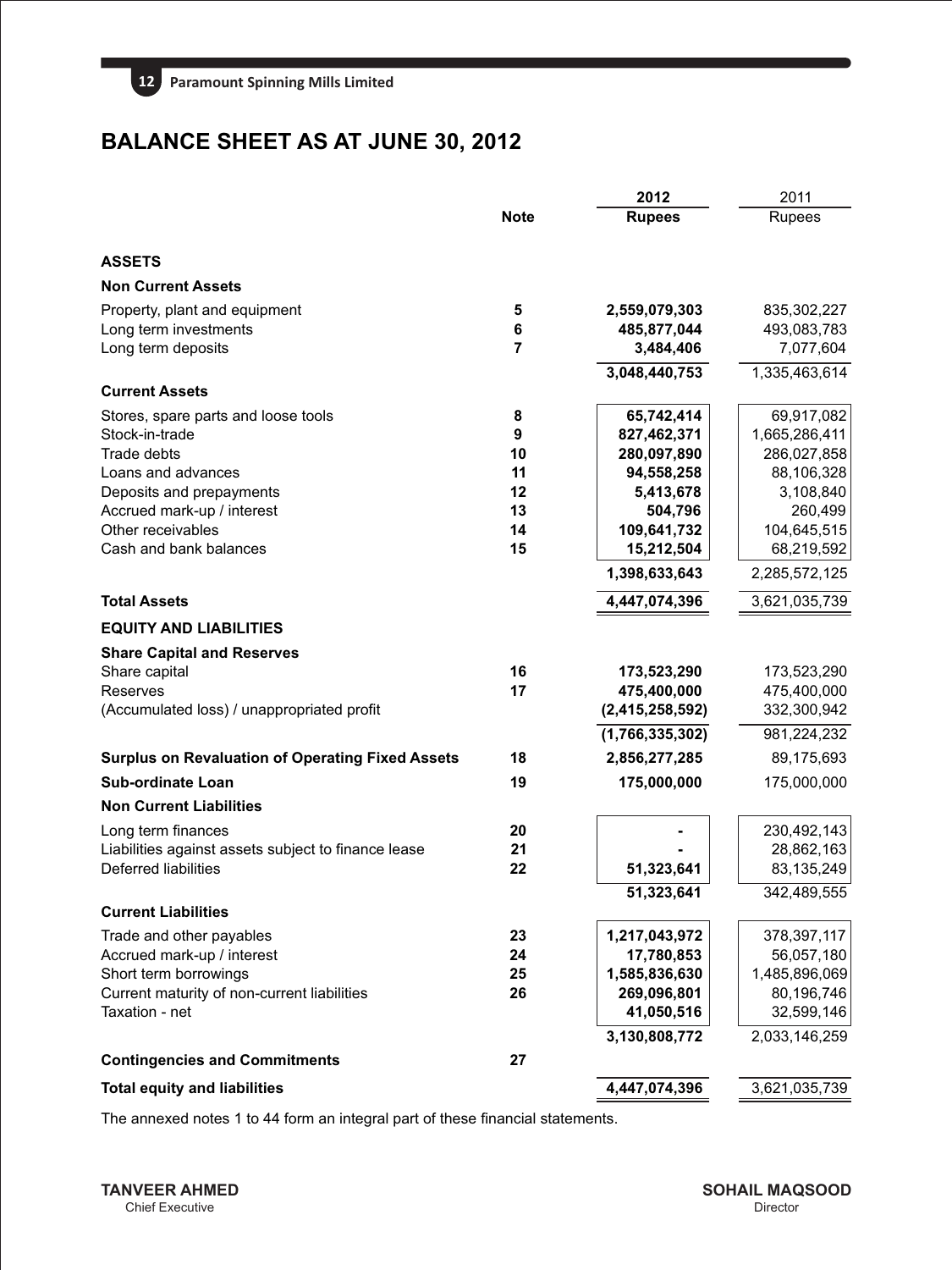

## **PROFIT AND LOSS ACCOUNT for the year ended June 30, 2012**

|                                                     |             | 2012               | 2011          |
|-----------------------------------------------------|-------------|--------------------|---------------|
|                                                     | <b>Note</b> | <b>Rupees</b>      | <b>Rupees</b> |
| Sales                                               | 28          | 3,844,878,196      | 4,992,391,443 |
| Cost of Sales                                       | 29          | 5,000,496,968      | 4,307,996,410 |
| Gross (loss) / profit                               |             | (1, 155, 618, 772) | 684,395,033   |
| Distribution cost                                   | 30          | 169,241,320        | 155,832,762   |
| Administrative expenses                             | 31          | 75,189,336         | 71,000,961    |
| Other operating expenses                            | 32          | 89,642,388         | 15,558,872    |
| Other operating income                              | 33          | (370, 491)         | (4,028,762)   |
|                                                     |             | 333,702,553        | 238,363,833   |
| (Loss) / profit from Operations                     |             | (1,489,321,325)    | 446,031,200   |
| Finance cost                                        | 34          | 266,252,442        | 280,439,613   |
|                                                     |             | (1,755,573,767)    | 165,591,587   |
| Share of (loss) / profit of Associated<br>Companies |             | (971, 049, 196)    | 27,683,065    |
| (Loss) / profit before taxation                     |             | (2,726,622,963)    | 193,274,652   |
| Taxation                                            | 35          | 4,149,367          | 27,744,195    |
| (Loss) / profit after taxation                      |             | (2,730,772,330)    | 165,530,457   |
| (Loss) / earnings per share                         | 36          | (157.37)           | 9.54          |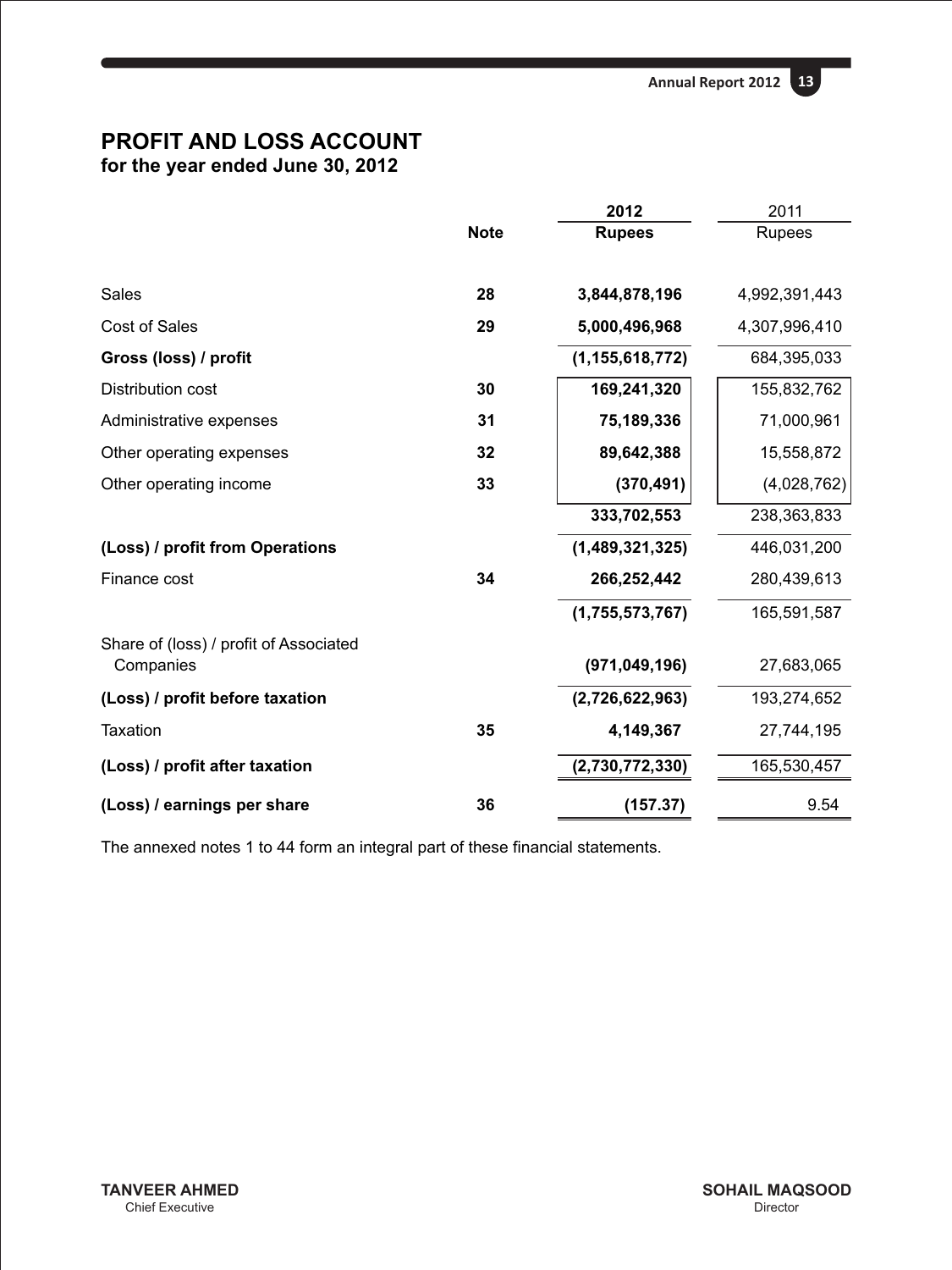

# **STATEMENT OF COMPREHENSIVE INCOME**

**for the year ended June 30, 2012**

|                                                  | 2012            | 2011          |
|--------------------------------------------------|-----------------|---------------|
|                                                  | <b>Rupees</b>   | <b>Rupees</b> |
| (Loss) / profit after taxation                   | (2,730,772,330) | 165,530,457   |
| Other comprehensive income                       |                 |               |
| Total comprehensive (loss) / income for the year | (2,730,772,330) | 165,530,457   |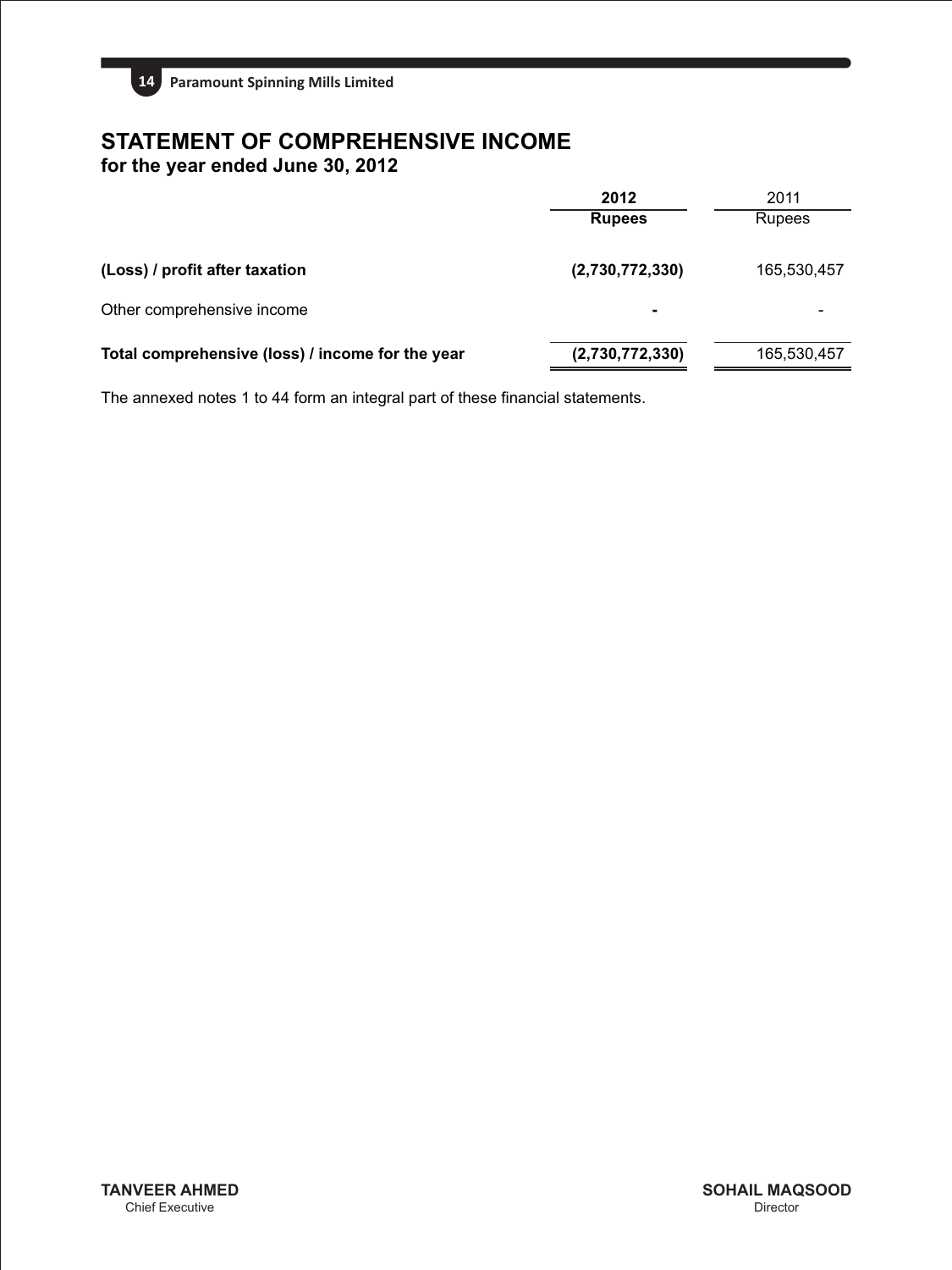

## **CASH FLOW STATEMENT for the year ended June 30, 2012**

|                                                        |             | 2012            | 2011            |
|--------------------------------------------------------|-------------|-----------------|-----------------|
|                                                        | <b>Note</b> | <b>Rupees</b>   | Rupees          |
| <b>CASH FLOWS FROM OPERATING ACTIVITIES</b>            |             |                 |                 |
| Cash generated from operations                         | 37          | 311,257,348     | 255,581,985     |
| Interest paid                                          |             | (304, 528, 769) | (275, 598, 013) |
| Interest received                                      |             | 114,601         | 218,693         |
| Income tax paid                                        |             | (31, 771, 678)  | (46, 927, 064)  |
| Gratuity paid                                          |             | (11, 512, 481)  | (9,302,041)     |
| Net cash used in operating activities                  |             | (36, 440, 979)  | (76,026,440)    |
| <b>CASH FLOWS FROM INVESTING ACTIVITIES</b>            |             |                 |                 |
| Fixed capital expenditure                              |             | (30, 829, 054)  | (115, 886, 066) |
| Dividend received                                      |             | 1,851,517       | 1,851,517       |
| Long term deposits - net                               |             |                 | (296, 873)      |
| Net cash used in investing activities                  |             | (28, 977, 537)  | (114, 331, 422) |
| <b>CASH FLOWS FROM FINANCING ACTIVITIES</b>            |             |                 |                 |
| Long term finances - net                               |             | (53, 713, 945)  | 231,699,597     |
| Lease finances - net                                   |             | (19, 568, 380)  | (16,890,625)    |
| Short term borrowings - net                            |             | 99,940,561      | (7,828,356)     |
| Dividend paid                                          |             | (14, 246, 808)  | (10,052,073)    |
| Net cash generated from financing activities           |             | 12,411,428      | 196,928,543     |
| Net (decrease) / increase in cash and cash equivalents |             | (53,007,088)    | 6,570,682       |
| Cash and cash equivalents - at beginning of the year   |             | 68,219,592      | 61,648,910      |
| Cash and cash equivalents - at end of the year         |             | 15,212,504      | 68,219,592      |
|                                                        |             |                 |                 |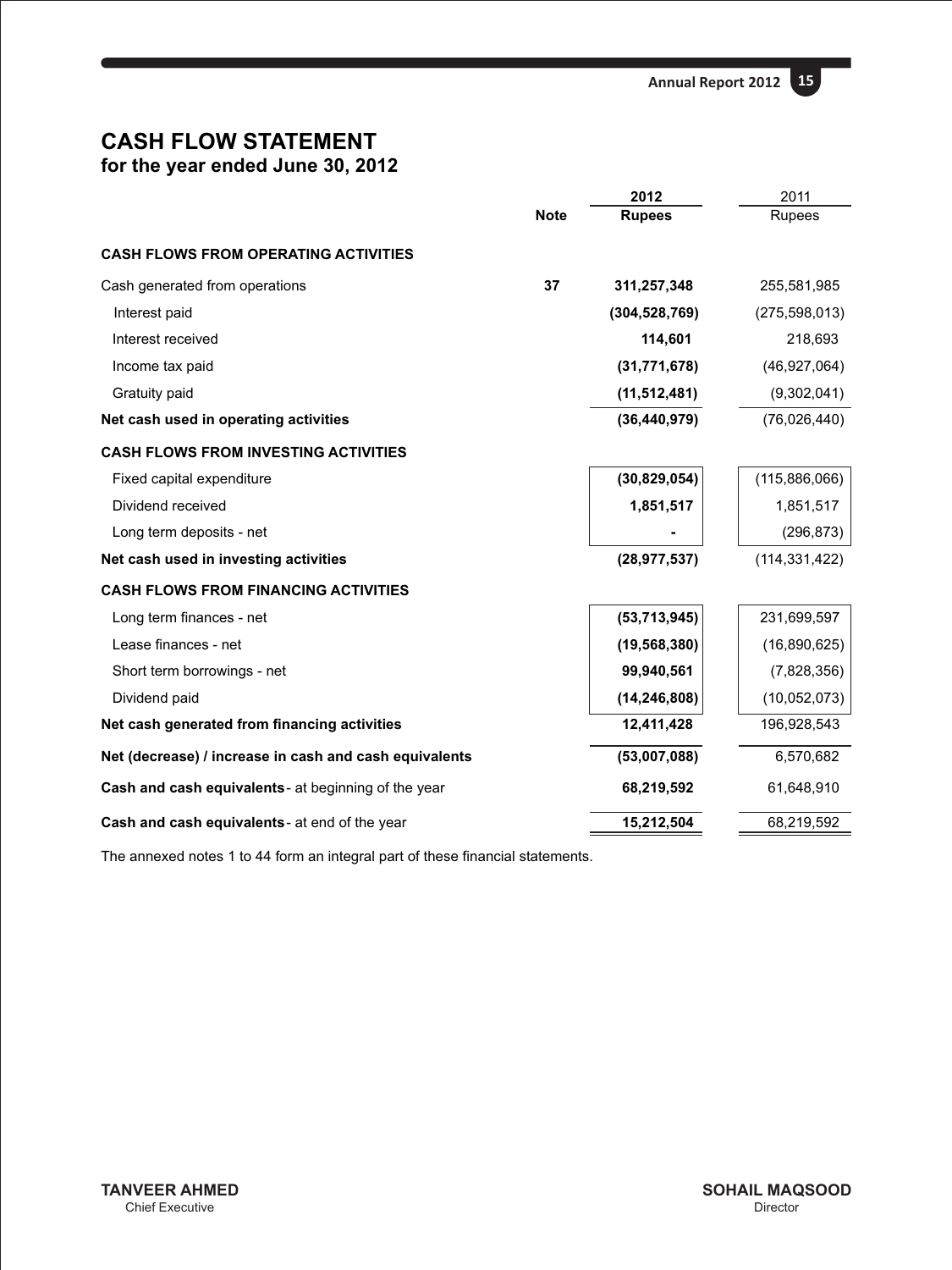# **STATEMENT OF CHANGES IN EQUITY**

**for the year ended June 30, 2012**

|                                                                                                     |                         | <b>Reserves</b>                |                           | Unappropri-<br>ated profit / |                 |
|-----------------------------------------------------------------------------------------------------|-------------------------|--------------------------------|---------------------------|------------------------------|-----------------|
|                                                                                                     | <b>Share</b><br>Capital | <b>Share</b><br><b>Premium</b> | General<br><b>Reserve</b> | (Accumulated<br>loss)        | <b>Total</b>    |
|                                                                                                     | <b>Rupees</b>           | <b>Rupees</b>                  | <b>Rupees</b>             | <b>Rupees</b>                | <b>Rupees</b>   |
| Balance as at July 1, 2010                                                                          | 157,748,450             | 15,400,000                     | 460,000,000               | 192,721,216                  | 825,869,666     |
| <b>Transactions with owners</b>                                                                     |                         |                                |                           |                              |                 |
| Cash dividend for the year<br>ended June 30, 2010 at<br>the rate of Re.1 per<br>share - note 41.2   |                         |                                |                           | (10, 175, 891)               | (10, 175, 891)  |
| Bonus shares issued during<br>the year in ratio of 1 share<br>for every 10 shares held              | 15,774,840              |                                |                           | (15, 774, 840)               |                 |
|                                                                                                     | 15,774,840              |                                |                           | (25,950,731)                 | (10, 175, 891)  |
| Total comprehensive income<br>for the year                                                          |                         |                                |                           | 165,530,457                  | 165,530,457     |
| Balance as at June 30, 2011                                                                         | 173,523,290             | 15,400,000                     | 460,000,000               | 332,300,942                  | 981,224,232     |
| <b>Transaction with owners</b>                                                                      |                         |                                |                           |                              |                 |
| Cash dividend for the year<br>ended June 30, 2011 at<br>the rate of Rs.1.5 per<br>share - note 41.2 |                         |                                |                           | (16, 787, 204)               | (16, 787, 204)  |
| Total comprehensive loss<br>for the year                                                            |                         |                                |                           | (2,730,772,330)              | (2,730,772,330) |
| Balance as at June 30, 2012                                                                         | 173,523,290             | 15,400,000                     | 460,000,000               | (2,415,258,592)              | (1,766,335,302) |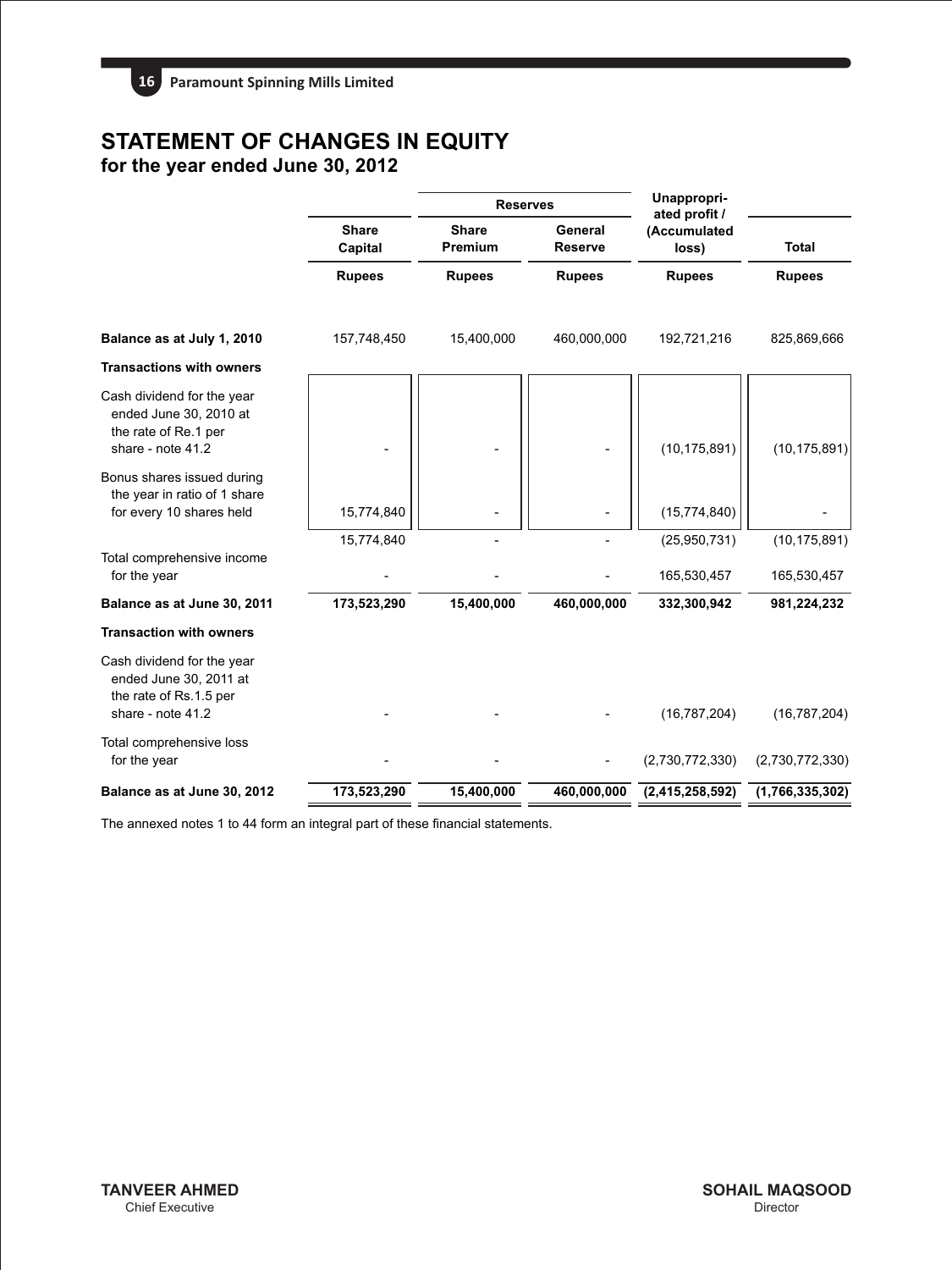## **1. THE COMPANY AND ITS OPERATIONS**

- **1.1** Paramount Spinning Mills Limited (the Company) was incorporated as a public limited Company on August 22, 1981 and its shares are listed on Karachi and Lahore Stock Exchanges in Pakistan. The registered office is located at Finlay House, I.I.Chundrigar Road, Karachi. The manufacturing facilities of the Company are located at Kotri, Ferozewattwan and Raiwind. The Company is principally engaged in progressive manufacture and sales of cotton yarn, fabric, yarn dyeing and garments.
- **1.2** The Board of Directors of the Company in its meeting held April 05, 2011 approved the scheme of merger by amalgamation of Gulistan Spinning Mills Limited, Gulshan Spinning Mills Limited into Paramount Spinning Mills Limited along with the approval of the share swap ratio in relation thereto. The Company on orders of Sindh High Court called Extra Ordinary General Meeting on August 01, 2011 in which the above said scheme was approved by the shareholders of the Company. The Company is in the process of obtaining No Objection Certificates from its creditors and lenders.

#### **1.3 Going concern assumption**

Due to worldwide recession, non-availability of sufficient working capital lines from financial institutions, country's internal situation which has turned from bad to worst like deteriorating law and order situation, non-availability of electricity and gas to the industry, high fuel and power cost, reduction in the Company's margin due to high production cost, devaluation of rupee against U.S Dollar, the Company could not sustain its operations in normal manners specially its spinning segment. All of these factors along with blockage and curtailment of working capital lines by the financial institutions have forced the Company to under-utilise its plant capacity which resulted in huge losses. The Company has incurred net loss of Rs.2,730.772 million during the year which resulted in accumulated loss of Rs.2,415.259 million and the equity has been eroded and stands at negative Rs.1,766.335 million. Further, the Company's current liabilities exceeded its current assets by Rs.1,732.175 million. These financial statements, however, have been prepared under the going concern assumptions due to following reasons:

- **(a)** the management along with leading financial institutions are negotiating with banks and financial institutions for reconciliation of amounts, rescheduling of repayment terms and restructuring of the Company's liabilities. Series of meetings have been held in this connection and the matter is being persuaded very aggressively with the banks and financial institutions;
- **(b)** the management is expecting equity injection from the Company's sponsor directors in the foreseeable future and detailed financial plans, regarding equity injection, are being submitted to banks and financial institutions. This will help in overcoming the working capital shortfall and finalisation of the restructuring of finance facilities;
- **(c)** the management have made arrangements whereby third party cotton is being processed against processing fee for utilisation of unutilised capacity in spinning segment. Despite all of the abovementioned financial and economic difficulties, the Company has achieved remarkable export in Garments segment in coming years and also enjoying sound relationship with foreign buyers; and
- **(d)** the management has also undertaken adequate steps towards the reduction of fixed cost and expenses which are at various stages of implementation. Such steps include, but not limited to, rightsizing of the men power, resource conservation, close monitoring of other fixed cost etc. The management is certain to generate sufficient savings as consequences of adapting all such measures.

The management anticipates that above steps will not only bring the Company out of the existing financial crisis but also contribute significantly towards the profitability of the Company in the foreseeable future. Therefore, these financial statements do not include any adjustment that might result, should the Company not be able to continue as a going concern.

## **2. BASIS OF PREPARATION**

#### **2.1 Statement of compliance**

These financial statements have been prepared in accordance with the requirements of the Companies Ordinance, 1984 (the Ordinance), directives issued by the Securities and Exchange Commission of Pakistan (SECP) and approved accounting standards as applicable in Pakistan. Approved accounting standards comprise of such International Financial Reporting Standards (IFRSs) as are notified by the provisions of and directives issued under the Ordinance. Wherever the requirements of the Ordinance or directives issued by the SECP differ from the requirements of the approved accounting standards, the Ordinance and the said directives have been followed.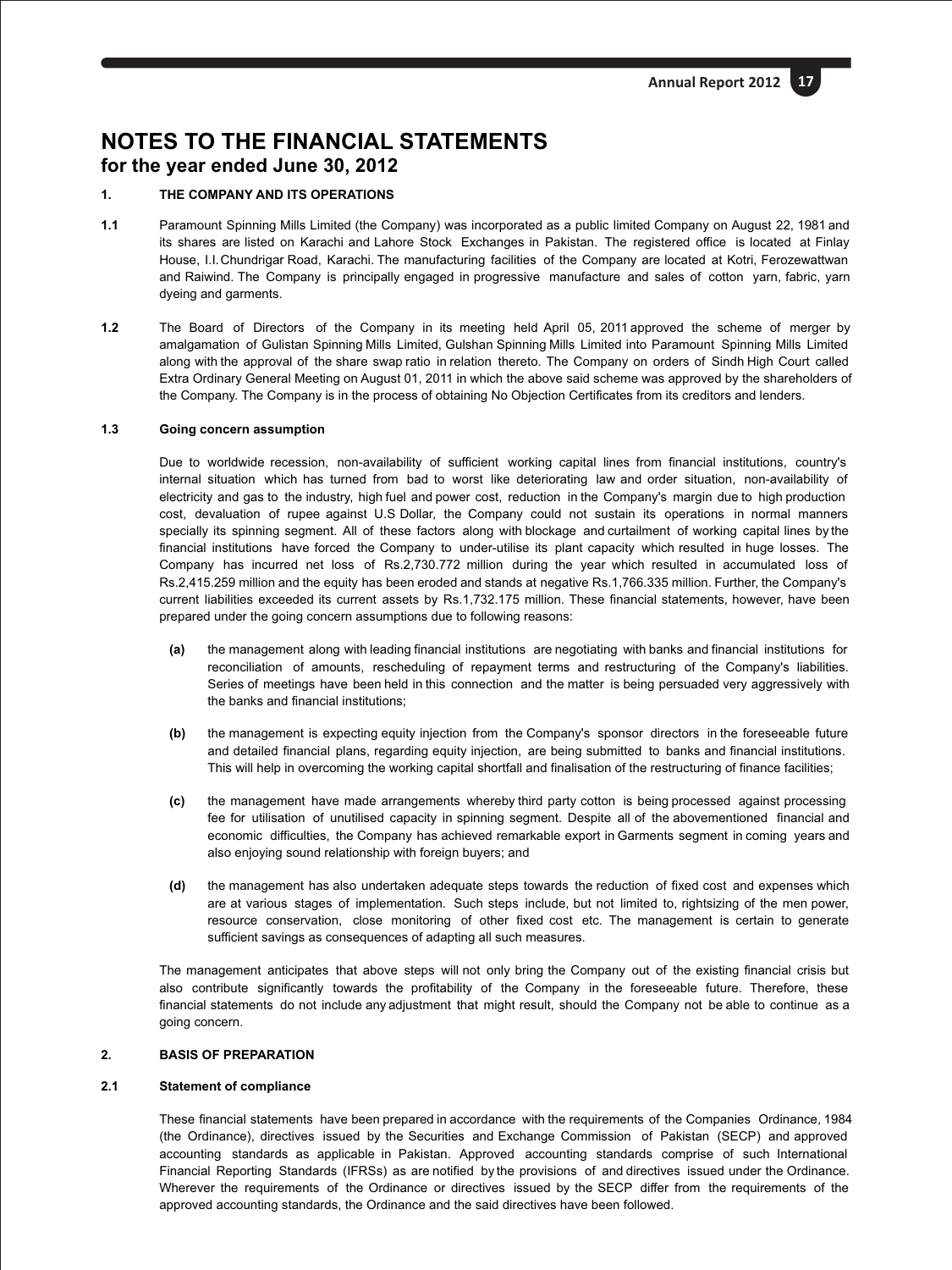

## **2.2 Functional and presentation currency**

These financial statements are presented in Pak Rupees, which is the Company's functional currency. All financial information presented in Pak Rupee has been rounded-off to the nearest Rupee except stated otherwise.

#### **2.3 Standards, amendments to approved accounting standards and interpretations that are effective in the current year**

There are certain new standards, amendments to approved accounting standards and interpretations that are mandatory for accounting periods beginning on or after July 1, 2011, but are considered not to be relevant or did not have any significant impact on the Company's financial statements and are, therefore, not detailed in these financial statements.

#### **2.4 Standards, amendments to approved accounting standards and interpretations that are published and considered relevant but not yet effective**

Following new standards and amendments to existing standards have been published that are mandatory for accounting periods beginning on the dates mentioned below:

- **(a)** IFRS 9, 'Financial Instruments' (effective for the periods beginning on or after January 1,2015).This is the first standard issued as part of a wider project to replace IAS 39, 'Financial instruments: recognition and measurement'. IFRS 9 retains but simplifies the mixed measurement model and establishes two primary measurement categories for financial assets at (a) amortised cost and (b) fair value. The basis of classification depends on entity's business model and the contractual cash flow characteristics of the financial asset. The Company is yet to assess the full impact of IFRS 9, however, initial indications are that it may not significantly affect the Company's financial assets.
- **(b)** IAS 1(Amendments), 'Presentation of Financial Statements' (effective for the periods beginning on or after July 1, 2012).Themain change resulting from these amendments is a requirement for the entities to group items presented in 'other comprehensive income' on the basis of whether they can be potentially reclassified to profit and loss subsequently (reclassification adjustments). Since, the Company currently does not have any items of other comprehensive income, the amendments are not expected to have a significant impact on the Company's financial statements.
- **(c)** IAS 19 (Amendments), 'Employee benefits' (effective for the periods beginning on or after January 1, 2013). The amendments (a) eliminate the 'corridor method' for recognising actuarial gains and losses and make it mandatory for all the actuarial gains and losses to be recognised immediately, (b) streamline the presentation of changes in assets and liabilities arising from defined benefit plans by reclassifying their presentation in other comprehensive income and (c) enhance disclosure requirements for providing better information about the characteristics of the defined benefit plans and the risks that entities are exposed to through participation in these plans. The Company is yet to assess the full impact of these amendments.

#### **2.5 Standards, amendments to approved accounting standards and interpretations that are not yet effective and are not considered relevant**

There are other new accounting standards, amendments to approved accounting standards and interpretations that are mandatory for future years. However these are not expected to affect materially the financial statements of the Company for accounting periods on the dates prescribed therein.

## **3. BASIS OF MEASUREMENT**

- **3.1** These financial statements have been prepared under the historical cost convention except that certain operating fixed assets have been included at the revalued amounts, certain financial assets are carried at fair values and staff retirement benefit is stated at present value.
- **3.2** The preparation of financial statements in conformity with approved accounting standards requires management to make judgements, estimates and assumptions that affect the application of policies and reported amounts of assets and liabilities, income and expenses. The estimates / judgements and associated assumptions are based on historical experience and other factors including expectation of future events that are believed to be reasonable under the circumstances. Actual results may differ from these estimates.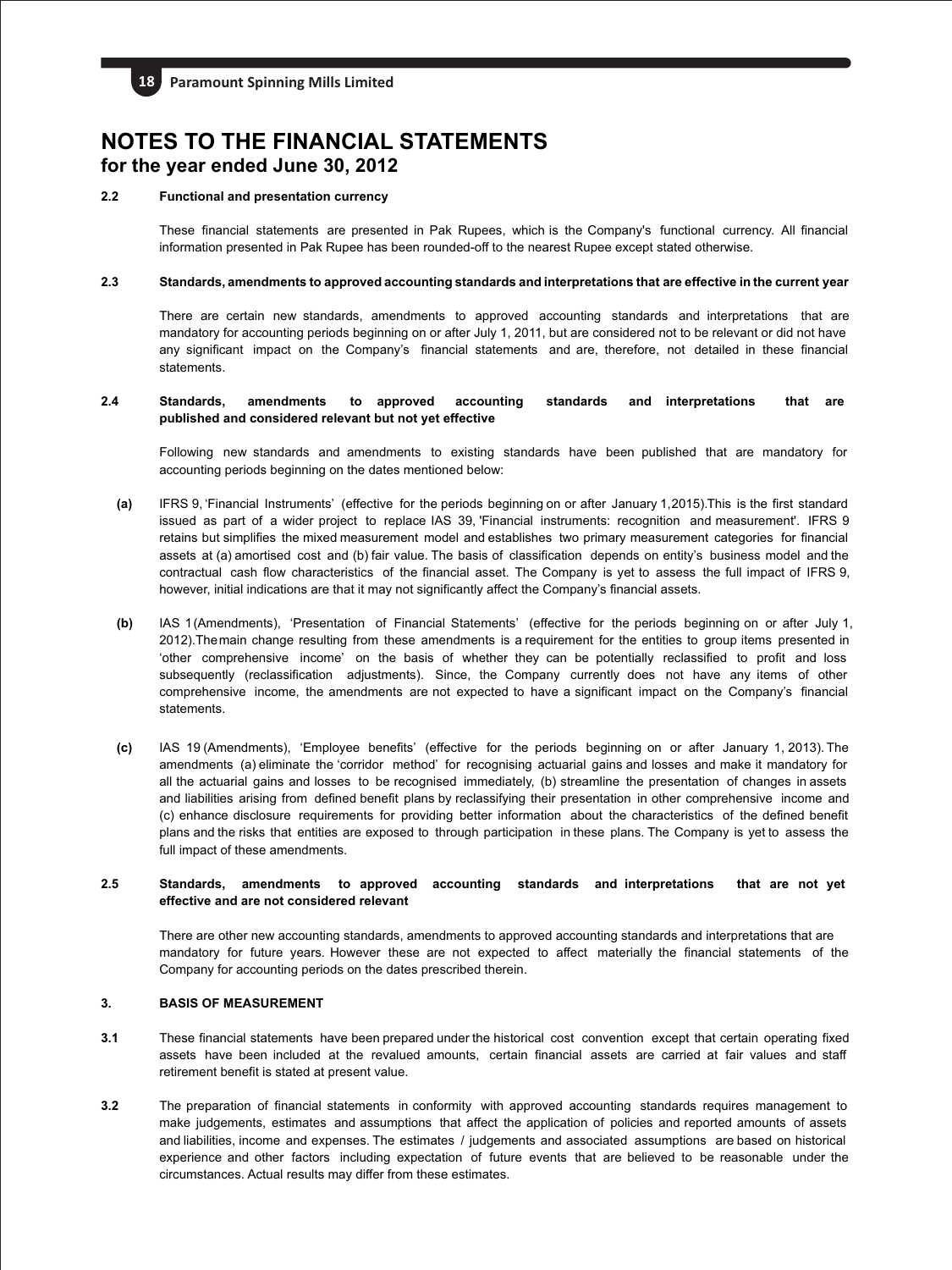The estimates and underlying assumptions are reviewed on an on-going basis. Revisions to accounting estimates are recognised in the period in which the estimates are revised, if the revision affects only that period, or in the period of revision and future periods if the revision affects the both current and future periods. The areas where various assumptions and estimates are significant to the Company's financial statements or where judgements were exercised in application of accounting policies are:

- residual values and useful lives of operating assets (note 4.1);
- net realizable values of stores, spares & loose tools and stock-in-trade (note 4.5);
- provision for impairment of trade debts (note 4.6);
- staff retirement benefit (note 4.9 & 22.1); and
- provision for current and deferred taxation (note 4.11).

## **4. SIGNIFICANT ACCOUNTING POLICIES**

The significant accounting policies applied in the preparation of these financial statements are set out below. These policies have been consistently applied to all the years presented, unless otherwise stated.

#### **4.1 Property, plant and equipment**

## **4.1.1 Owned**

Property, plant and equipment except for freehold land, leasehold land, buildings on leasehold and freehold land, plant & machinery, electric installations, mills equipment and capital work-in-progress are stated at cost less accumulated depreciation and impairment loss, if any. Freehold land is stated at revalued amount whereas leasehold land, buildings on leasehold & freehold land, plant & machinery, electric installations and mills equipment are stated at revalued amounts less accumulated depreciation and impairment loss, if any. Capital work-in-progress is stated at cost less impairment loss, if any. All expenditure connected with specific assets incurred during installation and construction period are carried under capital work-in-progress. These are transferred to specific assets as and when assets are available for use.

Subsequent costs are included in the asset's carrying amounts or recognised as a separate asset, as appropriate, only when it is probable that future benefits associated with the item will flow to the Company and the cost of the item can be measured reliably. Normal repairs and maintenance are charged to expenses as and when incurred.

Depreciation on assets is charged to income applying the reducing balance method at the rates stated in note 5.1. Depreciation on additions is charged from the day in which an asset becomes available for use, while on disposals depreciation is charged up to the day of disposal.

The depreciation method and useful lives of items of operating fixed assets are reviewed at each reporting date and altered if circumstances or expectations have changed significantly. Any change is accounted for as a change in accounting estimate by changing the depreciation charge for the current and future years.

Gains or losses on disposal or retirement of fixed assets are determined as the difference between the sale proceeds and the carrying amount of assets and are included in the profit and loss account.

Surplus arising on revaluation of operating fixed assets is credited to the surplus on revaluation account. Valuations are performed frequently enough to ensure that the fair values of the revalued assets do not differ materially from its carrying amounts. The surplus on revaluation shall be held on the balance sheet till realization in accordance with the requirements of section 235 of the Companies Ordinance, 1984.

The Company assesses at each reporting date whether there is any indication that operating fixed assets may be impaired. If such indication exists, the carrying amounts of such assets are reviewed to assess whether they are recorded in excess of their recoverable amount. Where the carrying amount of an asset is greater than its estimated recoverable amount, it is written down immediately to its recoverable amount resulting impairment charge recognized in income.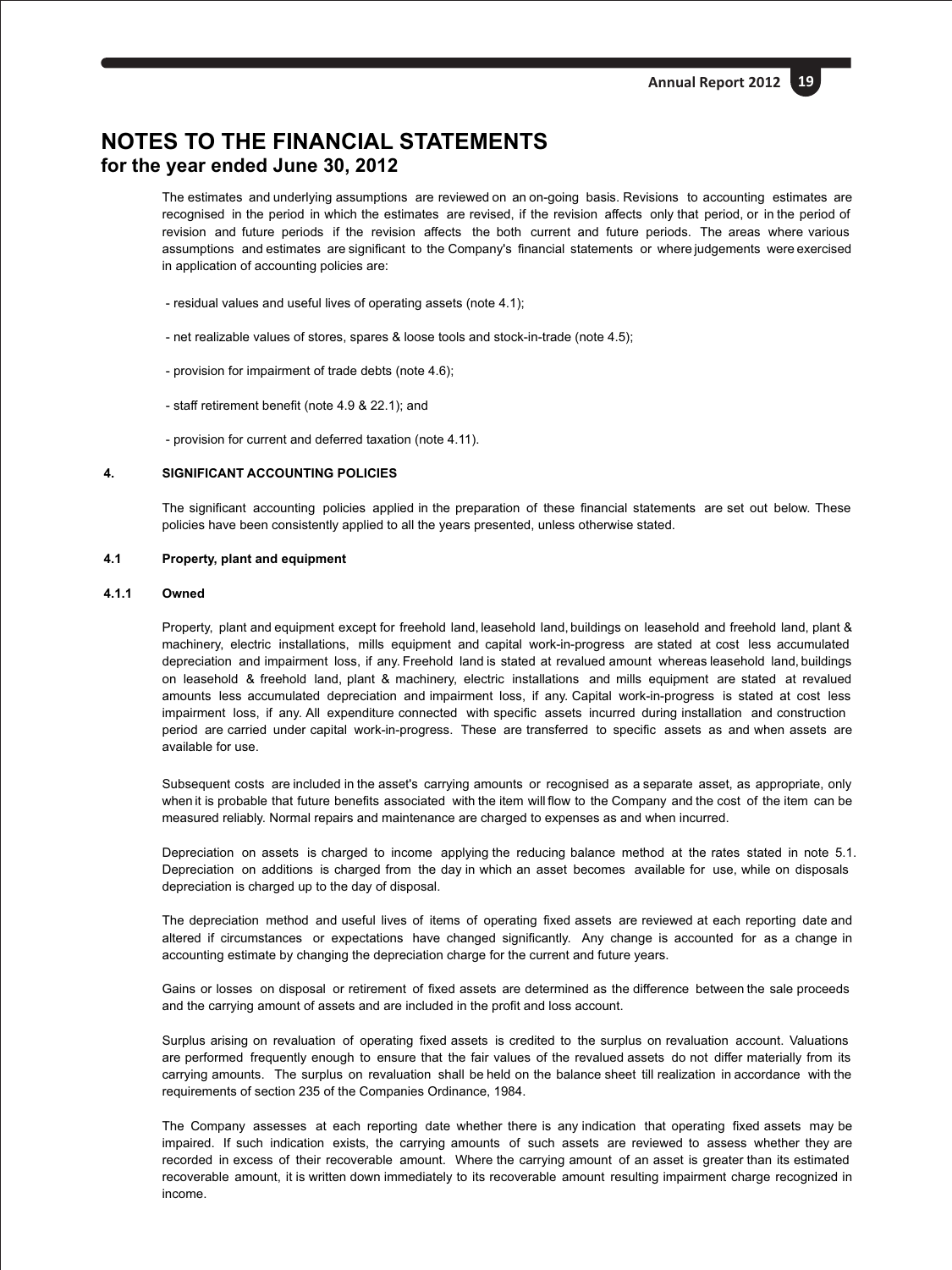## **4.1.2 Assets subject to finance lease**

These are stated at the lower of present value of minimum lease payments under the lease agreements and the fair value of assets. The related obligation of leases is accounted for as liability. Finance cost is allocated to accounting periods in a manner so as to provide a constant periodic rate of finance cost on the remaining balance of principal liability for each period.

Depreciation is charged to income at the rates stated in note 5.1applying reducing balance method to write-off the carrying amount of the asset over its estimated remaining useful life in view of certainty of ownership of assets at the end of lease period.

Finance cost and depreciation on leased assets are charged to income currently.

## **4.2 Investments in Associated Companies**

Investments in Associated Companies are accounted for by using equity basis of accounting, under which the investments in Associated Companies are initially recognised at cost and the carrying amounts are increased or decreased to recognise the Company's share of profit or loss of the Associated Companies after the date of acquisition. The Company's share of profit or loss of the Associated Companies is recognised in the Company's profit or loss. Distributions received from the Associated Companies reduce the carrying amounts of investments. Adjustments to the carrying amounts are also made for changes in the Company's proportionate interest in the Associated Companies arising from changes in the Associated Companies equity that have not been recognised in the Associated Companies profit or loss. The Company's share of those changes is recognised directly in equity of the Company.

Where Company's share of losses of Associated Companies equals or exceeds its interest in the Associates, the Company discontinues recognising its share of further losses except to the extent that Company has incurred legal or constructive obligation or has made payment on behalf of the Associates. If the Associates subsequently reports profits, the Company resumes recognising its share of those profit only after its share of the profit equals the share of losses not recognised.

#### **4.3 Long term deposits**

These are stated at cost which represents the fair value of the consideration given.

#### **4.4 Stores, spare parts and loose tools**

Stores, spare parts and loose tools are stated at lower of cost and net realizable value. The cost of inventory is based on weighted average cost less provision for obsolescence. Items in transit are stated at cost comprising invoice value plus other charges thereon accumulated up to the reporting date.

## **4.5 Stock-in-trade**

Stock-in-trade is valued at lower of weighted average cost and net realisable value (NRV) except waste, which is valued at NRV.

Cost of raw materials, packing materials and components represent invoice values plus other charges paid thereon.

Cost in relation to work-in-process and finished goods represents direct cost of raw materials, wages and appropriate manufacturing overheads.

Goods in transit are valued at cost comprising of invoice value plus other charges accumulated up to the reporting date.

Net realisable value signifies the selling price in the ordinary course of business less cost of completion and cost necessary to be incurred to effect such sale.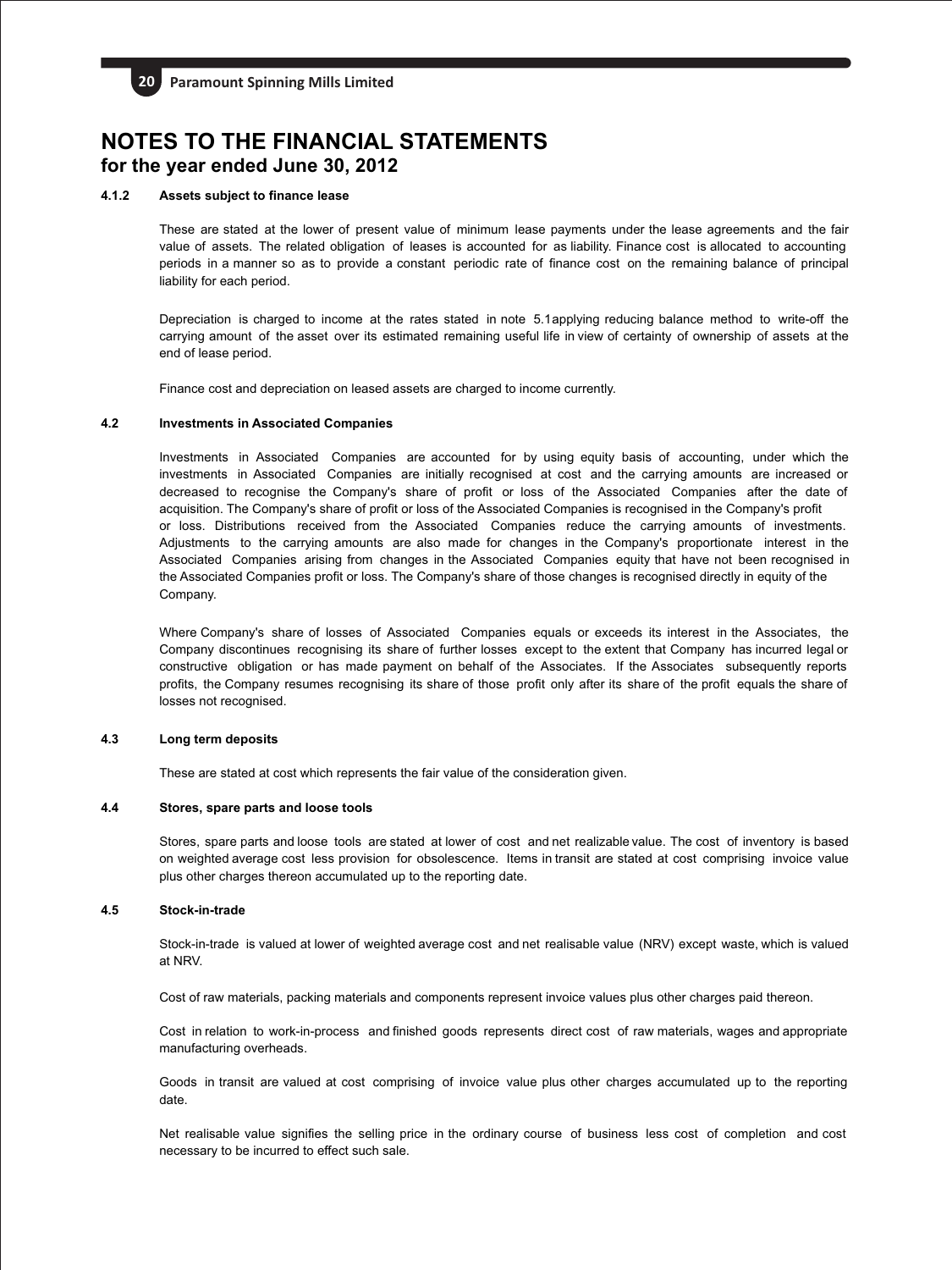## **4.6 Trade debts and other receivables**

Trade debts are initially recognised at original invoice amount which is the fair value of consideration to be received in future and subsequently measured at cost less provision for doubtful debts. Carrying amounts of trade and other receivables are assessed at each reporting date and a provision is made for doubtful receivables when collection of the amount is no longer probable. Debts considered irrecoverable are written-off.

## **4.7 Cash and cash equivalents**

Cash and cash equivalents are carried in the balance sheet at cost. For the purpose of cash flow statement, cash and cash equivalents comprise of cash in hand and balances with banks.

#### **4.8 Interest / mark up bearing loans and borrowings**

Interest / mark-up bearing loans and borrowings are recorded at the proceeds received. Finance charges are accounted for on accrual basis.

#### **4.9 Staff retirement benefit** - Gratuity

The Company operates an unfunded gratuity scheme covering all of its permanent employees who have completed minimum qualification period for entitlement to gratuity. Provision is made on the basis of actuarial valuation. The recent actuarial valuation was carried-out on June 30, 2012 using the "Projected Unit Credit Method".

The amount recognised in the balance sheet is the present value of the defined benefit obligation. The Company has policy of immediate recognition of actuarial gains / losses arising during the year.

#### **4.10 Trade and other payables**

Trade and other payables are stated at their cost which is the fair value of the consideration to be paid in future for goods and services, whether or not billed to the Company.

## **4.11 Taxation**

Income tax expense represents the sum of current tax payable, adjustments, if any, to provision for tax made in previous years arising from assessments framed during the year for such years and deferred tax.

#### **Current**

Provision for current year's taxation is based on taxable income for the year at the current rates of taxation after taking into account tax credits and tax rebates available, if any, and taxes paid under the presumptive tax regime.

#### **Deferred**

Deferred tax is recognised using the balance sheet liability method on all temporary differences between the carrying amounts of assets and liabilities for the financial reporting purposes and the amounts used for taxation purposes.

Deferred tax asset is recognised for all the deductible temporary differences only to the extent that it is probable that future taxable profits will be available against which the deductible temporary differences, unused tax losses and tax credits can be utilised. Deferred tax asset is reduced to the extent that it is no longer probable that the related tax benefit will be realized. Deferred tax liabilities are recognised for all the taxable temporary differences.

Deferred tax assets and liabilities are measured at the tax rates that are expected to apply to the period when the asset is realised or the liability is settled, based on the tax rates that have been enacted or substantively enacted by the reporting date. Deferred tax is charged or credited in the profit and loss account, except in the case of items credited or charged to equity in which case it is included in equity.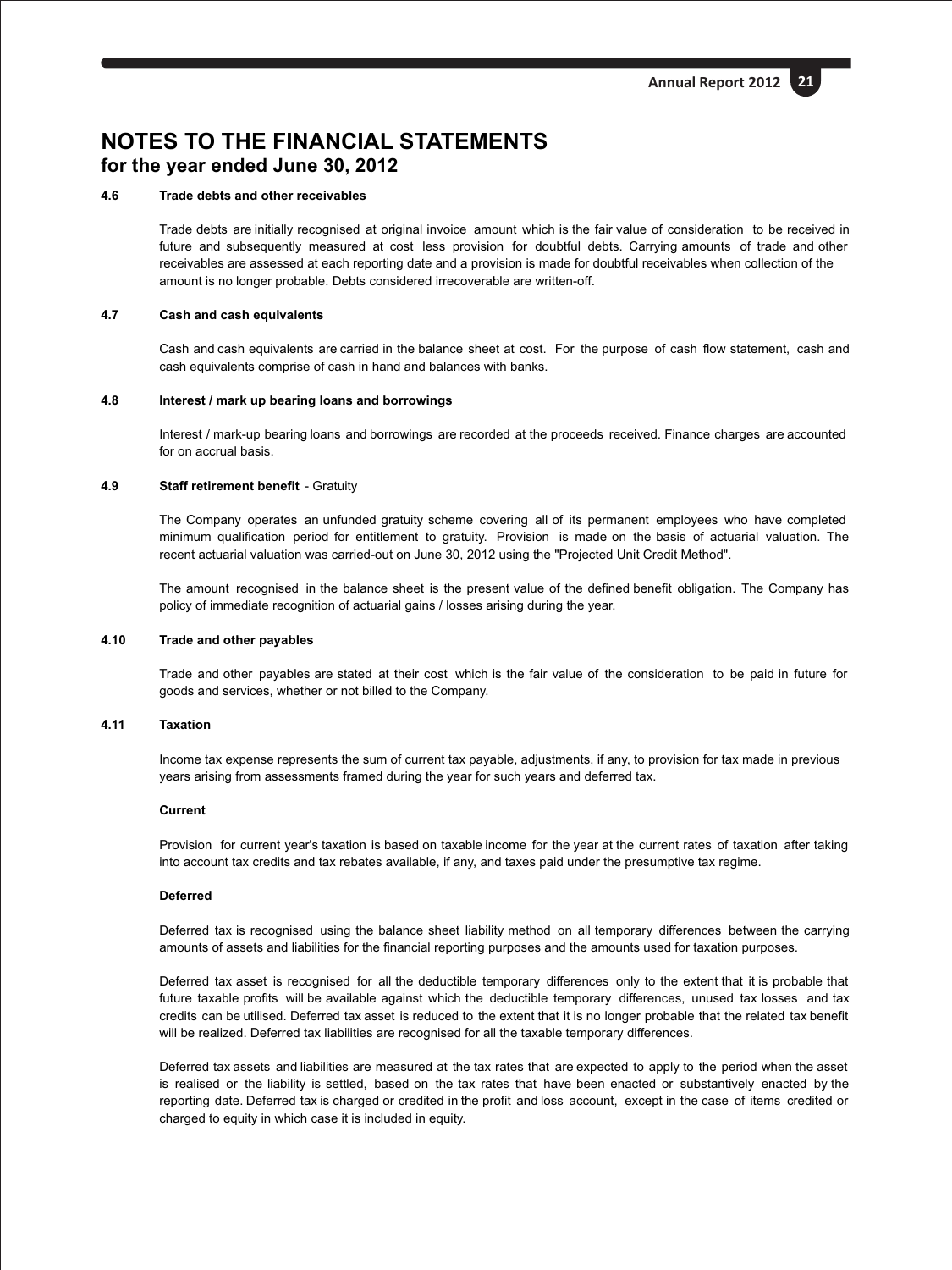## **4.12 Provisions, contingent assets and contingent liabilities**

Provisions are recognised when the Company has a present legal or constructive obligation as a result of past events, it is probable that an outflow of resources embodying economic benefits will be required to settle the obligation, and a reliable estimate can be made of the amount of the obligation.

Contingent assets are not recognised and are also not disclosed unless an inflow of economic benefits is probable and contingent liabilities are not recognised and only disclosed unless the probability of an outflow of resources embodying economic benefits is remote.

## **4.13 Financial instruments**

Financial assets and financial liabilities are recognised at the time when the Company becomes a party to the contractual provisions of the instrument. Initial recognition is made at fair value plus transaction costs directly attributable to acquisition, except for 'financial instruments at fair value through profit or loss' which are initially recognised at fair value.

Financial assets are derecognised when the Company losses control of contractual rights that comprise the financial assets and financial liabilities are derecognised when the obligation specified in the contract is discharged, cancelled or expired.Any gain or loss on subsequent measurement (except for available for sale investments) and de-recognition is charged to profit or loss currently.

Financial instruments carried on the balance sheet include long term & short term deposits, trade debts, loans and advances, accrued mark-up / interest, other receivables, bank balances, long term finances, liabilities against assets subject to finance lease, trade & other payables, accrued mark-up / interest and short term borrowings. The particular recognition and measurement methods adopted are disclosed in the individual policy statements associated with each item and in the accounting policy of investments.

## **4.14 Offsetting of financial instruments**

Financial assets and liabilities are offset and the net amount is reported in the balance sheet when there is a legally enforceable right to offset the recognised amounts and there is an intention to settle either on a net basis, or to realize the asset and settle the liability simultaneously.

## **4.15 Impairment loss**

The carrying amounts of the Company's assets are reviewed at each reporting date to identify circumstances indicating occurrence of impairment loss or reversal of provisions for impairment losses. If any indications exist, the recoverable amounts of such assets are estimated and impairment losses or reversals of impairment losses are recognised in the profit and loss account. Reversal of impairment loss is restricted to the original cost of the asset.

## **4.16 Foreign currency translations**

Transactions in foreign currencies are translated into Pak Rupee using the exchange rates prevailing at the dates of the transactions. Monetary assets and liabilities denominated in foreign currencies are translated into Pak Rupee at the exchange rates prevailing at the reporting date. All arising exchange gains and losses are recognised in the profit and loss account.

#### **4.17 Revenue recognition**

Revenue is recognised to the extent that it is probable that the economic benefits will flow to the Company and the amount of revenue can be measured reliably. Revenue is measured at the fair value of consideration received or receivable on the following basis:

**-** Local sales are recognised on dispatch of goods to customers and export sales are recognised on bill of lading date.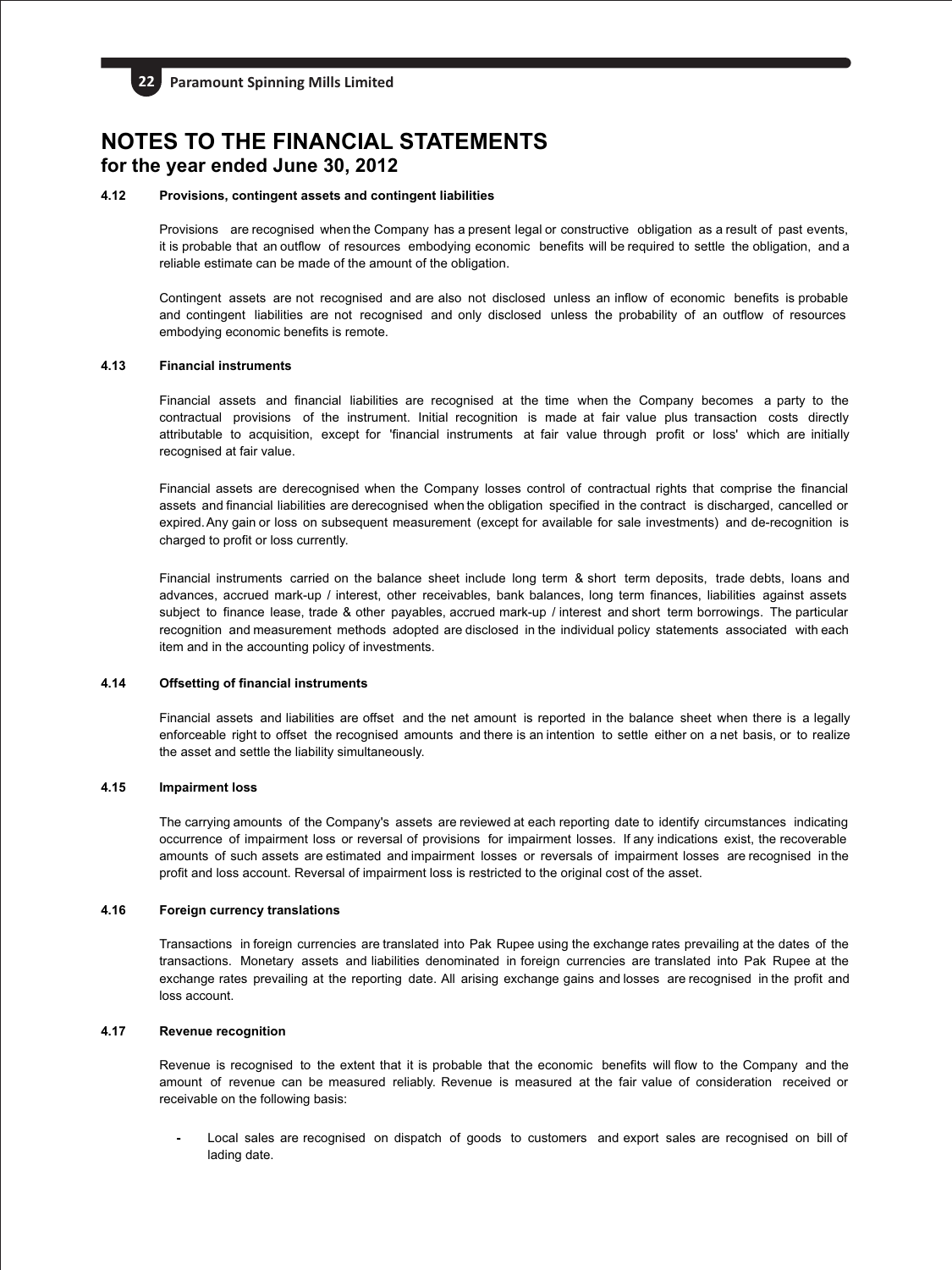- **-** Interest income is accrued on a time proportion basis, by reference to the principal outstanding and at the interest rate applicable.
- **-** Dividend income from investments is recognised when the Company's right to receive dividend has been established.
- **-** Gain or loss on sale of investments are accounted for when the commitment (trade date) for sale is made.
- **-** Gain on sale and lease back transactions are treated as deferred income and is amortised over the respective periods of lease terms.

## **4.18 Borrowing cost**

Borrowing costs directly attributable to the acquisition, construction or production of qualifying assets, which are assets that necessarily take a substantial period of time to get ready for their intended use, are added to the cost of those assets, until such time as the assets are substantially ready for their intended use. All other borrowing costs are charged to income in the period in which they are incurred.

#### **4.19 Earnings per share**

The Company presents basic and diluted earnings per share (EPS) data for its ordinary shares. Basic EPS is calculated by dividing the profit or loss attributable to ordinary shareholders of the Company by the weighted average number of ordinary shares outstanding during the period.

#### **4.20 Segment Reporting**

Operating segments are reported in a manner consistent with the internal reporting structure. Management monitors the operating results of its business units separately for the purpose of making decisions regarding resource allocation and performance assessment.

#### **4.21 Dividend and appropriation to reserves**

Dividend distribution to the Company's shareholders and appropriation to reserves are recognised in the period in which these are approved.

|    |                                      |             | 2012          | 2011          |
|----|--------------------------------------|-------------|---------------|---------------|
|    |                                      | <b>Note</b> | <b>Rupees</b> | <b>Rupees</b> |
| 5. | <b>PROPERTY, PLANT AND EQUIPMENT</b> |             |               |               |
|    | Operating fixed assets               | 5.1         | 2,557,894,389 | 830,911,170   |
|    | Capital work-in-progress             | 5.6         | 1,184,914     | 4,391,057     |
|    |                                      |             | 2,559,079,303 | 835,302,227   |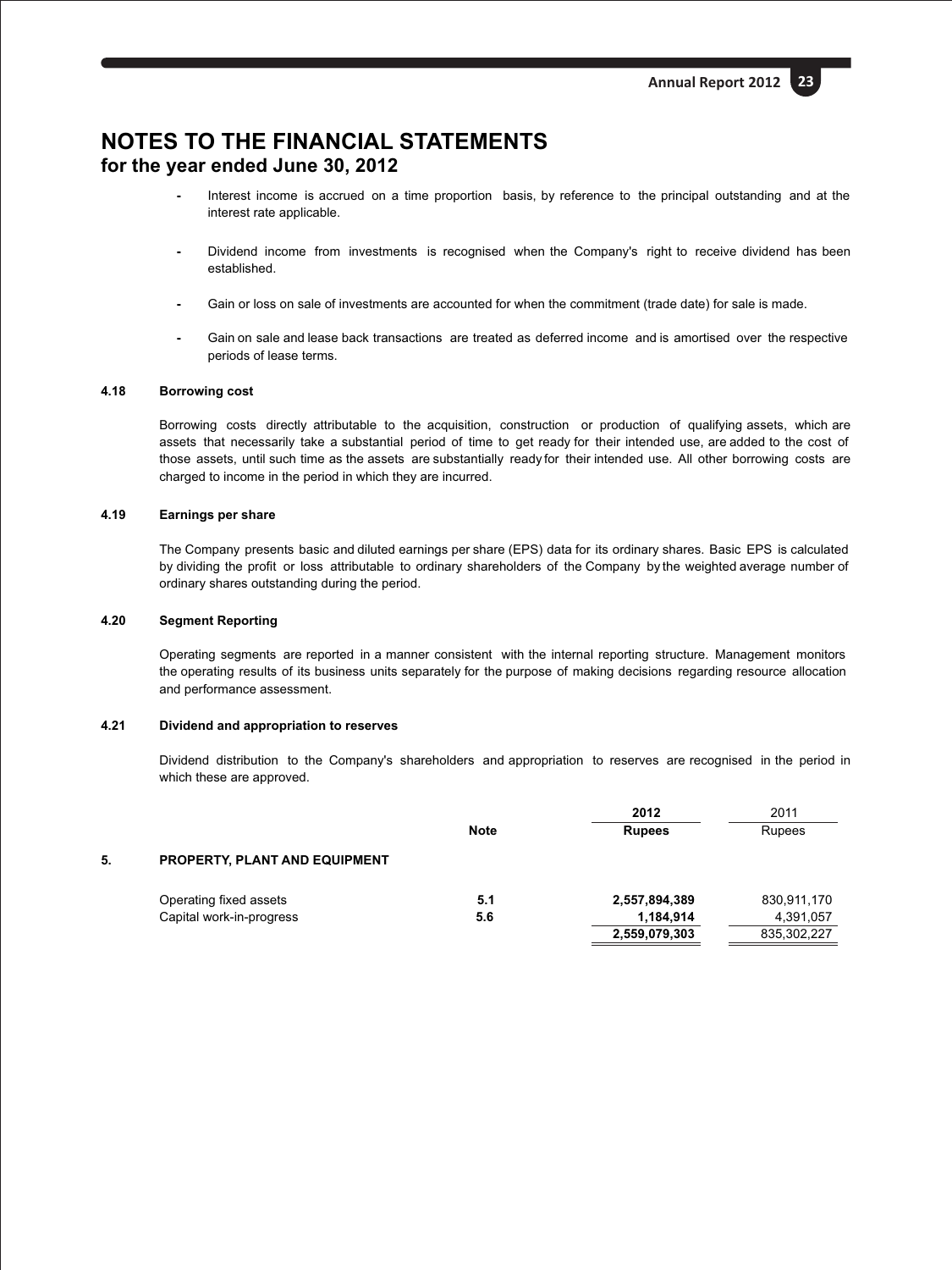# **Operating fixed assets**  $5.1$

|                                     |                   |                                          |                  |                                  | OWNED                  |                           |                    |                |                                     |                |                        | LEASED         |                          |                |
|-------------------------------------|-------------------|------------------------------------------|------------------|----------------------------------|------------------------|---------------------------|--------------------|----------------|-------------------------------------|----------------|------------------------|----------------|--------------------------|----------------|
|                                     | Leasehold<br>land | <b>Buildings on</b><br>leasehold<br>land | Freehold<br>land | Buildings on<br>Freehold<br>land | machinery<br>Plant and | Installations<br>Electric | equipment<br>Mills | Vehicles       | and fixtures equipment<br>Furniture | Office         | machinery<br>Plant and | Vehicles       | Installation<br>Electric | Total          |
|                                     |                   |                                          |                  |                                  |                        |                           | -Rupees            |                |                                     |                |                        |                |                          |                |
| At July 1, 2010                     |                   |                                          |                  |                                  |                        |                           |                    |                |                                     |                |                        |                |                          |                |
| Cost                                | 1,698,595         | 75,463,575                               | 61<br>32,683,5   | 134,922,865                      | 912,610,381            | 47,622,283                | 36,373,549         | 18,894,087     | 10,892,356                          | 16,589,501     | 115,422,718            | 17,607,091     | 2,578,186                | 1,423,358,748  |
| Accumulated depreciation            | 111,952           | 41,384,677                               |                  | 28,644,419                       | 494,277,873            | 22,628,394                | 18, 153, 862       | 14,606,404     | 5,797,858                           | 7,845,909      | 19,098,133             | 8,744,608      | 1,921,481                | 663,215,570    |
| Net book value                      | 1,586,643         | 34,078,898                               | 61<br>32,683,5   | 106,278,446                      | 418,332,508            | 24,993,889                | 18,219,687         | 4,287,683      | 5,094,498                           | 8,743,592      | 96,324,585             | 8,862,483      | 656,705                  | 760, 143, 178  |
| Year ended June 30, 2011            |                   |                                          |                  |                                  |                        |                           |                    |                |                                     |                |                        |                |                          |                |
| Opening net book value              | 1,586,643         | 34,078,898                               | 61<br>32,683,5   | 106,278,446                      | 418,332,508            | 24,993,889                | 18,219,687         | 4,287,683      | 5,094,498                           | 8,743,592      | 96,324,585             | 8,862,483      | 656,705                  | 760, 143, 178  |
| Additions                           |                   | 1,277,783                                |                  | 897,849                          | 98,217,325             | 3,392,090                 | 1,830,941          | $\mathbf{r}$   | 3,289,087                           | 688,250        | ¥,                     | 5,168,000      | $\blacksquare$           | 114,761,325    |
| Transfer from / (to)                |                   |                                          |                  |                                  |                        |                           |                    |                |                                     |                |                        |                |                          |                |
| $-cost$                             |                   |                                          |                  |                                  | 12,688,173             | $\mathbf{I}$              |                    |                |                                     |                | (12,688,173)           |                |                          |                |
| - depreciation                      |                   |                                          |                  | $\,$                             | (3,623,596)            | $\,$                      | $\mathbf{I}$       |                |                                     | J.             | 3,623,596              | J.             | ×                        |                |
|                                     |                   |                                          |                  | $\blacksquare$                   | 9,064,577              | $\blacksquare$            |                    |                |                                     |                | (9,064,577)            |                |                          |                |
| Depreciation charge<br>for the year | 22,954            | 1,724,778                                |                  | 5,324,624                        | 23,069,266             | 2,592,827                 | 1,895,201          | 989,691        | 686,985                             | 909,423        | 4,701,749              | 2,010,165      | 65,670                   | 43,993,333     |
| Closing net book value              | 1,563,689         | 33,631,903                               | 5<br>32,683,5    | 101,851,671                      | 502,545,144            | 25,793,152                | 18, 155, 427       | 3,297,992      | 7,696,600                           | 8,522,419      | 82,558,259             | 12,020,318     | 591,035                  | 830,911,170    |
| At June 30, 2011                    |                   |                                          |                  |                                  |                        |                           |                    |                |                                     |                |                        |                |                          |                |
| Cost                                | 1,698,595         | 76,741,358                               | 5<br>32,683,5    | 135,820,714                      | 1,023,515,879          | 51,014,373                | 38,204,490         | 18,894,087     | 14, 181, 443                        | 17,277,751     | 102,734,545            | 22,775,091     | 2,578,186                | 1,538,120,073  |
| Accumulated depreciation            | 134,906           | 43, 109, 455                             |                  | 33,969,043                       | 520,970,735            | 25,221,221                | 20,049,063         | 15,596,095     | 6,484,843                           | 8,755,332      | 20,176,286             | 10,754,773     | 1,987,151                | 707,208,903    |
| Net book value                      | 1,563,689         | 33,631,903                               | 61<br>32,683,5   | 101,851,671                      | 502,545,144            | 25,793,152                | 18, 155, 427       | 3,297,992      | 7,696,600                           | 8,522,419      | 82,558,259             | 12,020,318     | 591,035                  | 830,911,170    |
| Year ended June 30, 2012            |                   |                                          |                  |                                  |                        |                           |                    |                |                                     |                |                        |                |                          |                |
| Opening net book value              | 1,563,689         | 33,631,903                               | 61<br>32,683,5   | 101,851,671                      | 502,545,144            | 25,793,152                | 18, 155, 427       | 3,297,992      | 7,696,600                           | 8,522,419      | 82,558,259             | 12,020,318     | 591,035                  | 830,911,170    |
| Additions                           |                   | 2,139,780                                |                  | 5,655,776                        | 21,979,393             | 2,551,268                 | 1,047,541          | $\mathbf{r}$   | 326,420                             | 335,020        | 2,161,100              | 1,031,000      | ٠                        | 37,227,298     |
| Transfer from / (to) - note 5.4     |                   |                                          |                  |                                  |                        |                           |                    |                |                                     |                |                        |                |                          |                |
| $-cost$                             | $\mathbf{I}$      |                                          |                  | ٠                                |                        |                           |                    | 2,296,741      |                                     | ٠              |                        | (2, 296, 741)  |                          |                |
| - depreciation                      | $\,$              | $\blacksquare$                           | ł                | $\blacksquare$                   | $\blacksquare$         | $\,$                      | $\blacksquare$     | (1,458,575)    | ×                                   | $\bullet$      | $\,$                   | 1,458,575      | $\blacksquare$           | $\blacksquare$ |
|                                     |                   | $\mathbf{I}$                             |                  | $\blacksquare$                   | $\mathbf{r}$           | $\blacksquare$            | $\mathbf{r}$       | 838,166        |                                     |                |                        | (838, 166)     |                          |                |
| Revaluation adjustments<br>- cost   | 91,451,405        | 331, 125, 387                            | 89<br>361,286,4  | 66,890,385                       | 128,387,170            | 22,989,051                | 17,331,652         |                |                                     |                | 49,334,096             |                |                          | 1,068,795,585  |
| - depreciation                      | 157,568           | 44,856,419                               |                  | 39,142,364                       | 510,844,087            | 26,625,597                | 20,311,463         | $\blacksquare$ |                                     | $\blacksquare$ | 23,698,406             | $\blacksquare$ | 1,667,682                | 667,303,586    |
|                                     | 91,608,973        | 375,981,806                              | 39<br>361,286,4  | 106,032,749                      | 639,231,257            | 49,614,648                | 37,643,115         | $\blacksquare$ |                                     |                | 73,032,502             | $\blacksquare$ | 1,667,682                | 1,736,099,171  |
| Depreciation charge                 |                   |                                          |                  |                                  |                        |                           |                    |                |                                     |                |                        |                |                          |                |
| for the year                        | 22,662            | 1,746,964                                |                  | 5,227,351                        | 25,621,258             | 2,717,380                 | 1,871,392          | 893, 131       | 794,147                             | 870,687        | 4,233,595              | 2,285,579      | 59,104                   | 46,343,250     |
| Closing net book value              | 93,150,000        | 410,006,525                              | 393,970,000      | 208,312,845                      | 1,138,134,536          | 75,241,688                | 54,974,691         | 3,243,027      | 7,228,873                           | 7,986,752      | 153,518,266            | 9,927,573      | 2,199,613                | 2,557,894,389  |
| At June 30, 2012                    |                   |                                          |                  |                                  |                        |                           |                    |                |                                     |                |                        |                |                          |                |
| Revaluation / cost                  | 93,150,000        | 410,006,525                              | 393,970,000      | 208,366,875                      | 1, 173, 882, 442       | 76,554,692                | 56,583,683         | 21,190,828     | 14,507,863                          | 17,612,771     | 154,229,741            | 21,509,350     | 2,578,186                | 2,644,142,956  |
| Accumulated depreciation            |                   |                                          |                  | 54,030                           | 35,747,906             | 1,313,004                 | 1,608,992          | 17,947,801     | 7,278,990                           | 9,626,019      | 711,475                | 11,581,777     | 378,573                  | 86,248,567     |
| Net book value                      | 93,150,000        | 410,006,525                              | 393,970,000      | 208,312,845                      | 1,138,134,536          | 75,241,688                | 54,974,691         | 3,243,027      | 7,228,873                           | 7,986,752      | 153,518,266            | 9,927,573      | 2,199,613                | 2,557,894,389  |
| Depreciation rate (%)               |                   | 5                                        |                  |                                  |                        | ۽                         | ş                  | ສ              | ٥,                                  | ş              | 5                      | ຊ              | ٥,                       |                |

## **NOTES TO THE FINANCIAL STATEMENTS for the year ended June 30, 2012**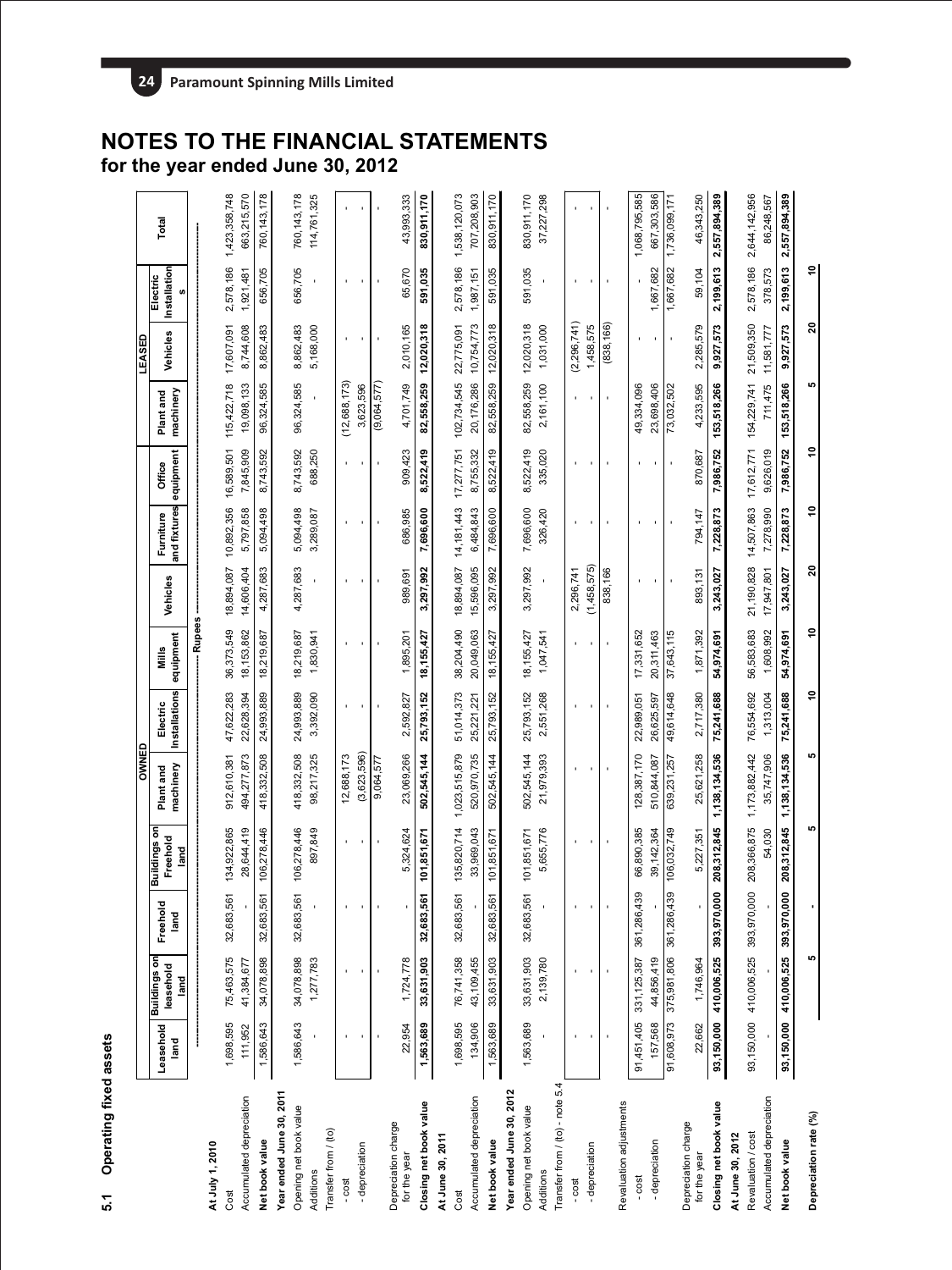|     |                                                          | 2012          | 2011          |
|-----|----------------------------------------------------------|---------------|---------------|
|     |                                                          | <b>Rupees</b> | <b>Rupees</b> |
| 5.2 | Depreciation for the year has been apportioned as under: |               |               |
|     | Cost of goods manufactured                               | 41,499,705    | 39,397,067    |
|     | Distribution cost                                        | 97,530        | 90,632        |
|     | Administrative expenses                                  | 4,746,014     | 4,505,632     |
|     |                                                          | 46,343,249    | 43,993,331    |

- **5.3** The Company has given power looms and related equipment & accessories having aggregate net book value of Rs.126.478 million to Gulshan Weaving Mills Limited (a related party) for production of cloths. These looms are installed at the premises of the Related Party.
- **5.4** Leased assets include plant & machinery at net book value of Rs.32.853 million and vehicles at net book value of Rs.2.250 million which have not been transferred to owned assets due to non-availability of relevant documents. Lease liability in respect of these assets has been fully repaid but due to litigation with the financial institutions as detailed in note 27.1.1 they have not issued relevant supporting documents for transfer of ownership.
- **5.5** Had the operating fixed assets been recognised under the cost model, the carrying amounts of each revalued class of operating fixed assets for the year ended June 30, 2012 would have been as follows:

|     |                                           |             | <b>Rupees</b> |                      |
|-----|-------------------------------------------|-------------|---------------|----------------------|
|     | Owned                                     |             |               |                      |
|     | Leasehold land                            |             | 1,541,027     |                      |
|     | Buildings on leasehold land               |             | 34,024,719    |                      |
|     | Freehold land                             |             | 32,683,561    |                      |
|     | Buildings on Freehold land                |             | 102,280,096   |                      |
|     | Plant and machinery                       |             | 498,903,279   |                      |
|     | Electric installations                    |             | 25,627,040    |                      |
|     | Mill equipment                            |             | 17,331,576    |                      |
|     | Leased                                    |             |               |                      |
|     | Plant and machinery                       |             | 80,485,764    |                      |
|     | Electric Installation                     |             | 531,931       |                      |
|     |                                           |             | 793,408,993   |                      |
|     |                                           |             | 2012          | 2011                 |
|     |                                           | <b>Note</b> | <b>Rupees</b> | Rupees               |
|     |                                           |             |               |                      |
| 5.6 | <b>Capital Work-in-progress</b>           |             |               |                      |
|     |                                           |             |               |                      |
|     | Civil works                               |             | 1,184,914     | 4,191,057            |
|     | Machinery                                 |             | 1,184,914     | 200,000<br>4,391,057 |
|     |                                           |             |               |                      |
| 6.  | <b>LONG TERM INVESTMENTS</b>              |             |               |                      |
|     | In Associated Companies                   |             |               |                      |
|     | Quoted                                    |             |               |                      |
|     | <b>Gulistan Textile Mills Limited</b>     | 6.1         | 33,947,557    | 349,502,789          |
|     | <b>Gulistan Spinning Mills Limited</b>    | 6.2         | 42,768        | 7,536,635            |
|     |                                           |             |               |                      |
|     | <b>Unquoted</b>                           |             |               |                      |
|     | <b>Gulistan Fibers Limited</b>            | 6.3         | 196,001,042   | 107,109,326          |
|     | <b>Gulistan Power Generations Limited</b> | 6.4         | 255,885,677   | 28,935,033           |
|     |                                           |             | 485,877,044   | 493,083,783          |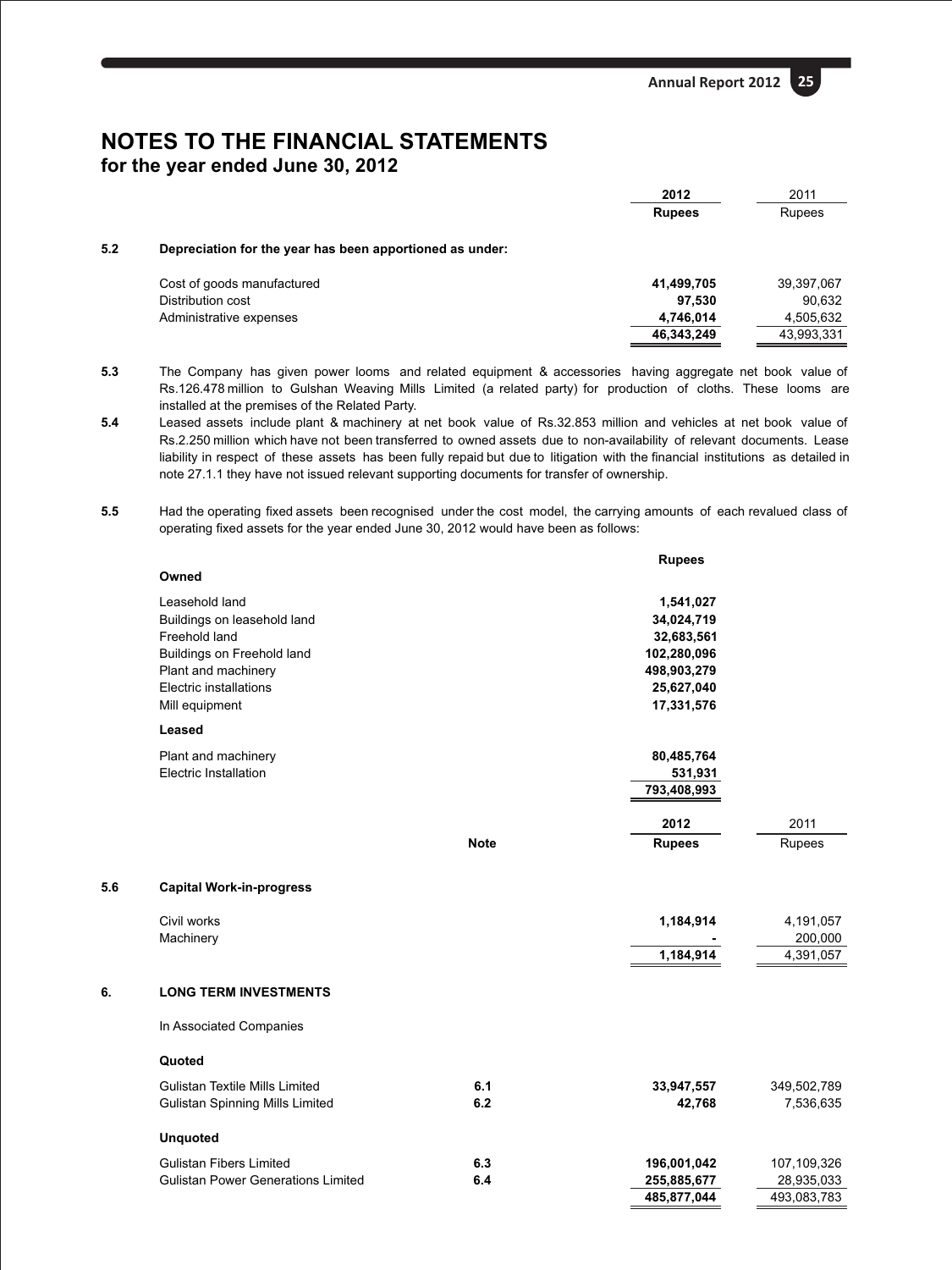

|     |                                                                                                                                                                |             | 2012                                                 | 2011                                              |
|-----|----------------------------------------------------------------------------------------------------------------------------------------------------------------|-------------|------------------------------------------------------|---------------------------------------------------|
|     |                                                                                                                                                                | <b>Note</b> | <b>Rupees</b>                                        | <b>Rupees</b>                                     |
| 6.1 | <b>Gulistan Textile Mills Limited (GTML)</b>                                                                                                                   |             |                                                      |                                                   |
|     | 1,648,740 (2011:1,648,740) ordinary shares of Rs.10 each - cost<br>Equity held 8.68% (2011: 8.68%)<br>Market value Rs.33.948 million (2011: Rs.30.667 million) |             | 108,659,040                                          | 108,659,040                                       |
|     | Share of post acquisition (losses) / profits<br>Share of surplus on revaluation of fixed assets<br>Dividend received during the year                           |             | (528, 614, 496)<br>520,860,200<br>(1,648,740)        | 177,664,633<br>64,827,856<br>(1,648,740)          |
|     | Less: impairment loss recognised                                                                                                                               | 32          | 99,256,004<br>65,308,447<br>33,947,557               | 349,502,789<br>349,502,789                        |
| 6.2 | <b>Gulistan Spinning Mills Limited (GTSM)</b>                                                                                                                  |             |                                                      |                                                   |
|     | 202,777 (2011: 202,777) ordinary shares of Rs 10 each - cost<br>Equity held 1.39% (2011: 1.39%)<br>Market value Rs.0.842 million (2011: Rs.2.231 million)      |             | 2,346,250                                            | 2,346,250                                         |
|     | Share of post acquisition (losses) / profits<br>Share of surplus on revaluation of fixed assets<br>Dividend received during the year                           |             | (16, 490, 979)<br>14,390,274<br>(202, 777)<br>42.768 | 4,034,439<br>1,358,723<br>(202, 777)<br>7,536,635 |
| 6.3 | <b>Gulistan Fibers Limited (GFL)</b>                                                                                                                           |             |                                                      |                                                   |
|     | 741,185 (2011: 741,185) ordinary shares of Rs 10 each - cost<br>Equity held 37.30% (2011: 37.30%)<br>Break up value Rs.230.14 (2011: Rs.117) per share         |             | 5,530,760                                            | 5,530,760                                         |
|     | Share of post acquisition (losses) / profit<br>Share of surplus on revaluation of fixed assets                                                                 |             | (148, 203, 994)<br>338,674,276<br>196,001,042        | 78,589,452<br>22,989,114<br>107,109,326           |
| 6.4 | <b>Gulistan Power Generations Limited (GPGL)</b>                                                                                                               |             |                                                      |                                                   |
|     | 2,465,980 (2011: 2,465,980) ordinary shares of Rs 10 each - cost<br>Equity held 33.76% (2011: 33.76%)<br>Break up value Rs.118.73 (2011: Rs.26.70) per share   |             | 22,418,000                                           | 22,418,000                                        |
|     | Share of post acquisition (losses) / profit<br>Share of surplus on revaluation of fixed assets                                                                 |             | (12,785,687)<br>246,253,364                          | 6,517,033                                         |
|     |                                                                                                                                                                |             | 255,885,677                                          | 28,935,033                                        |
|     |                                                                                                                                                                |             |                                                      |                                                   |

**6.5** The above figures are based on the unaudited financial statements for the year ended June 30, 2012 of the Associated Companies.

**6.6** GTSM is Associate of the Company based on common directorship. However, GTML is Associated based on the cross equity direct and indirect investments.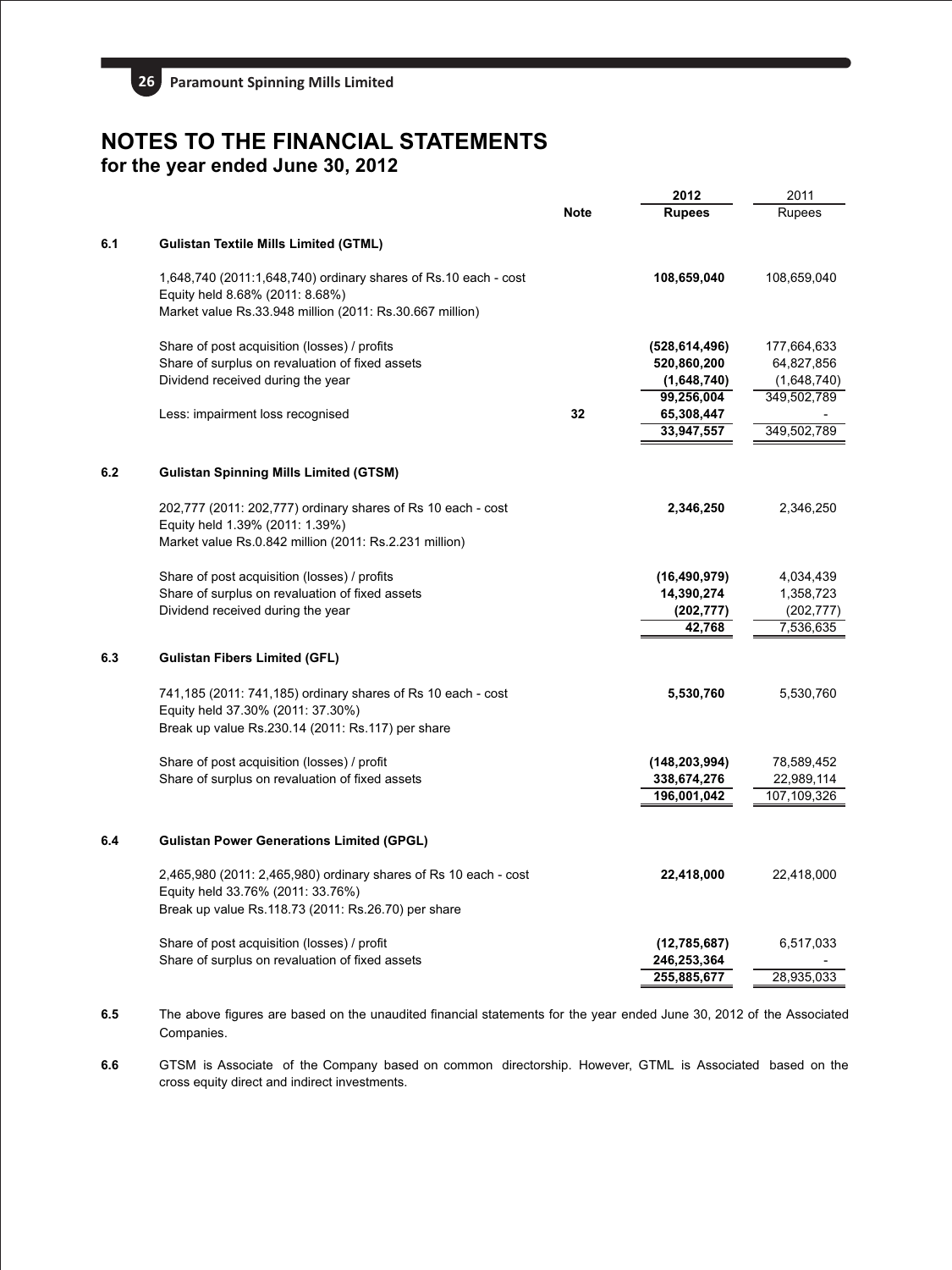**827,462,371**

1,665,286,411

## **NOTES TO THE FINANCIAL STATEMENTS for the year ended June 30, 2012**

**6.7** Summarised financial information of associated companies as at June 30, 2012 is as follows:

|                    |                                  | <b>Total assets</b>       |                                  | <b>Total liabilities</b>  | Revenue                                |                                        |                                        | Profit / (loss) after taxation         |
|--------------------|----------------------------------|---------------------------|----------------------------------|---------------------------|----------------------------------------|----------------------------------------|----------------------------------------|----------------------------------------|
| <b>Particulars</b> | As at<br><b>June 30.</b><br>2012 | As at<br>June 30.<br>2011 | As at<br><b>June 30.</b><br>2012 | As at<br>June 30.<br>2011 | For the<br>vear ended<br>June 30, 2012 | For the<br>vear ended<br>June 30, 2011 | For the<br>vear ended<br>June 30, 2012 | For the<br>vear ended<br>June 30, 2011 |
|                    | <b>Rupees</b>                    | <b>Rupees</b>             | <b>Rupees</b>                    | <b>Rupees</b>             | <b>Rupees</b>                          | <b>Rupees</b>                          | <b>Rupees</b>                          | <b>Rupees</b>                          |
| <b>GTML</b>        | 8.958.953                        | 11.274.383                | 9.939.599                        | 8.289.314                 | 5.689.049                              | 9.678.222                              | (9, 434, 723)                          | 259,033                                |
| <b>GTSM</b>        | 2.131.464                        | 2.001.836                 | 2.242.998                        | 1.534.104                 | 1.602.248                              | 2.662.982                              | (1,520,585)                            | 53.041                                 |
| GFL                | 859.395                          | 686.497                   | 326.277                          | 476.535                   | 103.153                                | 252.723                                | (607, 993)                             | 13.760                                 |
| GPGL               | 1.057.363                        | 343.051                   | 190.053                          | 148.008                   | 334.410                                | 533.181                                | (57, 178)                              | (2,018)                                |
|                    |                                  |                           |                                  |                           |                                        |                                        |                                        |                                        |

|             | 2012          | 2011   |
|-------------|---------------|--------|
| <b>Note</b> | <b>Rupees</b> | Rupees |

## **7. LONG TERM DEPOSITS**

|    | Security deposits                                                                   |      | 3,484,406   | 3,484,406   |
|----|-------------------------------------------------------------------------------------|------|-------------|-------------|
|    | Lease deposits                                                                      |      | 4,509,803   | 4,873,829   |
|    |                                                                                     |      | 7,994,209   | 8,358,235   |
|    | Less: transferred to current assets                                                 |      |             |             |
|    | - deposits pertaining to lease liabilities to be paid-off within next twelve months |      | 1,886,648   | 1,280,631   |
|    | - deposits pertaining to lease liabilities to be paid-off after June 30, 2013       | 21.3 | 2,623,155   |             |
|    |                                                                                     |      | 4,509,803   | 1,280,631   |
|    |                                                                                     |      | 3,484,406   | 7,077,604   |
| 8. | STORES, SPARE PARTS AND LOOSE TOOLS                                                 |      |             |             |
|    |                                                                                     |      |             |             |
|    | <b>Stores</b>                                                                       |      | 16,255,273  | 16,258,884  |
|    | Spare parts                                                                         |      | 41,248,847  | 41,258,011  |
|    | Loose tools                                                                         |      | 8,238,294   | 8,240,125   |
|    | Items in transit                                                                    |      |             | 4,160,062   |
|    |                                                                                     |      | 65,742,414  | 69,917,082  |
| 9. | <b>STOCK-IN-TRADE</b>                                                               |      |             |             |
|    | Raw materials                                                                       |      |             |             |
|    | - at mills                                                                          | 9.1  | 432,589,114 | 873,652,876 |
|    | - in transit                                                                        |      |             | 1,693,247   |
|    |                                                                                     |      | 432,589,114 | 875,346,123 |
|    |                                                                                     |      |             |             |
|    | Packing material                                                                    |      | 75,795,816  | 75,812,654  |
|    | Work in process                                                                     |      | 85,268,559  | 71,725,307  |
|    | Finished goods                                                                      | 9.2  | 207,370,170 | 638,175,512 |
|    |                                                                                     |      | 26,438,712  | 4,226,815   |

- **9.1** Raw materials include items costing Rs.360.818 million (2011:Rs.945.481 million) stated at their replacement cost aggregating Rs.268.555 million (2011:Rs.873.652 million). The amount charged to the profit and loss account for the year in respect of raw materials written down to their replacement cost is Rs. 92.263 million (2011: Rs.71.829 million).
- **9.2** Finished goods include items costing Rs.138.292 million (2011:Rs.656.717 million) stated at their net realisable values aggregating Rs.117.867million (2011Rs.638.175million). The amount charged to the profit and loss account for the year in respect of stocks written down to their net realisable values was Rs. 20.425 million (2011: Rs.18.542 million).
- **9.3** All of the current assets of the Company are under banks' charge as security of short term borrowings (note 25). The Company has filed a suit in the Lahore High Court against all banks / financial institutions under Section 9 of the Financial Institutions (Recovery of Finances) Ordinance, 2001 for redemption / release of security, rendition of accounts, recovery of damages, permanent injunction and ancillary reliefs. The Lahore High Court vide its order dated October 25, 2012 has ordered not to disturb the present position of current assets and fixed assets of the Company.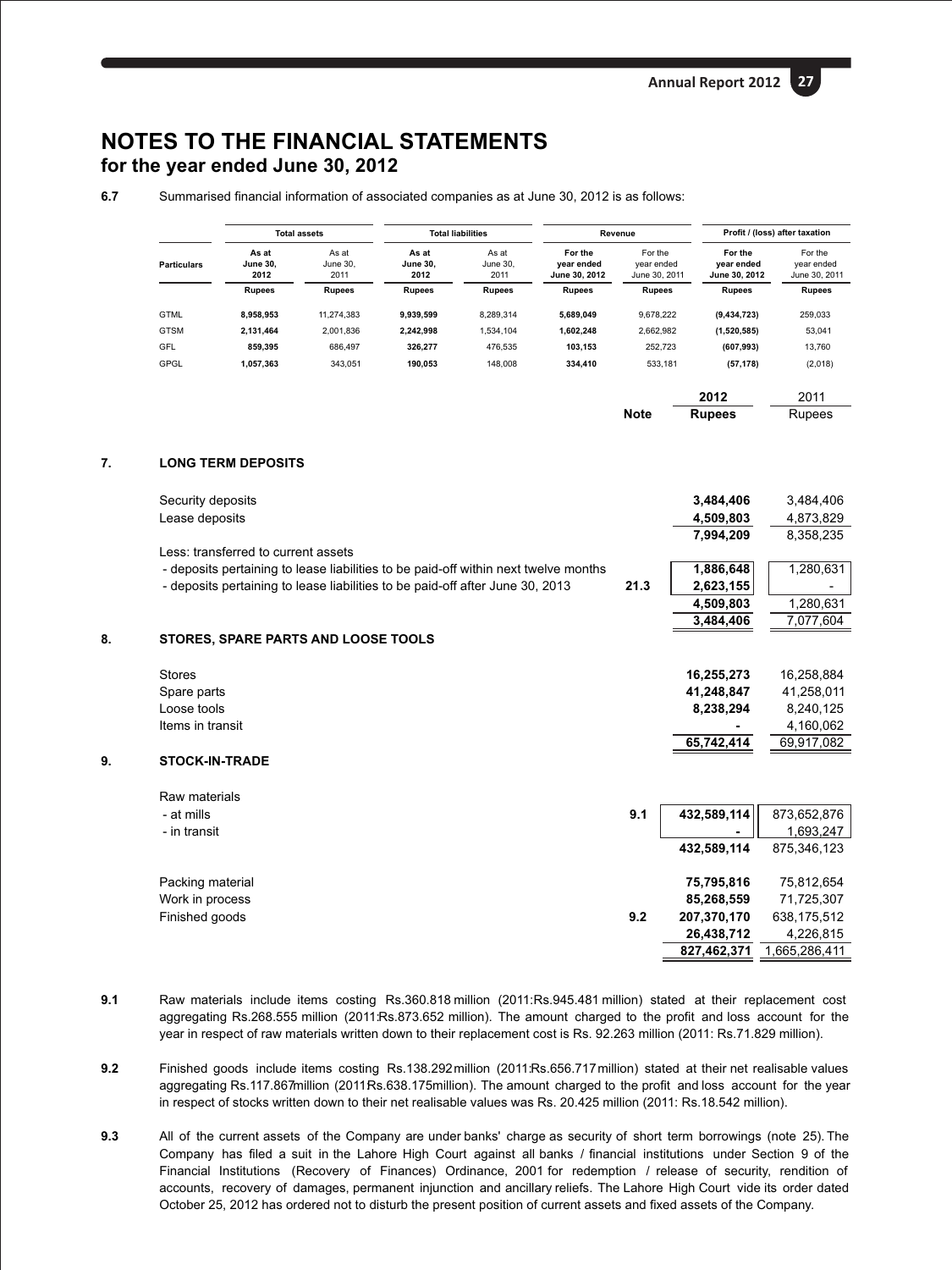

|      |                                                                                                                                                                                     |                | 2012          | 2011        |
|------|-------------------------------------------------------------------------------------------------------------------------------------------------------------------------------------|----------------|---------------|-------------|
|      |                                                                                                                                                                                     | <b>Note</b>    | <b>Rupees</b> | Rupees      |
| 10.  | <b>TRADE DEBTS</b>                                                                                                                                                                  |                |               |             |
|      | <b>Considered good</b>                                                                                                                                                              |                |               |             |
|      | Local - unsecured                                                                                                                                                                   | 10.1           | 82,746,811    | 137,067,314 |
|      | Export - secured                                                                                                                                                                    |                | 197,351,079   | 148,960,544 |
|      |                                                                                                                                                                                     |                | 280,097,890   | 286,027,858 |
|      | <b>Considered doubtful</b>                                                                                                                                                          |                | 16,661,903    |             |
|      |                                                                                                                                                                                     |                | 296,759,793   | 286,027,858 |
|      | Less: provision for doubtful debts                                                                                                                                                  |                | 16,661,903    |             |
|      |                                                                                                                                                                                     |                | 280,097,890   | 286,027,858 |
| 10.1 | This Includes following amounts which pertain to related parties:                                                                                                                   |                |               |             |
|      | Gulshan Weaving Mills Limited                                                                                                                                                       |                | 18,680,411    | 5,746,914   |
|      | <b>Gulshan Spinning Mills Limited</b>                                                                                                                                               |                | 27,539,660    | 7,343,486   |
|      | <b>Gulistan Fibers Limited</b>                                                                                                                                                      |                | 2,934,135     | 12,292,338  |
|      |                                                                                                                                                                                     |                | 49,154,206    | 25,382,738  |
| 11.  | <b>LOANS AND ADVANCES</b> - Unsecured, Considered good                                                                                                                              |                |               |             |
|      | Advances to / against:                                                                                                                                                              |                |               |             |
|      | - non-executive staff                                                                                                                                                               |                | 5,411,832     | 3,682,911   |
|      | - suppliers                                                                                                                                                                         |                | 38,875,594    | 36,760,865  |
|      | - expenses                                                                                                                                                                          |                | 4,180,503     | 1,314,842   |
|      |                                                                                                                                                                                     |                | 48,467,929    | 41,758,618  |
|      | Advance Income tax                                                                                                                                                                  |                | 45,519,843    | 46,347,710  |
|      | Letters of credit                                                                                                                                                                   |                | 570,486       |             |
|      |                                                                                                                                                                                     |                | 94,558,258    | 88,106,328  |
| 12.  | <b>DEPOSITS AND PREPAYMENTS</b>                                                                                                                                                     |                |               |             |
|      | Current portion of lease deposits                                                                                                                                                   | $\overline{7}$ | 4,509,803     | 1,280,631   |
|      | Prepayments                                                                                                                                                                         | 12.1           | 903,875       | 1,828,209   |
|      |                                                                                                                                                                                     |                | 5,413,678     | 3,108,840   |
| 12.1 | This includes advance payment to Gulistan Power Generations Limited, an Associated Company amounting to<br>Rs.0.108 million (2011: Rs.1.291 million) against supply of electricity. |                |               |             |

|     |                                                | 2012          | 2011    |
|-----|------------------------------------------------|---------------|---------|
|     |                                                | <b>Rupees</b> | Rupees  |
| 13. | <b>ACCRUED MARK-UP / INTEREST</b>              |               |         |
|     | Mark-up / interest accrued on deposit accounts | 226.906       | 111.589 |
|     | Receivable from banks                          | 277.890       | 148.910 |
|     |                                                | 504,796       | 260.499 |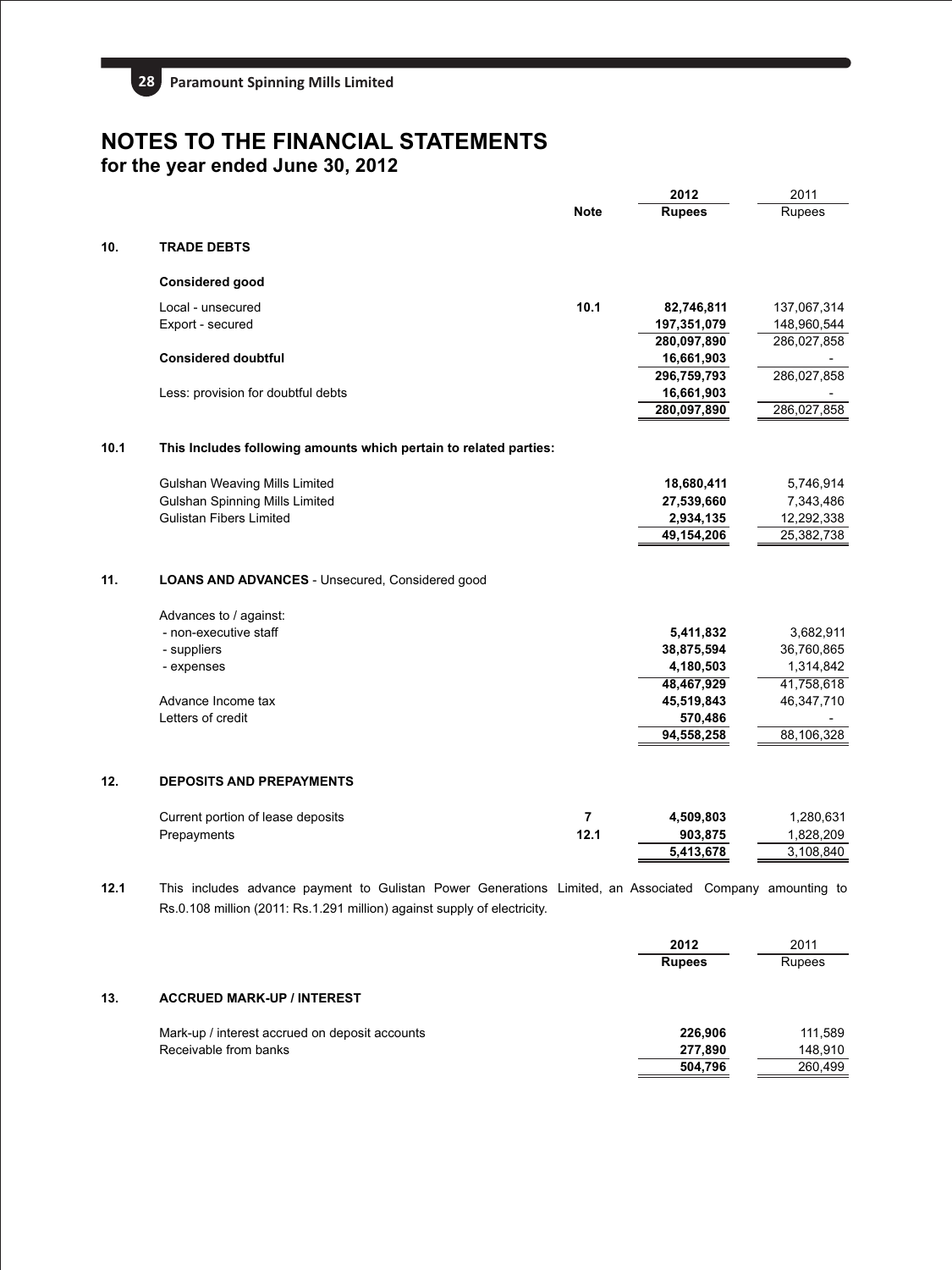|     |                                                       |             | 2012          |             |
|-----|-------------------------------------------------------|-------------|---------------|-------------|
|     |                                                       | <b>Note</b> | <b>Rupees</b> | Rupees      |
| 14. | <b>OTHER RECEIVABLES</b> - Unsecured, Considered good |             |               |             |
|     | Custom duty                                           |             |               | 4,375,143   |
|     | Federal excise duty                                   |             | 1,049,974     | 1,054,468   |
|     | Rebate on research expenses on garments               |             | 851,817       | 927,875     |
|     | Export rebate                                         |             | 29,087,253    | 16,991,438  |
|     | SBP refundable                                        |             | 5,537,809     | 1,713,536   |
|     | Duty drawback                                         |             | 45,783,491    | 53,294,289  |
|     | Insurance claims receivable                           |             | 452,095       | 2,606,722   |
|     | Sales tax                                             |             | 26,879,293    | 23,682,044  |
|     |                                                       |             | 109,641,732   | 104,645,515 |
| 15. | <b>CASH AND BANK BALANCES</b>                         |             |               |             |
|     | Cash-in-hand                                          |             | 4,395,253     | 6,083,882   |
|     | Balances with banks on:                               |             |               |             |
|     | - current accounts                                    | 15.1 & 15.4 | 4,217,159     | 57,494,421  |
|     | - deposit accounts                                    | 15.2 & 15.4 | 24,392        | 297,733     |
|     | - term deposit receipts                               | 15.3 & 15.4 | 6,575,700     | 4,343,556   |
|     |                                                       |             | 10,817,251    | 62,135,710  |
|     |                                                       |             | 15,212,504    | 68,219,592  |

**15.1** These include U.S. Dollars 644 equivalent to Rs.55,325 (2011: U.S. Dollars 644 equivalent to Rs.55,229).

**15.2** Deposit accounts carry mark-up at rates ranging from 2.00% to 5.00% (2011: 4.77% to 7.50%) per annum.

- **15.3** Term deposit receipts (TDRs) carry mark-up at the rates ranging from 5.00% to 12.25% (2011: 5.00% to 12.25%) per annum. One of the TDRs is under lien with a bank against guarantee amounting Rs.68,500 (2011: Rs.68,500)
- **15.4** Majority of the Company's bank accounts operations have been blocked by the respective bank due to litigation with these banks as detailed in note 27.1.1. Due to on-going litigation no confirmations have been received.

## **16. SHARE CAPITAL**

| 2012          | 2011          |                                           | 2012          | 2011          |
|---------------|---------------|-------------------------------------------|---------------|---------------|
| No. of shares | No. of shares |                                           | <b>Rupees</b> | <b>Rupees</b> |
|               |               | Authorized share capital                  |               |               |
| 25,000,000    | 25,000,000    | Ordinary shares of Rs.10 each             | 250,000,000   | 250,000,000   |
|               |               | Issued, subscribed and<br>paid-up capital |               |               |
| 2,700,000     | 2,700,000     | Ordinary shares of Rs.10 each             | 27,000,000    | 27,000,000    |
|               |               | issued as fully paid in cash              |               |               |
| 14,652,329    | 14,652,329    | Ordinary shares of Rs.10                  | 146,523,290   | 146,523,290   |
|               |               | each issued as fully                      |               |               |
|               |               | paid bonus shares                         |               |               |
| 17,352,329    | 17,352,329    |                                           | 173,523,290   | 173,523,290   |
|               |               |                                           |               |               |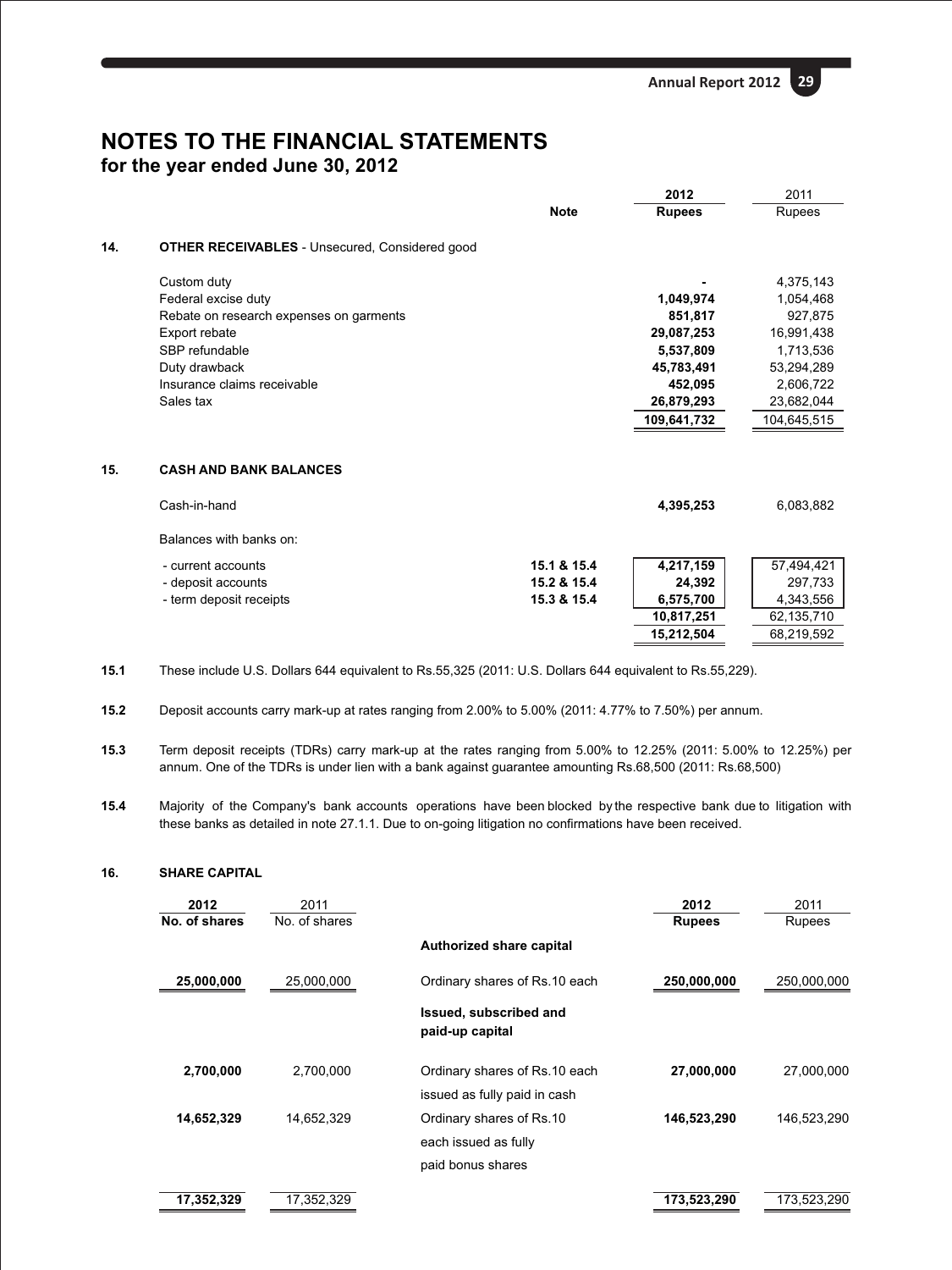**30 Paramount Spinning Mills Limited** 

## **NOTES TO THE FINANCIAL STATEMENTS for the year ended June 30, 2012**

## **16.1 Movement in issued, subscribed and paid-up capital during the year**

| 2012<br>No. of shares | 2011<br>No. of shares |                                                  | 2012<br><b>Rupees</b> | 2011<br>Rupees |
|-----------------------|-----------------------|--------------------------------------------------|-----------------------|----------------|
| 17,352,329            | 15,774,845            | Balance at beginning of the year                 | 173,523,290           | 157,748,450    |
| ۰                     | 1.577.484             | Bonus shares issued during<br>the preceding year |                       | 15,774,840     |
| 17,352,329            | 17,352,329            | Balance at end of the year                       | 173,523,290           | 173,523,290    |

**2012**

 $2011$ 

## **16.2 Ordinary shares held by the related parties at the year end:**

|                                       |             | 2012          | 2011          |
|---------------------------------------|-------------|---------------|---------------|
|                                       |             | No. of shares | No. of shares |
| <b>Gulistan Textile Mills Limited</b> |             | 2,847,909     | 2,847,909     |
| <b>Gulistan Fibers Limited</b>        |             | 1,499,779     | 1,499,779     |
| Premier (Private) Limited             |             | 22            | 22            |
|                                       |             | 4,347,710     | 4,347,710     |
|                                       |             | 2012          | 2011          |
|                                       | <b>Note</b> | <b>Rupees</b> | Rupees        |
| <b>RESERVES</b>                       |             |               |               |
| <b>Capital reserve</b>                |             |               |               |
| Share premium                         |             | 15,400,000    | 15,400,000    |
| Revenue reserve                       |             |               |               |
| General reserve                       |             | 460,000,000   | 460,000,000   |
|                                       |             | 475,400,000   | 475,400,000   |

#### **18. SURPLUS ON REVALUATION OF OPERATING FIXED ASSETS**

**17. RESERVES** 

| Surplus arisen on revaluation of Company's operating fixed assets<br>during the year        | 18.1 | 1,736,099,171 |            |
|---------------------------------------------------------------------------------------------|------|---------------|------------|
| Share of surplus on revaluation of operating fixed assets of<br><b>Associated Companies</b> | 6    | 1.120.178.114 | 89.175.693 |
|                                                                                             |      | 2,856,277,285 | 89,175,693 |

**18.1** The Company, as at June 30, 2012,has revalued its freehold land, leasehold land, buildings on leasehold & freehold land, plant & machinery, electric installations and mills equipment. The revaluation exercise has been carried-out by independent valuer - Maricon Consultants (Pvt.) Ltd., Engineers, Authorized Valuators of Pakistan Banking Association and Leasing Association of Pakistan, Beaumont Road, Karachi. Land has been revalued on the basis of current market value whereas buildings, plant & machinery, electrical installations and mills equipment have been revalued on the basis of depreciated replacement values. The net appraisal surplus arisen on this revaluation aggregating Rs.1,736.099 million has been credited to this account to comply with the requirements of section 235 of the Companies Ordinance, 1984.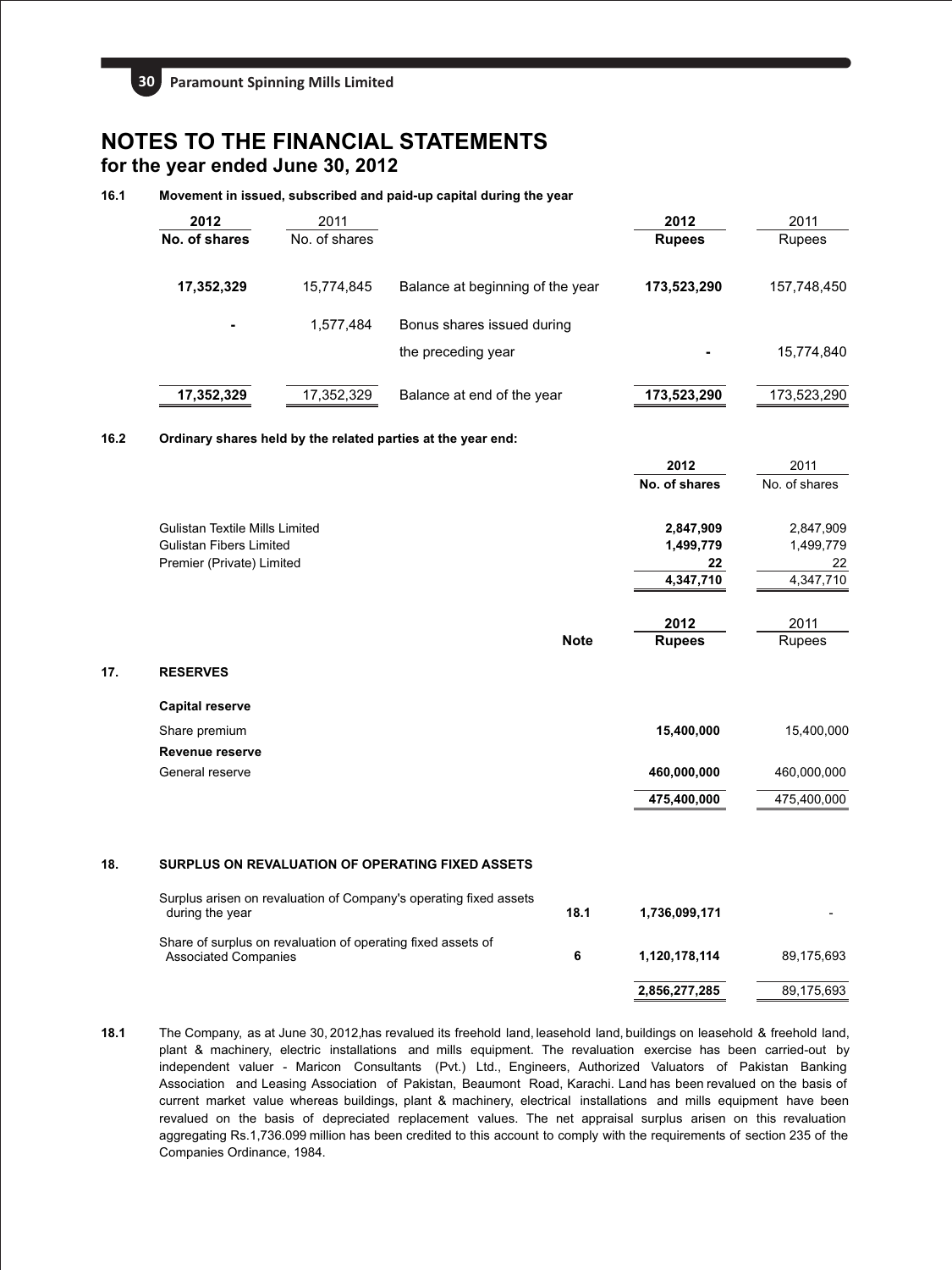## **19. SUB-ORDINATE LOAN** - Unsecured

The Company has obtained loan from the Chief Executive and an Ex-Director. This loan is sub-ordinated to the finances provided by secured creditors and does not carry mark-up. The loan shall not be repaid without obtaining consent from the secured creditors.

|      |                                             |             | 2012          | 2011         |
|------|---------------------------------------------|-------------|---------------|--------------|
|      |                                             | <b>Note</b> | <b>Rupees</b> | Rupees       |
| 20.  | <b>LONG TERM FINANCES - Secured</b>         |             |               |              |
|      | <b>From banking Companies</b>               |             |               |              |
|      | - NIB Bank Limited                          | 20.1        |               | 23,448,137   |
|      | - United Bank Limited                       | 20.2        |               | 150,000,000  |
|      | - The Bank of Punjab                        | 20.3        |               | 57,044,006   |
|      |                                             |             |               | 230,492,143  |
| 20.1 | <b>NIB Bank Limited</b>                     |             |               |              |
|      | Balance at beginning of the year            |             | 41,733,397    | 60,018,657   |
|      | Payments made during the year               |             | (13,713,945)  | (18,285,260) |
|      |                                             |             | 28,019,452    | 41,733,397   |
|      | Less: current portion                       |             |               |              |
|      | - over due instalments                      |             | 4,571,315     |              |
|      | - instalments due within next twelve months |             | 18,285,260    | 18,285,260   |
|      | - instalments due after June 30, 2013       | 20.5        | 5,162,877     |              |
|      |                                             |             | 28,019,452    | 18,285,260   |
|      | Balance at end of the year                  |             |               | 23,448,137   |
|      |                                             |             |               |              |

**20.1.1** The facility sanctioned was Rs 110million. This finance was obtained to establish a stitching unit. It is secured against first pari passu charge by way of mortgage of title deeds of immovable properties of the Company. This finance was obtained under State Bank of Pakistan's (SBP) Long Term Export Refinance Scheme and carried a fixed rate of markup at SBP's defined rate plus 1.1% per annum. Originally this finance was repayable in 12 half yearly instalments after one and half year from the date of disbursement i.e. February 15, 2005, however, due to factors stated in note 20.5 below the whole amount has been grouped in current liabilities. This finance is also secured against personal guarantees of sponsor directors.

|      |                                                 |             | 2012          | 2011         |
|------|-------------------------------------------------|-------------|---------------|--------------|
|      |                                                 | <b>Note</b> | <b>Rupees</b> | Rupees       |
| 20.2 | <b>United Bank Limited</b>                      |             |               |              |
|      | Balance at beginning of the year                |             | 190.000.000   |              |
|      | Add: Amount disbursed during the preceding year |             |               | 200,000,000  |
|      | Less: Payments made during the year             |             | (40,000,000)  | (10,000,000) |
|      |                                                 |             | 150,000,000   | 190.000.000  |
|      | Less: current portion                           |             |               |              |
|      | - instalments due within next twelve months     |             | 40,000,000    | 40.000.000   |
|      | - instalments due after June 30, 2013           | 20.5        | 110,000,000   |              |
|      |                                                 |             | 150,000,000   | 40,000,000   |
|      | Balance at end of the year                      |             |               | 150.000.000  |

**20.2.1** The Company had obtained Non Interest Demand Finance (NIDF) from United Bank Limited amounting to Rs.200 million under mark-up arrangement. It is secured against mortgage charge of Rs.102 million and ranking charge of Rs.178 million over land, building and plant & machinery of the Company situated at kotri. This finance carried mark-up at the rate of 3 months KIBOR plus 2.00% per annum. Originally this finance was repayable in twenty equal quarterly instalments commenced from May 3, 2011, however, due to factors stated in note 20.5 below the whole amount has been grouped in current liabilities.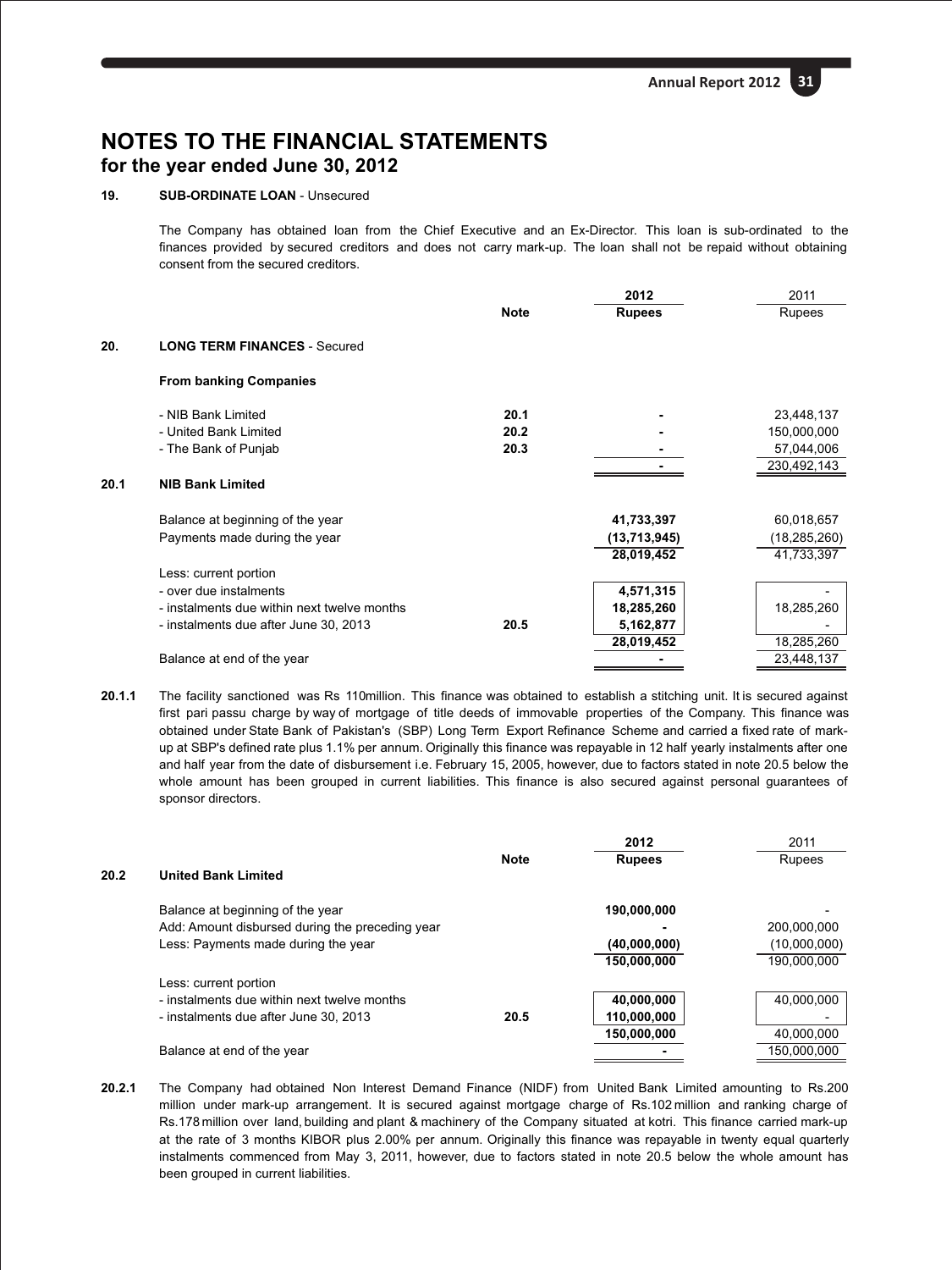|      |                                                 |             | 2012          | 2011       |
|------|-------------------------------------------------|-------------|---------------|------------|
|      |                                                 | <b>Note</b> | <b>Rupees</b> | Rupees     |
| 20.3 | The Bank of Punjab                              |             |               |            |
|      | Balance at beginning of the year                |             | 59,984,857    |            |
|      | Add: Amount disbursed during the preceding year |             |               | 59,984,857 |
|      | Less: current portion                           |             | 59,984,857    | 59,984,857 |
|      | - instalments due within next twelve months     |             | 12,330,990    | 2,940,851  |
|      | - instalments due after June 30, 2013           | 20.5        | 47,653,867    |            |
|      |                                                 |             | 59,984,857    | 2,940,851  |
|      | Balance at end of the year                      |             |               | 57,044,006 |
|      |                                                 |             |               |            |

- **20.3.1** The Company had arranged loan for expansion of stitching unit form the Bank of Punjab. This finance carried mark-up at SBP refinance rate plus 2.5% per annum and is secured by way of specific charge of Rs.80 million over plant and machinery imported through this finance. Originally this finance was repayable within five year from the date of disbursement in 16 quarterly instalments commenced from September 29, 2011, however, due to factors stated in note 20.5 below the whole amount has been grouped in current liabilities.
- **20.4** The Company has filed a suit in the Lahore High Court against all banks / financial institutions / under section 9 of the Financial Institutions (Recovery of Finances) Ordinance, 2001 for redemption / release of security, rendition of accounts, recovery of damages, permanent injunction and ancillary reliefs. Since the matter is prejudice in the Lahore High Court, the Company has not acknowledged its liability until the financial liabilities towards banks / financial institutions are reconciled in accordance with the above mentioned suit. The Lahore High Court vide its order dated October 25, 2012has ordered not to disturb the present position of current assets and fixed assets of the Company. Due to ongoing litigations, year-end confirmations from all of the abovementioned banks have not been received.
- **20.5** Due to the pending litigations, but without prejudice to the Company's stance in the said litigation, the Company's financial arrangements with the banking companies and financial institutions are disputed and the Company will only make payments / adjustments of these finances after the amounts are reconciled with banks and financial institutions in accordance with abovementioned suit. In terms of provisions of International Accounting Standard (IAS) 1 'Presentation of Financial Statements', all liabilities under these finance agreements should be classified as current liabilities. Based on the above, instalments due after the year ending June 30, 2013 have been grouped in current portion of non-current liabilities.

|     |                                                                                |             | 2012          | 2011         |
|-----|--------------------------------------------------------------------------------|-------------|---------------|--------------|
|     |                                                                                | <b>Note</b> | <b>Rupees</b> | Rupees       |
| 21. | <b>LIABILITIES AGAINST ASSETS SUBJECT TO</b><br><b>FINANCE LEASE - Secured</b> |             |               |              |
|     | Balance at beginning of the year                                               |             | 47,832,798    | 64,723,422   |
|     | Add: Lease finances obtained during the year                                   |             | 3,192,100     | 5,168,000    |
|     | Less: Payments made during the year                                            |             | (19,932,406)  | (22,058,624) |
|     |                                                                                |             | 31,092,492    | 47,832,798   |
|     | Less: current portion                                                          |             |               |              |
|     | - over due instalments                                                         |             | 488,013       |              |
|     | - instalments due within next twelve months                                    |             | 14,493,133    | 18,970,635   |
|     | - instalments due after June 30, 2013                                          | 21.3        | 16,111,346    |              |
|     |                                                                                |             | 31,092,492    | 18,970,635   |
|     | Balance at end of the year                                                     |             |               | 28,862,163   |
|     |                                                                                |             |               |              |

**21.1** The Company had acquired plant & machinery, electric installations and vehicles under finance lease arrangements from leasing companies, modaraba and banks. These liabilities, during the year, were subject to finance cost at the rates ranging from 9.71%to 20.00% (2011:10.84%to 16.79%)per annum. The Company intends to exercise its option to purchase the leased assets upon completion of the lease term. The lease finance facilities are secured against title of the leased assets in the name of lessors.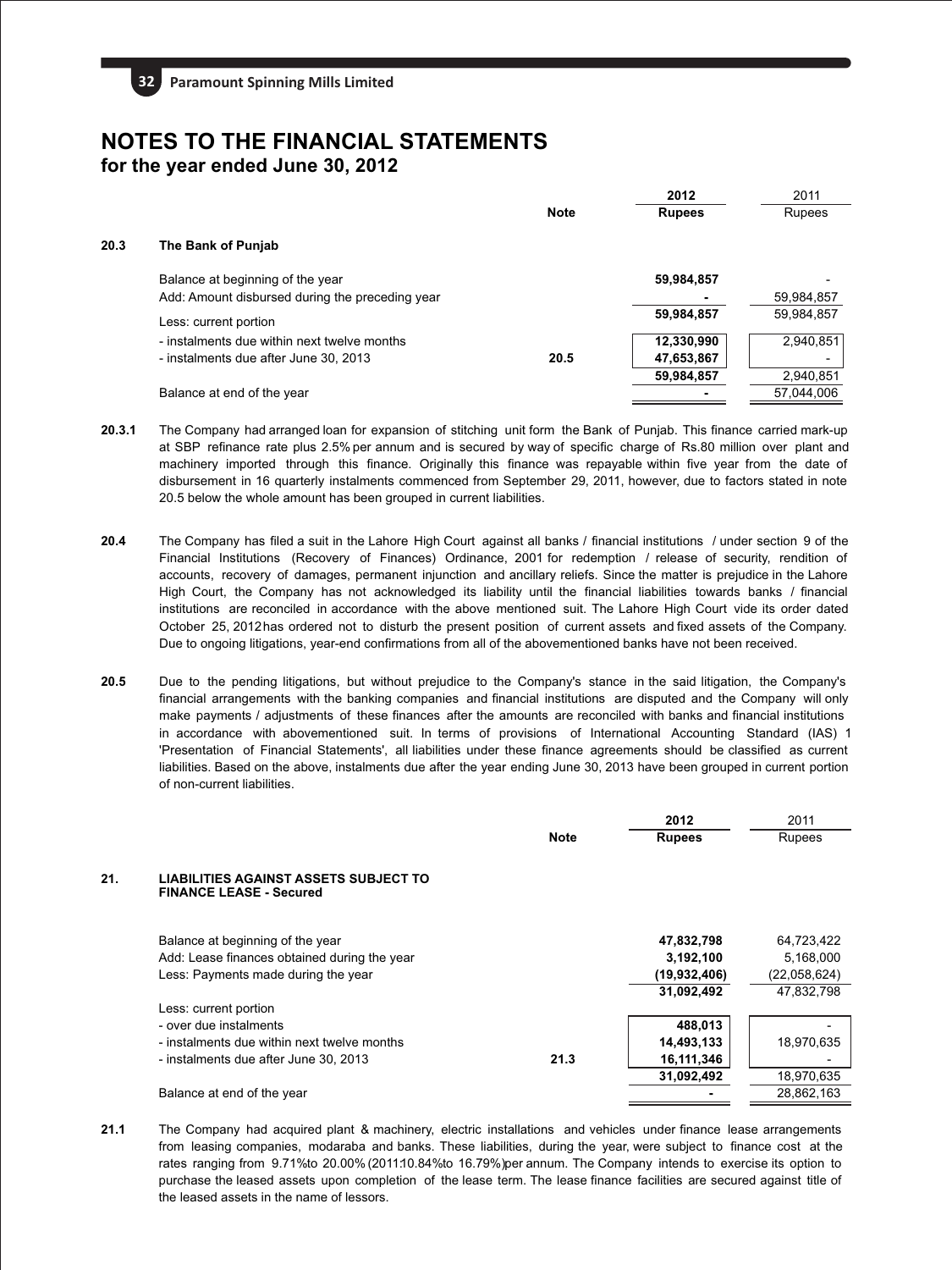- **21.2** The Company has filed a suit in the Lahore High Court against all banks / financial institutions / under section 9 of the Financial Institutions (Recovery of Finances) Ordinance, 2001 for redemption / release of security, rendition of accounts, recovery of damages, permanent injunction and ancillary reliefs. Since the matter is prejudice in the Lahore High Court, the Company has not acknowledged its liability until the financial liabilities towards banks / financial institutions are reconciled in accordance with the above mentioned suit. The Lahore High Court vide its order dated October 25, 2012has ordered not to disturb the present position of current assets and fixed assets of the Company. Due to ongoing litigations, year-end confirmations from all the lessors have not been received.
- Due to the pending litigations, but without prejudice to the Company's stance in the said litigation, the Company's financial arrangements under lease finance agreements are disputed and the Company will only make payments / adjustments of these lease finances after the amounts are reconciled with banks and financial institutions in accordance with abovementioned suit. In terms of provisions of IAS - 1, these liabilities and respective deposits under lease finance arrangements are required to be classified as current liabilities and current assets. Based on the above, instalments due after the year ending June 30, 2013 and respective lease deposits of Rs.2.623 million have been grouped in the current portion of non-current liabilities and current assets. **21.3**
- **21.4** Due the facts explained in notes 21.2 and 21.3 above the entire amounts of the lease finances have become payable on demand therefore, the amount of future finance cost are not ascertainable as at June 30, 2012.The disclosure of future minimum lease payments is prepared according to existing repayment schedules and provided only to comply with the disclosure requirements of IAS - 17,'Leases'. According to the existing repayment schedules the future minimum lease payments under these finance lease agreements are due as follows:

|                                                   |                           | 2012                |                                                      |                           | 2011         |                                               |
|---------------------------------------------------|---------------------------|---------------------|------------------------------------------------------|---------------------------|--------------|-----------------------------------------------|
|                                                   | Minimum lease<br>payments | <b>Finance cost</b> | <b>Present value</b><br>of minimum<br>lease payments | Minimum lease<br>payments | Finance cost | Present value of<br>minimum lease<br>payments |
|                                                   | <b>Rupees</b>             | <b>Rupees</b>       | <b>Rupees</b>                                        | Rupees                    | Rupees       | Rupees                                        |
|                                                   |                           |                     |                                                      |                           |              |                                               |
| Not later than one year                           | 18.726.566                | 3.745.419           | 14.981.147                                           | 25.095.816                | 6.125.181    | 18,970,635                                    |
| Later than one year but not later than five years | 18.169.986                | 2.058.640           | 16.111.346                                           | 33.861.612                | 4.999.449    | 28,862,163                                    |
| Minimum lease payments                            | 36,896,552                | 5,804,059           | 31,092,493                                           | 58,957,428                | 11,124,630   | 47,832,798                                    |
|                                                   |                           |                     |                                                      |                           |              |                                               |

|             | 2012          | 2011   |
|-------------|---------------|--------|
| <b>Note</b> | <b>Rupees</b> | Rupees |

## **22. DEFERRED LIABILITIES**

| Staff retirement benefit | 22.1 | 51.323.641     | 47.613.695 |
|--------------------------|------|----------------|------------|
| Deferred taxation        | 22.2 | $\blacksquare$ | 35.509.961 |
| Deferred income          | 22.3 | $\blacksquare$ | 11.593     |
|                          |      | 51.323.641     | 83.135.249 |

## **22.1 Staff retirement benefit** - Gratuity

Projected unit credit method, based on the following significant assumptions, is used for valuation of gratuity:

|                                                             | 2012     | 2011     |
|-------------------------------------------------------------|----------|----------|
| - discount rate                                             | 13%      | 14%      |
| - expected rate of growth per annum in future salaries      | 12%      | 13%      |
| - average expected remaining working life time of employees | 13 years | 13 years |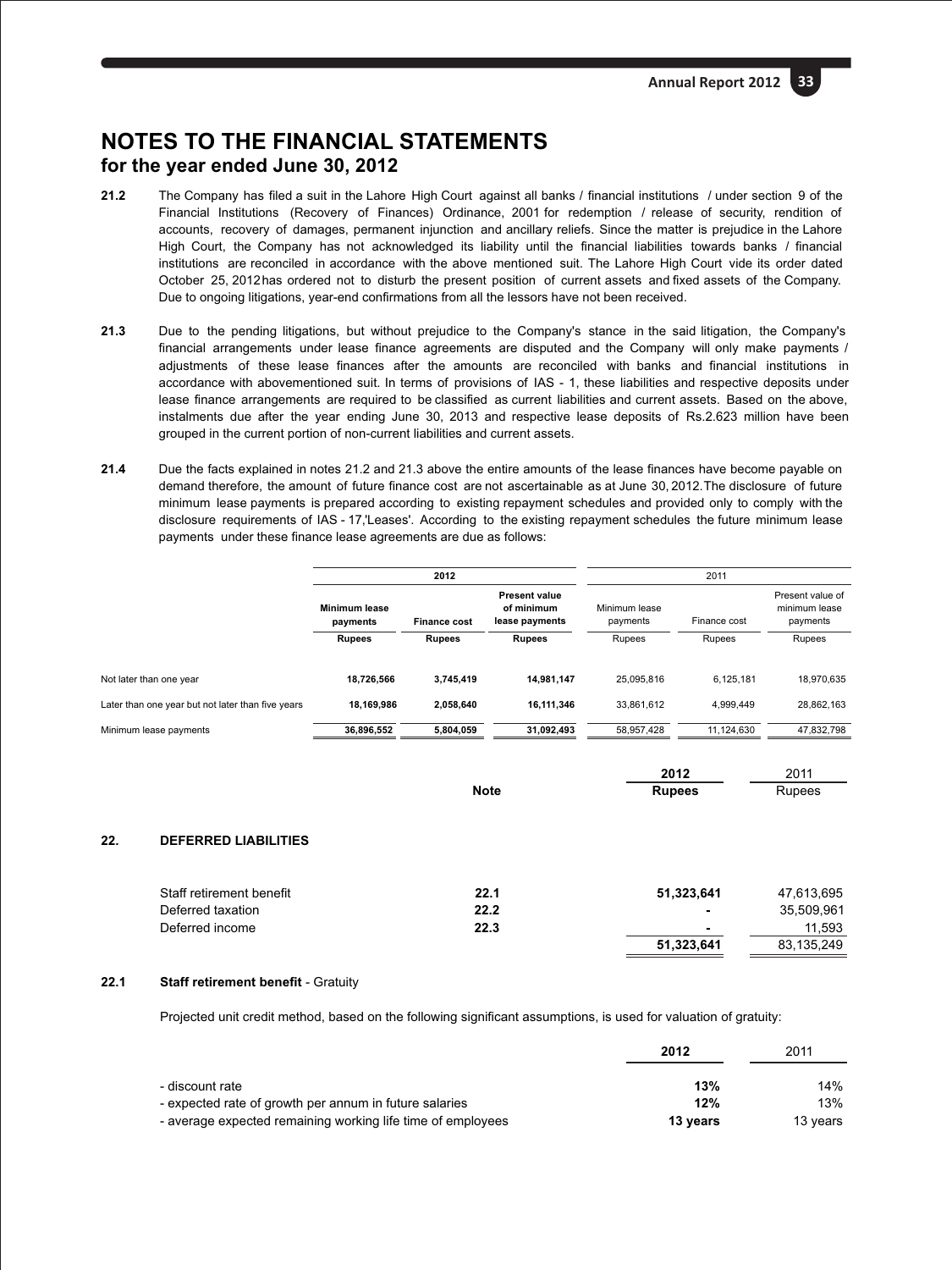

|                                                                                | 2012           | 2011          |
|--------------------------------------------------------------------------------|----------------|---------------|
|                                                                                | <b>Rupees</b>  | <b>Rupees</b> |
| The amount recognised in the balance sheet is as follows:                      |                |               |
| Net liability at beginning of the year                                         | 47,613,695     | 38,869,456    |
| Add: Charge to profit and loss account                                         | 15,222,427     | 18,046,280    |
| Less: Benefits paid                                                            | (10, 874, 333) | (8,611,295)   |
| Less: Gratuity paid in advance                                                 | (638, 148)     | (690, 746)    |
| Net liability at end of the year                                               | 51,323,641     | 47,613,695    |
| The movement in the present value of defined benefit obligation is as follows: |                |               |
| Balance at beginning of the year                                               | 47,613,695     | 38,869,456    |
| Current service cost                                                           | 11,634,238     | 13,180,643    |
| Interest cost                                                                  | 6,665,917      | 4,664,335     |
| Benefits paid                                                                  | (11, 512, 481) | (9,302,041)   |
| Actuarial (gain) / loss                                                        | (3,077,728)    | 201,302       |
| Balance at end of the year                                                     | 51,323,641     | 47,613,695    |
| Expense recognised in profit and loss account is as follows:                   |                |               |
| Current service cost                                                           | 11,634,238     | 13,180,643    |
| Interest cost                                                                  | 6,665,917      | 4,664,335     |
| Actuarial (gain) / loss                                                        | (3,077,728)    | 201,302       |
|                                                                                | 15,222,427     | 18,046,280    |
|                                                                                |                |               |

**22.1.4** Comparison of present value of defined benefit obligation and experience adjustment on obligation for five years is as follows:

|                                             | 2012<br><b>Rupees</b> | 2011<br>Rupees | 2010<br>Rupees | 2009<br>Rupees | 2008<br>Rupees |
|---------------------------------------------|-----------------------|----------------|----------------|----------------|----------------|
| Present value of defined benefit obligation | 51.324                | 47.614         | 38.869         | 30.591         | 28.523         |
| Experience adjustment on obligation         | (3,078)               | 201            | 2.952          | (1.548)        | 2.973          |

**22.1.5** The expected gratuity expense for the year ending June 30, 2013 works out to Rs.19.061 million.

|      |                                                                                           | 2012          | 2011          |
|------|-------------------------------------------------------------------------------------------|---------------|---------------|
|      |                                                                                           | <b>Rupees</b> | <b>Rupees</b> |
| 22.2 | <b>Deferred taxation - net</b>                                                            |               |               |
|      | Taxable temporary difference arising in respect of accelerated tax depreciation allowance |               | 39,435,225    |
|      | Deductible temporary difference arising in respect of:                                    |               |               |
|      | - staff retirement benefit                                                                |               | (3,924,310)   |
|      | - deferred credit                                                                         |               | (955)         |
|      |                                                                                           |               | 35,509,961    |

**22.2.1** Deferred tax liability / asset has not been recognised, as the Company falls under the ambit of presumptive tax regime of the Income Tax Ordinance, 2001.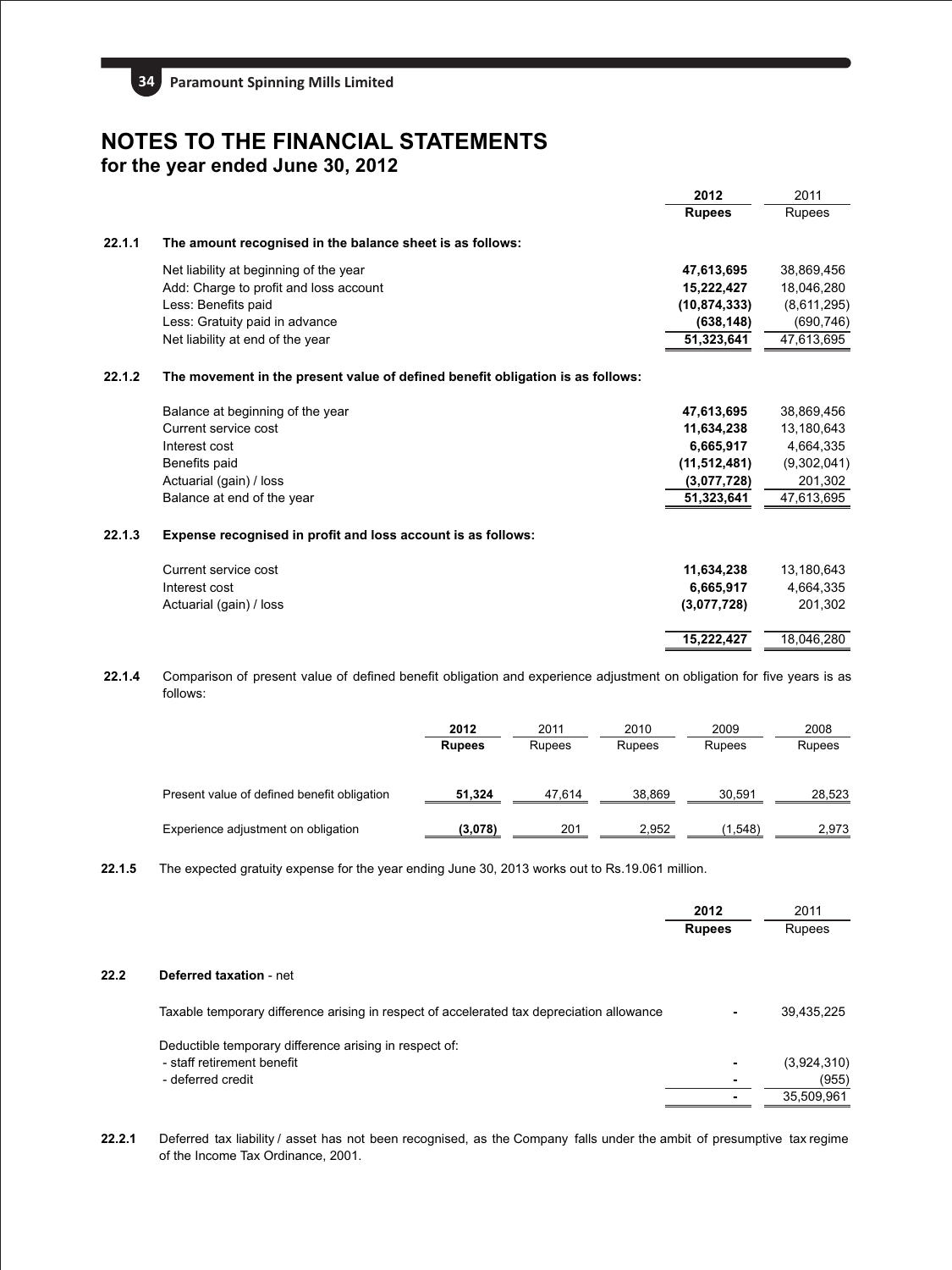|      |                                         |             | 2012          | 2011    |  |
|------|-----------------------------------------|-------------|---------------|---------|--|
|      |                                         | <b>Note</b> | <b>Rupees</b> | Rupees  |  |
| 22.3 | Deferred income                         |             |               |         |  |
|      | Balance at beginning of the year        |             | 11.593        | 769,525 |  |
|      | Less: Income recognised during the year |             | 11,593        | 757,932 |  |
|      |                                         |             | ۰             | 11,593  |  |
|      |                                         |             |               |         |  |

**22.3.1** The Company had entered into sale and leaseback transactions in prior years which resulted in finance leases. The excess of sale proceeds over the net book value of vehicles and plant & machinery was recognised as deferred income and had been amortised over the period of lease term.

|     |                                           |             | 2012          | 2011        |
|-----|-------------------------------------------|-------------|---------------|-------------|
|     |                                           | <b>Note</b> | <b>Rupees</b> | Rupees      |
| 23. | TRADE AND OTHER PAYABLES                  |             |               |             |
|     | Creditors for suppliers                   | 23.1        | 523,849,469   | 51,146,164  |
|     | Creditors for expenses                    |             | 115,278,896   | 31,200,243  |
|     | Bills payable / letters of credit payable | 23.2        | 555,613,477   | 261,205,300 |
|     | Accrued expenses                          |             | 17,276,401    | 19,810,213  |
|     | Income tax payable                        |             | 1,563,946     | 2,794,350   |
|     | Workers' profit participation fund        | 23.3        |               | 8.845.553   |
|     | Workers' welfare fund                     | 23.4        |               | 2,473,906   |
|     | Unclaimed dividend                        |             | 3,461,783     | 921,387     |
|     |                                           |             | 1,217,043,972 | 378,397,117 |
|     |                                           |             |               |             |

## **23.1 These include following amounts which pertain to related parties:**

| Gulistan Textile Mills Ltd.  | 10.805.071 | 8.574.422  |
|------------------------------|------------|------------|
| Gulistan Spinning Mills Ltd. | 10.784.676 | 2.820.409  |
|                              | 21.589.747 | 11.394.831 |

**23.2** This represents payable to various financial institutions in respect of letters of credit (LCs) issued by the financial institutions in favour of various local and imported raw material suppliers. The Company is in litigation with banks and financial institutions as detailed in note 27.1.1 and payments / adjustments will be made upon the outcome of final decision of the litigation. Further, no provision of any further commission / interest / mark-up or penalty in respect of these LCs has been made in these financial statements. Amount of the non-provided for commission / interest / markup or penalty is impracticable to quantify as at the reporting date.

|      |                                                           |             | 2012          | 2011      |
|------|-----------------------------------------------------------|-------------|---------------|-----------|
|      |                                                           | <b>Note</b> | <b>Rupees</b> | Rupees    |
| 23.3 | Workers' profit participation fund                        |             |               |           |
|      | Balance at beginning of the year                          |             | 8,845,553     | 6,734,571 |
|      | Add: Interest on funds utilised in the Company's business |             | 817,362       | 452,441   |
|      |                                                           |             | 9,662,915     | 7,187,012 |
|      | Less: Payments made during the year                       |             | 9,662,915     | 7,187,012 |
|      |                                                           |             | -             |           |
|      | Add: Allocation for the year                              |             |               | 8,845,553 |
|      | Balance at end of the year                                |             |               | 8,845,553 |
|      |                                                           |             |               |           |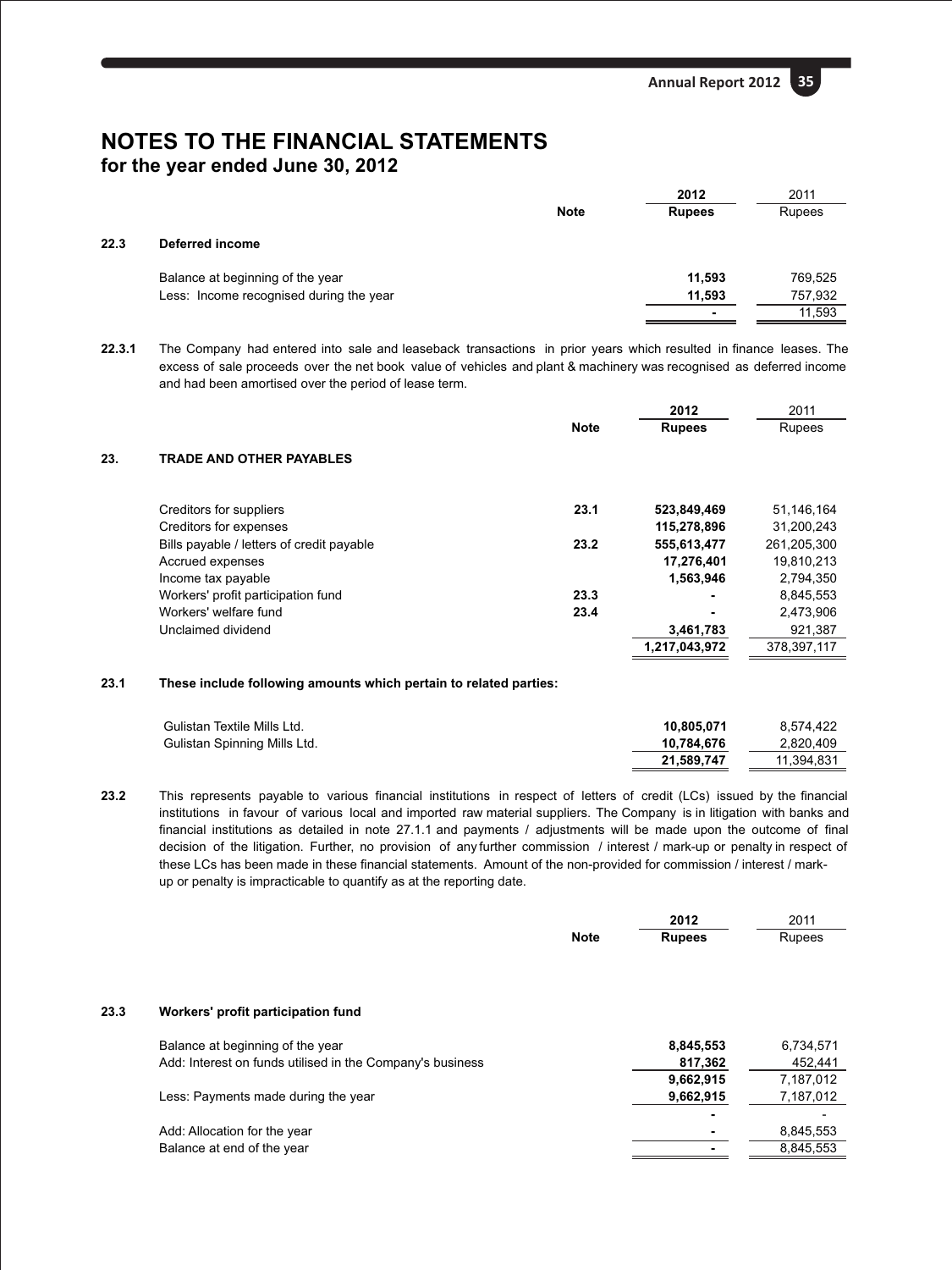|      |                                     | 2012          | 2011          |
|------|-------------------------------------|---------------|---------------|
|      |                                     | <b>Rupees</b> | <b>Rupees</b> |
| 23.4 | Workers' welfare fund               |               |               |
|      | Balance at beginning of the year    | 2,473,906     | 1,964,854     |
|      | Add: Charge for the year            |               | 2,473,906     |
|      | Adjustment for prior year           | 1,391,587     |               |
|      |                                     | 1,391,587     | 2,473,906     |
|      |                                     | 3,865,493     | 4,438,760     |
|      | Less: Payments made during the year | (3,865,493)   | (1,964,854)   |
|      | Balance at end of the year          |               | 2,473,906     |
|      |                                     |               |               |
| 24.  | <b>ACCRUED MARK-UP / INTEREST</b>   |               |               |
|      |                                     |               |               |

Mark-up / interest accrued on:

| - long term finances        | $\blacksquare$ | 4.637.457  |
|-----------------------------|----------------|------------|
| - lease finances            | $\blacksquare$ | 391.650    |
| - short term borrowings     | 12.685.636     | 50,058,336 |
| - loan from a related party | 5.095.217      | 969.737    |
|                             | 17,780,853     | 56.057.180 |

- **24.1** During the year ended June 30, 2012, the Company has not provided for the mark-up / interest on long term finances, lease finances and short term borrowings to the extent of Rs.5.225 million, Rs.0.670 million and Rs.47.601million respectively due to pending litigations with the financial institutions as detailed note 27.1.1.The said non-provisioning is in contravention with the requirements of IAS 23 - Borrowing Costs.
- **24.2** Confirmations in respect of mark-up / interest accrued on long term finances, lease finances and short term borrowings have not been received due to pending litigations with the financial institutions / lenders.

|     |                                       |             | 2012          | 2011          |
|-----|---------------------------------------|-------------|---------------|---------------|
|     |                                       | <b>Note</b> | <b>Rupees</b> | <b>Rupees</b> |
| 25. | <b>SHORT TERM BORROWINGS</b>          |             |               |               |
|     | Short term finances - secured         | 25.1        | 1,223,971,091 | 1,206,785,648 |
|     | Running finances - secured            | 25.2        | 313,857,878   | 244,984,701   |
|     | Loan from a related party - unsecured | 25.5        | 21,762,236    | 23,262,236    |
|     | Temporary bank overdraft - unsecured  | 25.6        | 26.245.425    | 10,863,484    |
|     |                                       |             | 1.585.836.630 | 1.485.896.069 |

- **25.1** This represents aggregate amount of the short term finances under mark-up arrangements obtained from various banks / financial institutions. These finances, during the current financial year, carried mark-up at the rates ranged from 11.00% to 16.67% (2011: 11.00% to 17.02%) per annum and are secured by way of ranking / hypothecation / floating charge over present & future current assets, pari passu charge over present & future fixed assets, charge over raw cotton & cotton yarn, lien on export letters of credit / sales contracts / documents, trust receipt and personal guarantees of sponsor directors.
- **25.2** This represents aggregate amount of running finances / working capital finances obtained from various banks / financial institutions. These finance facilities, during the current financial year, carried mark-up at the rates ranged from 13.58% to 14.92% (2011: 14.53% to 15.52%) per annum and are secured by way of ranking / hypothecation / floating charge over present & future current assets, pari passu charge over present & future fixed assets, charge over raw cotton & cotton yarn, lien on export letters of credit / sales contracts / documents, trust receipt and personal guarantees of sponsor directors.
- **25.3** The abovementioned balances are against finance facilities which were expired during the year and have not been renewed by the respective banks / financial institutions. The Company has not acknowledged the abovementioned financial liabilities and filed a suit in the Lahore High Court for redemption / release of security, rendition of accounts, recovery of damages, permanent injunction and ancillary reliefs (refer contents of note 27.1.1).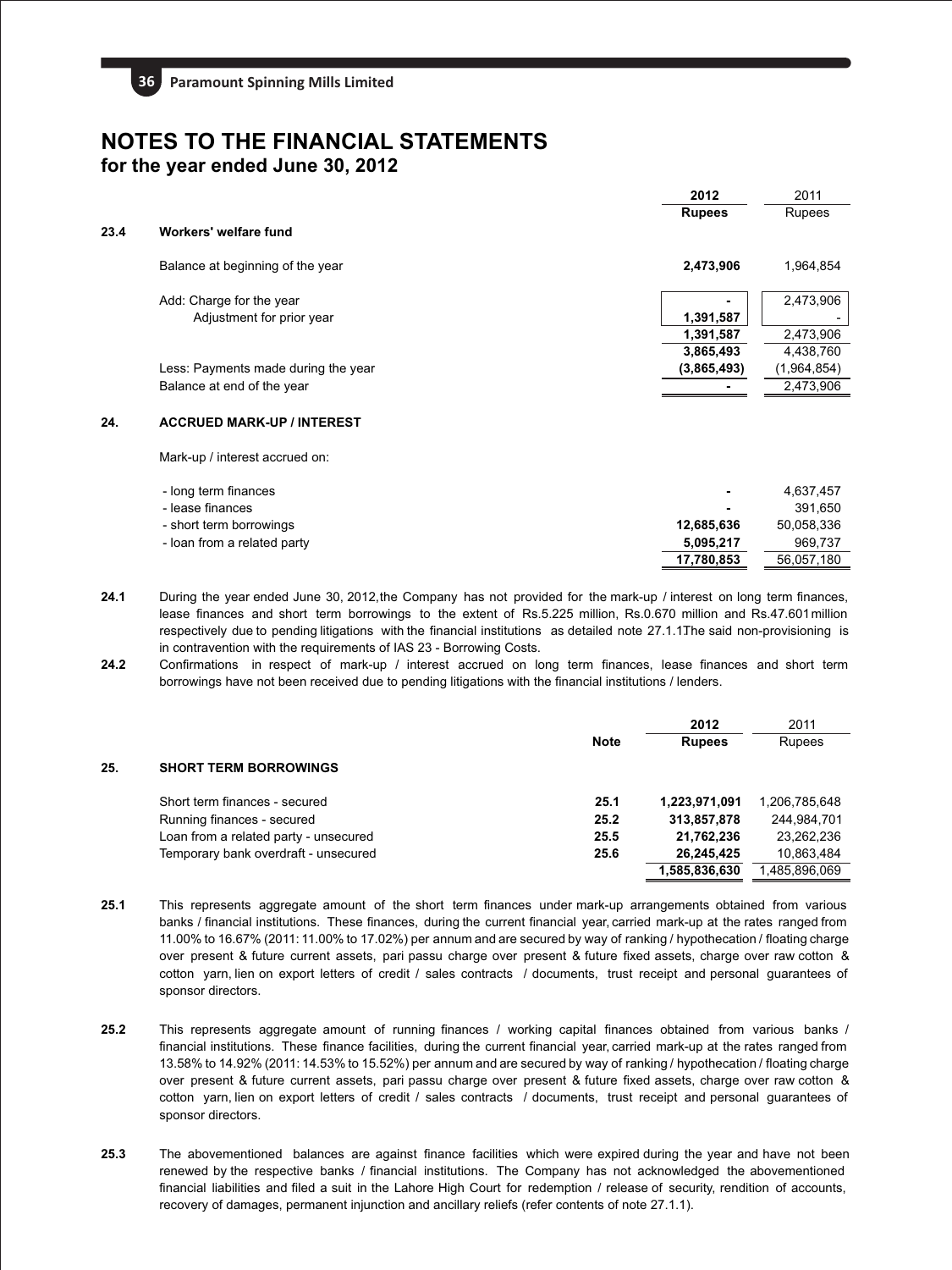- **25.4** Confirmations from all of the financial institutions / lenders have not been received due to abovementioned litigation with them.
- **25.5** The Company has arranged a short term finance facility to the limit of Rs.100 million from a related party Premier (Private) Limited to finance working capital requirements of the Company. This loan, during the year, carried mark-up at the rate of 14% (2011:14%) per annum.
- **25.6** These have arisen due to issuance of cheques in excess of balance at bank accounts.

|     |                                                     |             | 2012          | 2011       |
|-----|-----------------------------------------------------|-------------|---------------|------------|
|     |                                                     | <b>Note</b> | <b>Rupees</b> | Rupees     |
| 26. | <b>CURRENT PORTION OF NON-CURRENT LIABILITIES</b>   |             |               |            |
|     | Long term finances:                                 |             |               |            |
|     | - NIB Bank Limited                                  | 20.1        | 28,019,452    | 18,285,260 |
|     | - United Bank Limited                               | 20.2        | 150,000,000   | 40,000,000 |
|     | - The Bank of Punjab                                | 20.3        | 59,984,857    | 2,940,851  |
|     |                                                     |             | 238,004,309   | 61,226,111 |
|     | Liabilities against assets subject to finance lease | 21          | 31.092.492    | 18,970,635 |
|     |                                                     |             | 269,096,801   | 80.196.746 |

**26.1** Refer contents of notes 20.4, 20.5, 21.2 and 21.3.

## **27. CONTINGENCIES AND COMMITMENTS**

#### **27.1 Contingencies**

## **27.1.1 Liabilities towards banks and financial institutions disclosed in note 20, 21, 23.2, 24, 25 and 26**

- **(a)** The Company has filed a global suit in the Lahore High Court against all banks / financial institutions under Section 9 of the Financial Institutions (Recovery of Finances) Ordinance, 2001 for redemption / release of security, rendition of accounts, recovery of damages, permanent injunction and ancillary reliefs. The Lahore High Court vide its order dated October 25, 2012 has ordered not to disturb the present position of current assets and fixed assets of the Company and no coercive action shall be taken against the Company.
- **(b)** Various banks and financial Institutions have also filed suits before different Civil Courts, Banking Courts and High Courts for recovery of their long term and short term liabilities through attachment and sale of Company's hypothecated / mortgaged / charged stocks and properties. The aggregate amount of these claims is Rs.694.061 million.

Since the matters are pending before various courts, the Company has not acknowledged its financial liabilities towards these banks / financial Institutions until the amounts of principal and mark-up / interest are reconciled with these financial institutions in accordance with the abovementioned suits. However, the liability in respect of principal outstanding is fully provided for where as mark-up / interest aggregating Rs.53.496 million has not been accounted for in these financial statements. Further, year end balance confirmations from them have also not been received.

The management is strongly contesting the abovementioned cases and is hopeful for a favourable decision. Since all the cases are pending before various Courts therefore the ultimate outcome can not be established.

**27.1.2** The Company has not provided for Rs.3 million in respect of infrastructure cess levied by the Government of Sindh. The case was decided against the Company by a single judge of High Court of Sindh. The decision was challenged before a bench of same High Court and stay for collection of cess was allowed.

The High Court of Sindh decided the case by declaring that the levy and collection of infrastructure fee prior to December 27, 2006 was illegal and ultra vires and after that it was legal. The Company filed an appeal in the Supreme Court against the abovementioned judgement of the High Court. Further, the Government of Sindh also filed appeal against part of judgement decided against them.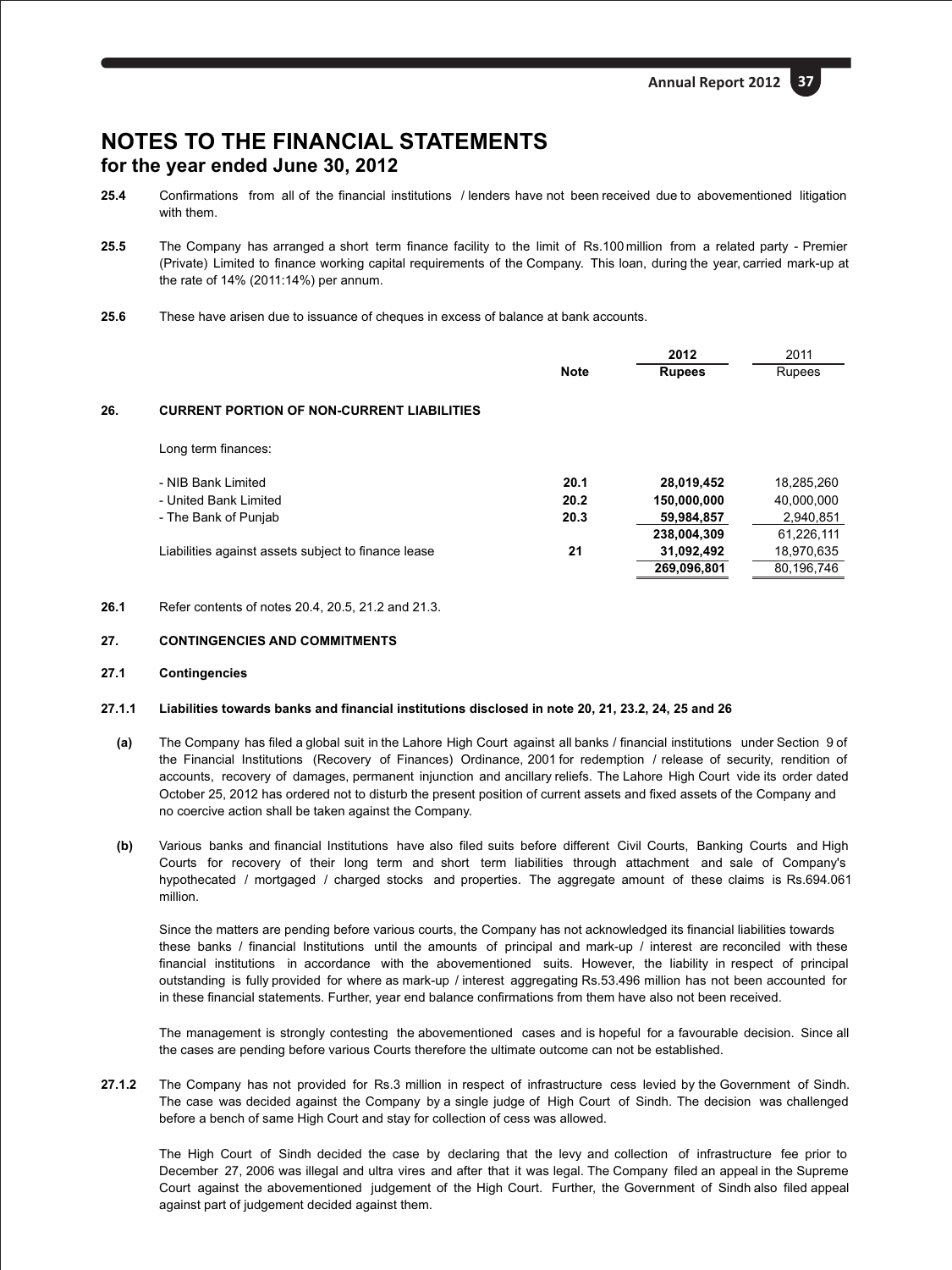This appeal was disposed off in May 2011with a joint statement of the parties that, during the pendency of the appeal, another law come into existence which was not subject matter in the appeal, therefore, the decision thereon be first obtained from the High Court before approaching the Supreme Court with the right to appeal.Accordingly, the petition was filed in the High Court in respect of the above view. During the pendency of this appeal an interim arrangement was agreed whereby bank guarantees furnished for consignments cleared upto December 27, 2006 were returned and guarantees were furnished for 50% of the levy for consignment released subsequent to December 27, 2006 while payment was made against the balance 50% amount. Similar arrangement continued for the consignments released during the current year.

As at June 30, 2012, the Company has provided bank guarantees aggregating Rs.7.216million (2011:Rs.24 million) in favour of Excise and Taxation Department.

**27.1.3** The Deputy Collector of Customs, in pursuance of judgement of Supreme Court of Pakistan (the Court) dated August 29, 2012,has raised the demand of Rs.134.197million in respect of customs duty along with penalty thereon for installing textile machinery in terms of section 83A read with 202A of the Custom Act, 1969.

The Company has strong reservations on the calculation of above mentioned amount and is of the view that this amount has not been calculated in light of aforementioned judgement. Therefore, the Company approached the Deputy Collector of Customs, Additional Collector of Customs, Collector of Customs and Chief Collector of Customs. The Company has a stance that total demand as per the aforementioned judgement works out to be Rs.17.555million. The Company has also made payment under protest of this amount to Deputy Collector of Customs subsequent to the balance sheet date.

The management has filed a civil review petition in the Court and is hopeful that its review petition will be accepted and the aforementioned order will be set side on the grounds mentioned in the review petition.

**27.1.4** Counter guarantees of Rs.9.067 million (2011 Rs.24.852 million) were given by the Company to various banks / financial institutions as at June 30, 2012 in respect of guarantees issued in favour of various Government Departments / Institutions.

#### **27.2 Commitments**

- **27.2.1** Commitments aggregating Rs.36.276 million (2011:Rs.267.576 million) against confirmed letters of credit for raw materials, stores and spares were outstanding at the year end.
- **27.2.2** Export bills discounted at the year end amounting to Rs.16.053 million.

|     |                    | <b>Note</b> | 2012<br><b>Rupees</b> | 2011<br><b>Rupees</b> |
|-----|--------------------|-------------|-----------------------|-----------------------|
| 28. | <b>SALES</b> - Net |             |                       |                       |
|     | Export sales       | 28.1        | 3,199,635,830         | 3,591,590,843         |
|     | Local sales        | 28.2        | 645,242,366           | 1,400,800,600         |
|     |                    |             | 3,844,878,196         | 4,992,391,443         |

**28.1** This includes Rs.52.892 million (2011: Rs.77.043 million) in respect of exchange gain on realization of export proceeds.

|      |                    | 2012          | 2011          |
|------|--------------------|---------------|---------------|
|      |                    | <b>Rupees</b> | Rupees        |
| 28.2 | <b>Local sales</b> |               |               |
|      | Sales              | 648,022,740   | 1,404,982,883 |
|      | Less:              |               |               |
|      | - quality claims   | 869,149       | 4,070,887     |
|      | - sales tax        | 1,911,225     | 111,396       |
|      |                    | 2,780,374     | 4,182,283     |
|      |                    | 645,242,366   | 1,400,800,600 |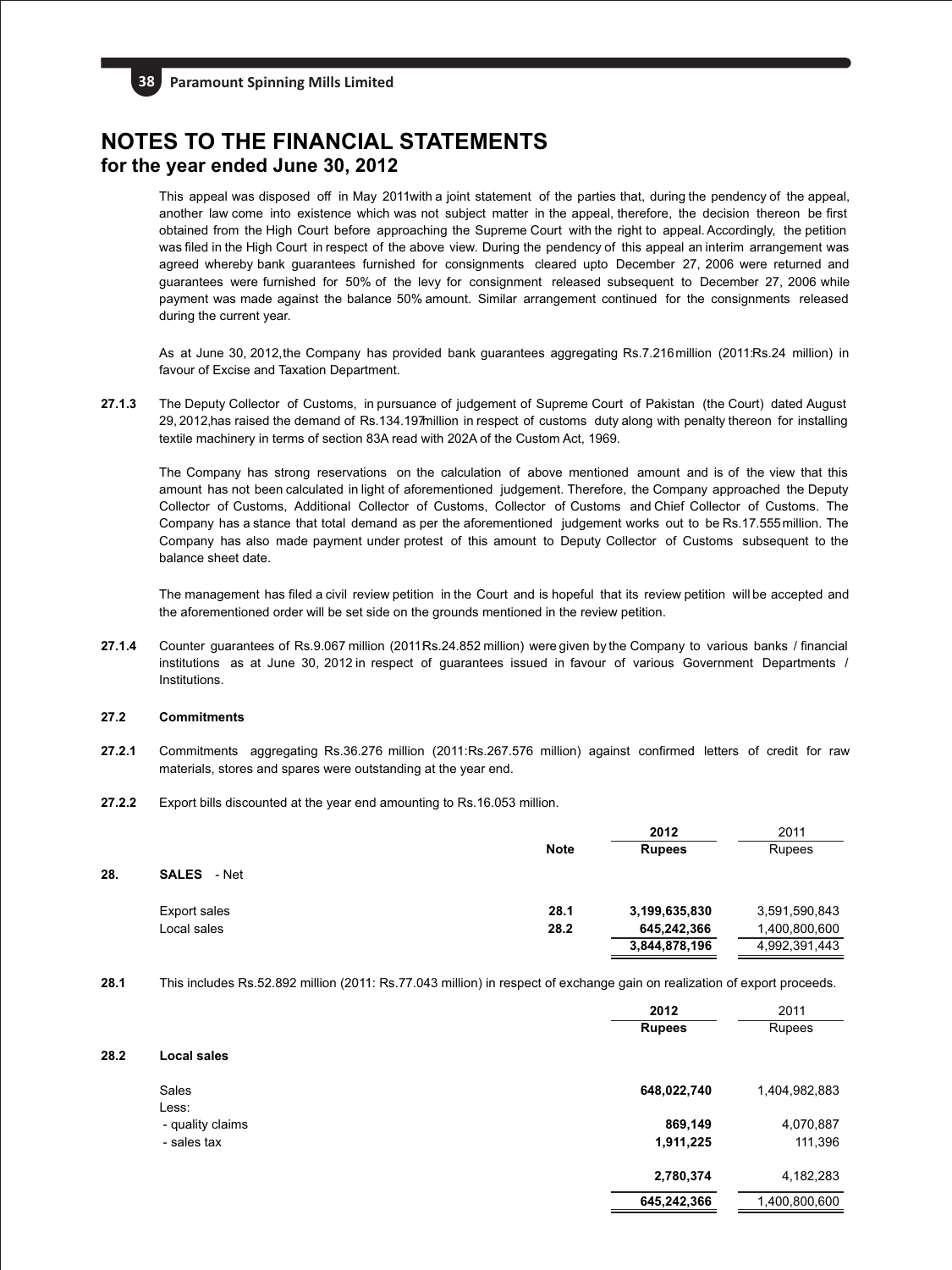**28.3** Local sales include Rs.Nil (2011:Rs.241.618million) made to direct exporters against special purchase order. Further, local sales also include processing income, waste sales and cotton sales of Rs.99.726 million (2011: Rs.109.625 million), Rs.75.702 million (2011: Rs.169.383 million) and Rs.169.342 million (2011: Rs.59.137 million) respectively.

|      |                                                          | <b>Note</b> | 2012<br><b>Rupees</b> | 2011<br>Rupees   |
|------|----------------------------------------------------------|-------------|-----------------------|------------------|
|      |                                                          |             |                       |                  |
| 29.  | <b>COST OF SALES</b>                                     |             |                       |                  |
|      | Stocks at beginning of the year (finished goods & waste) |             | 642,402,327           | 571,221,463      |
|      | Cost of goods manufactured                               | 29.1        | 4,466,201,825         | 4, 162, 405, 473 |
|      | Purchases of finished products                           |             | 125,701,698           | 216,771,801      |
|      |                                                          |             | 4,591,903,523         | 4,379,177,274    |
|      |                                                          |             | 5,234,305,850         | 4,950,398,737    |
|      | Stocks at end of the year (finished goods & waste)       |             | 233,808,882           | 642,402,327      |
|      |                                                          |             | 5,000,496,968         | 4,307,996,410    |
| 29.1 | Cost of goods manufactured                               |             |                       |                  |
|      | Opening work in process                                  |             | 71,725,307            | 131,116,537      |
|      | Raw materials consumed                                   | 29.2        | 3,536,758,416         | 3,270,086,632    |
|      | Stores consumed                                          |             | 64,917,320            | 33,918,917       |
|      | Packing materials consumed                               |             | 52,828,734            | 33,983,766       |
|      | Salaries and other benefits                              |             | 435,198,221           | 386,696,181      |
|      | Fuel and power                                           |             | 250,355,129           | 206,386,176      |
|      | Repair and maintenance                                   |             | 6,686,148             | 4,242,358        |
|      | Insurance                                                |             | 9,330,671             | 11,565,043       |
|      | Depreciation                                             | 5.2         | 41,499,705            | 39,397,067       |
|      | Processing / dyeing charges                              |             | 23,551,208            | 70,931,451       |
|      | Conveyance, travelling & entertainment expenses          |             | 6,366,502             | 4,556,730        |
|      | Vehicle running & maintenance                            |             | 40,954,691            | 32,463,483       |
|      | Postage and telephone                                    |             | 1,376,269             | 1,477,721        |
|      | Rent, rate and taxes                                     |             | 1,506,337             | 944,563          |
|      | Other manufacturing expenses                             |             | 8,415,726             | 6,364,155        |
|      |                                                          |             | 4,551,470,384         | 4,234,130,780    |
|      | Closing work in process                                  |             | (85, 268, 559)        | (71, 725, 307)   |
|      |                                                          |             | 4,466,201,825         | 4,162,405,473    |
| 29.2 | Raw materials consumed                                   |             |                       |                  |
|      | Stocks at beginning of the year                          |             | 875,346,123           | 558,136,534      |
|      | Purchases - net                                          | 29.3        | 3,094,001,407         | 3,587,296,221    |
|      |                                                          |             | 3,969,347,530         | 4, 145, 432, 755 |
|      | Stocks at end of the year                                |             | (432, 589, 114)       | (875,346,123)    |
|      |                                                          |             | 3,536,758,416         | 3,270,086,632    |
|      |                                                          |             |                       |                  |

**29.3** Purchases include government rebates netted-off aggregating to Rs.25.638 million (2011: Rs.62.719 million).

**29.4** Salaries and other benefits include Rs.13.286million (2011:Rs.15.522 million) in respect of staff retirement benefit gratuity.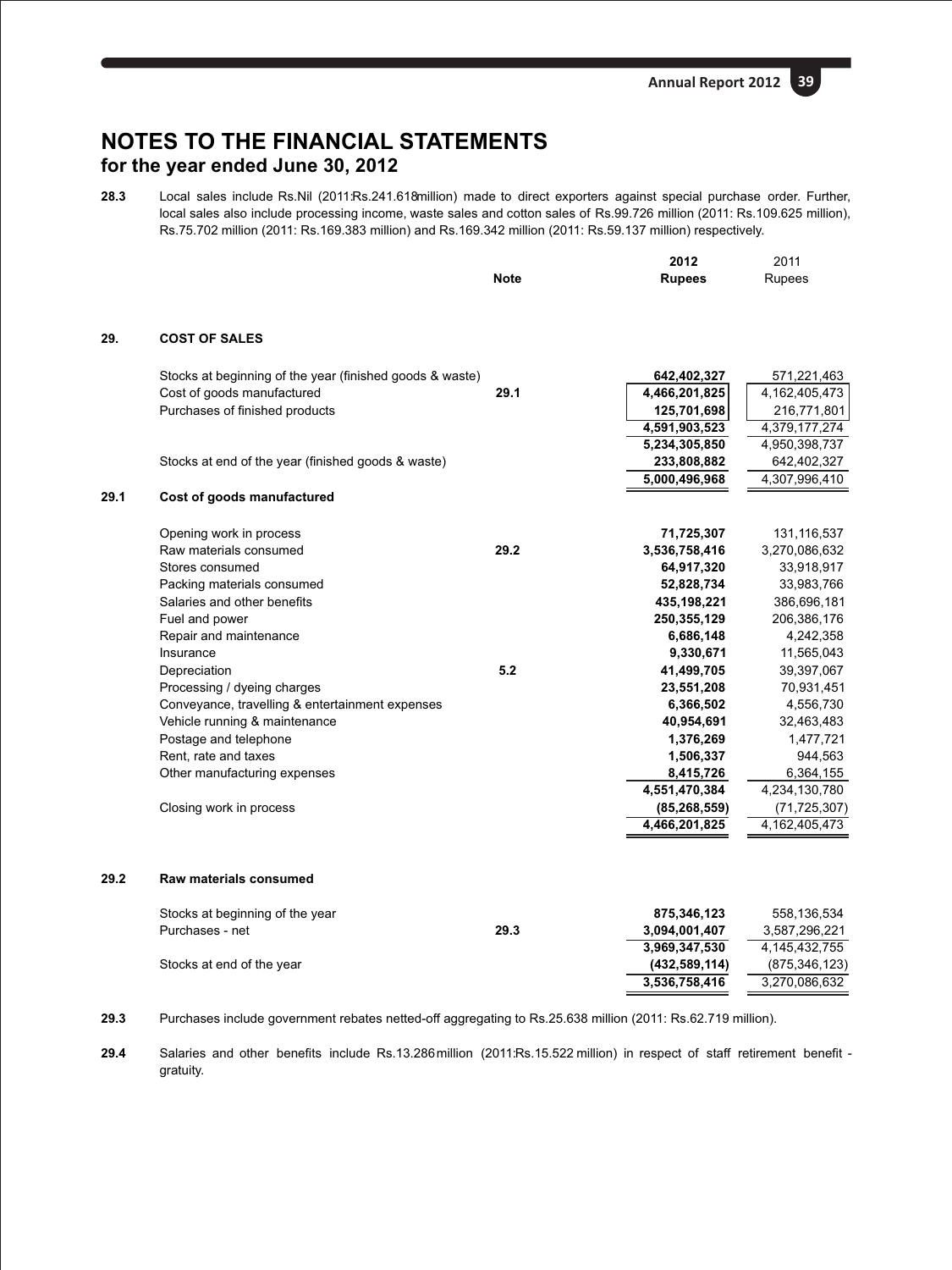|     |                                                  |             | 2012          | 2011        |
|-----|--------------------------------------------------|-------------|---------------|-------------|
|     |                                                  | <b>Note</b> | <b>Rupees</b> | Rupees      |
| 30. | <b>DISTRIBUTION COST</b>                         |             |               |             |
|     | Salaries and other benefits                      |             | 31,524,797    | 9,963,621   |
|     | Freight and forwarding:                          |             |               |             |
|     | - local                                          |             | 2,193,201     | 1,425,403   |
|     | - export                                         |             | 61,955,709    | 53,343,751  |
|     |                                                  |             | 64,148,910    | 54,769,154  |
|     | Direct selling expenses                          |             | 19,410,656    | 20,580,158  |
|     | Depreciation                                     | 5.2         | 97,530        | 90,632      |
|     | Commission on:                                   |             |               |             |
|     | - local sales                                    |             | 10,224,894    | 11,605,002  |
|     | - export sales                                   |             | 43,834,533    | 58,824,194  |
|     |                                                  |             | 54,059,427    | 70,429,196  |
|     |                                                  |             | 169,241,320   | 155,832,762 |
| 31. | <b>ADMINISTRATIVE EXPENSES</b>                   |             |               |             |
|     | Director's meeting fee                           |             | 40.000        | 50,000      |
|     | Salaries and other benefits                      | 31.1        | 41,179,222    | 40,296,791  |
|     | Fees and subscription                            |             | 1,222,643     | 1,822,558   |
|     | Conveyance, traveling and entertainment expenses |             | 10.098.127    | 9,943,628   |
|     | Vehicle running and maintenance                  |             | 3,420,239     | 1,966,658   |
|     | Repair and maintenance                           |             | 3,360,334     | 1,486,203   |
|     | Rent, rates and taxes                            |             | 1,564,006     | 1,484,862   |
|     | Printing and stationery                          |             | 4,206,821     | 1,964,102   |
|     | Auditors' remuneration                           | 31.2        | 1,070,000     | 900,000     |
|     | Charity and donations                            | 31.3        | 459,630       | 558,843     |
|     | Postage, telegram and telephone                  |             | 2,612,951     | 4,774,236   |
|     | Legal and professional expenses                  |             | 1,209,349     | 1,247,448   |
|     | Depreciation                                     | 5.2         | 4,746,014     | 4,505,632   |
|     |                                                  |             | 75,189,336    | 71,000,961  |

**31.1** Salaries and other benefits include Rs.1.937 million (2011: Rs.2.524 million) in respect of staff retirement benefit - gratuity.

|      |                                                   | 2012          | 2011          |
|------|---------------------------------------------------|---------------|---------------|
|      |                                                   | <b>Rupees</b> | <b>Rupees</b> |
|      |                                                   |               |               |
| 31.2 | Auditors' remuneration                            |               |               |
|      | Audit fee                                         | 750,000       | 618,625       |
|      | Half yearly review                                | 200,000       | 166,375       |
|      | Compliance report of Code of Corporate Governance | 55,000        | 35,000        |
|      | Other services                                    | 50,000        | 70,000        |
|      | Out of pocket expneses                            | 15,000        | 10,000        |
|      |                                                   | 1,070,000     | 900.000       |

**31.3** It includes Rs.0.244 million (2011: Rs.0.559 million) paid to Haji Jamaluddin Trust, B-57, KDA Scheme No. 1, Karachi, Mr. Tanveer Ahmad, Chief Executive of the Company are trustee of the Trust.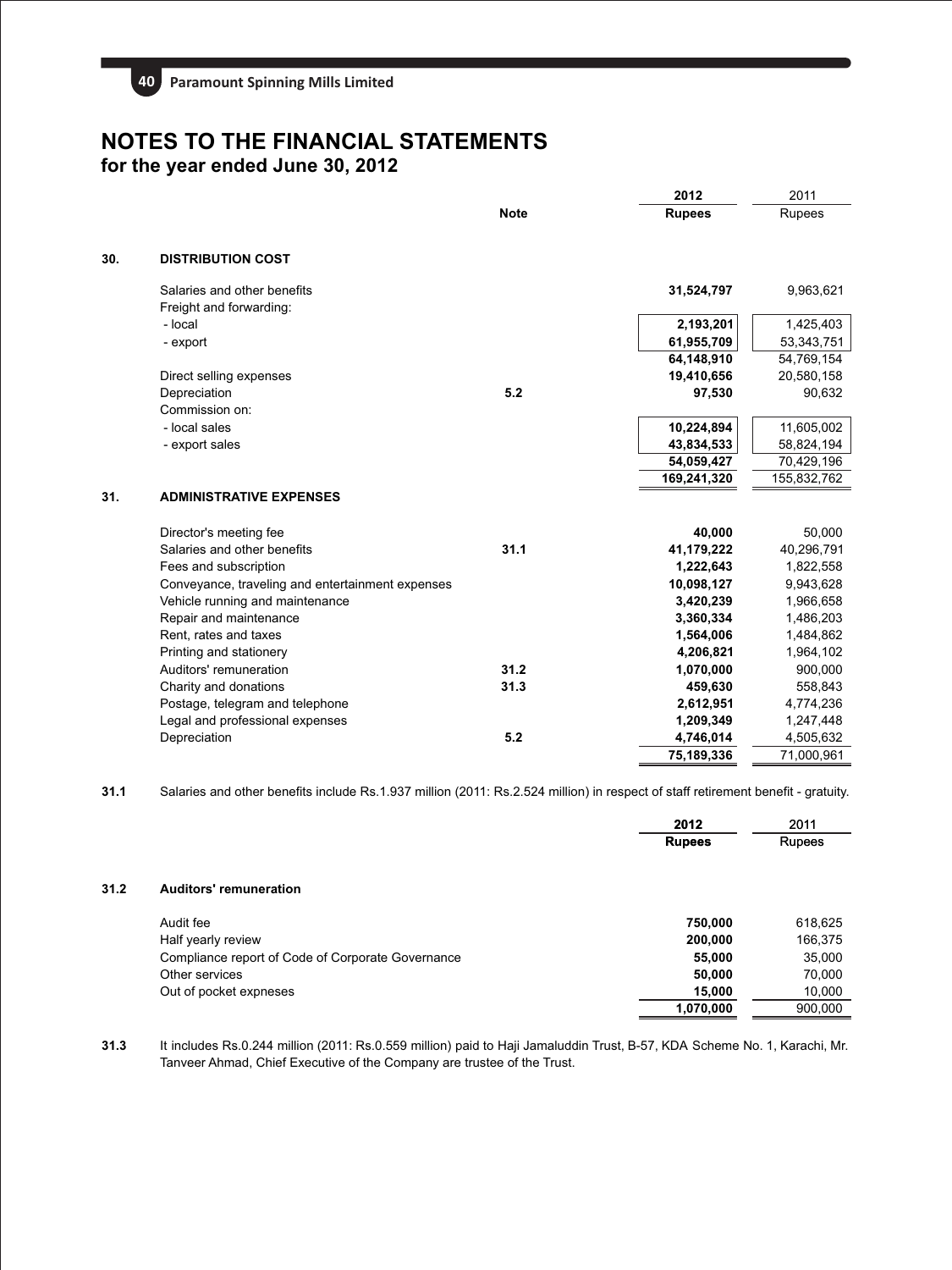**Annual Report 2012 41**

## **NOTES TO THE FINANCIAL STATEMENTS for the year ended June 30, 2012**

|     |                                                  |             | 2012          | 2011          |
|-----|--------------------------------------------------|-------------|---------------|---------------|
|     |                                                  | <b>Note</b> | <b>Rupees</b> | <b>Rupees</b> |
| 32. | <b>OTHER OPERATING EXPENSES</b>                  |             |               |               |
|     | Exchange loss                                    |             | 1,905,308     | 4,239,413     |
|     | Workers' profit participation fund               | 23.3        |               | 8,845,553     |
|     | Workers' welfare fund                            |             |               |               |
|     | - current                                        |             |               | 2,473,906     |
|     | - prior year                                     |             | 1,391,587     |               |
|     |                                                  | 23.4        | 1,391,587     | 2,473,906     |
|     | Custom duty written-off                          |             | 4,375,143     |               |
|     | Provision for doubtful debts                     | 10          | 16,661,903    |               |
|     | Impairment loss recognised on equity investments | 6.1         | 65,308,447    |               |
|     |                                                  |             | 89,642,388    | 15,558,872    |
| 33. | <b>OTHER OPERATING INCOME</b>                    |             |               |               |
|     | Income from financial assets                     |             |               |               |
|     | Interest on:                                     |             |               |               |
|     | - deposit accounts                               |             | 44,272        | 54,579        |
|     | - term deposit receipts                          |             | 314,626       | 300,075       |
|     | Exchange gain on foreign currency                |             |               | 290           |
|     |                                                  |             | 358,898       | 354,944       |
|     | Income from non-financial assets                 |             |               |               |
|     | Deferred income amortised                        | 22.3        | 11,593        | 757,932       |
|     | Gain on forward currency contract                |             |               | 2,915,886     |
|     |                                                  |             | 370,491       | 4,028,762     |
| 34. | <b>FINANCE COST</b>                              |             |               |               |
|     | Mark-up / interest on :                          |             |               |               |
|     | - long term finances                             |             | 28,954,163    | 15,547,947    |
|     | - lease finances                                 |             | 5,590,665     | 6,227,187     |
|     | - short term borrowings                          |             | 220,374,616   | 247,366,718   |
|     |                                                  | 34.1        | 254,919,444   | 269,141,852   |
|     | Interest on workers' profit participation fund   | 23.3        | 817,362       | 452,441       |
|     | <b>Bank charges</b>                              |             | 10,515,636    | 10,845,320    |
|     |                                                  |             | 266,252,442   | 280,439,613   |

**34.1** During the year ended June 30, 2012,the Company has not provided for the mark-up / interest aggregating Rs.53.496 million on long term finances, lease finances and short term borrowings due to pending litigations with financial institutions as detailed in note 27.1.1.

|     |                            |             | 2012          | 2011        |
|-----|----------------------------|-------------|---------------|-------------|
|     |                            | <b>Note</b> | <b>Rupees</b> | Rupees      |
|     |                            |             |               |             |
| 35. | <b>TAXATION</b>            |             |               |             |
|     | Current year               | 35.1        | 38,448,782    | 32,599,146  |
|     | Adjustments of prior years |             | 1,210,546     | 347,418     |
|     | Deferred                   |             | (35,509,961)  | (5,202,369) |
|     |                            |             | 4,149,367     | 27,744,195  |
|     |                            |             |               |             |

**35.1** The Company falls under the ambit of presumptive tax regime under section 169 of the Income Tax Ordinance, 2001. Provision for income tax is made accordingly. Numeric tax rate reconciliation is also not required.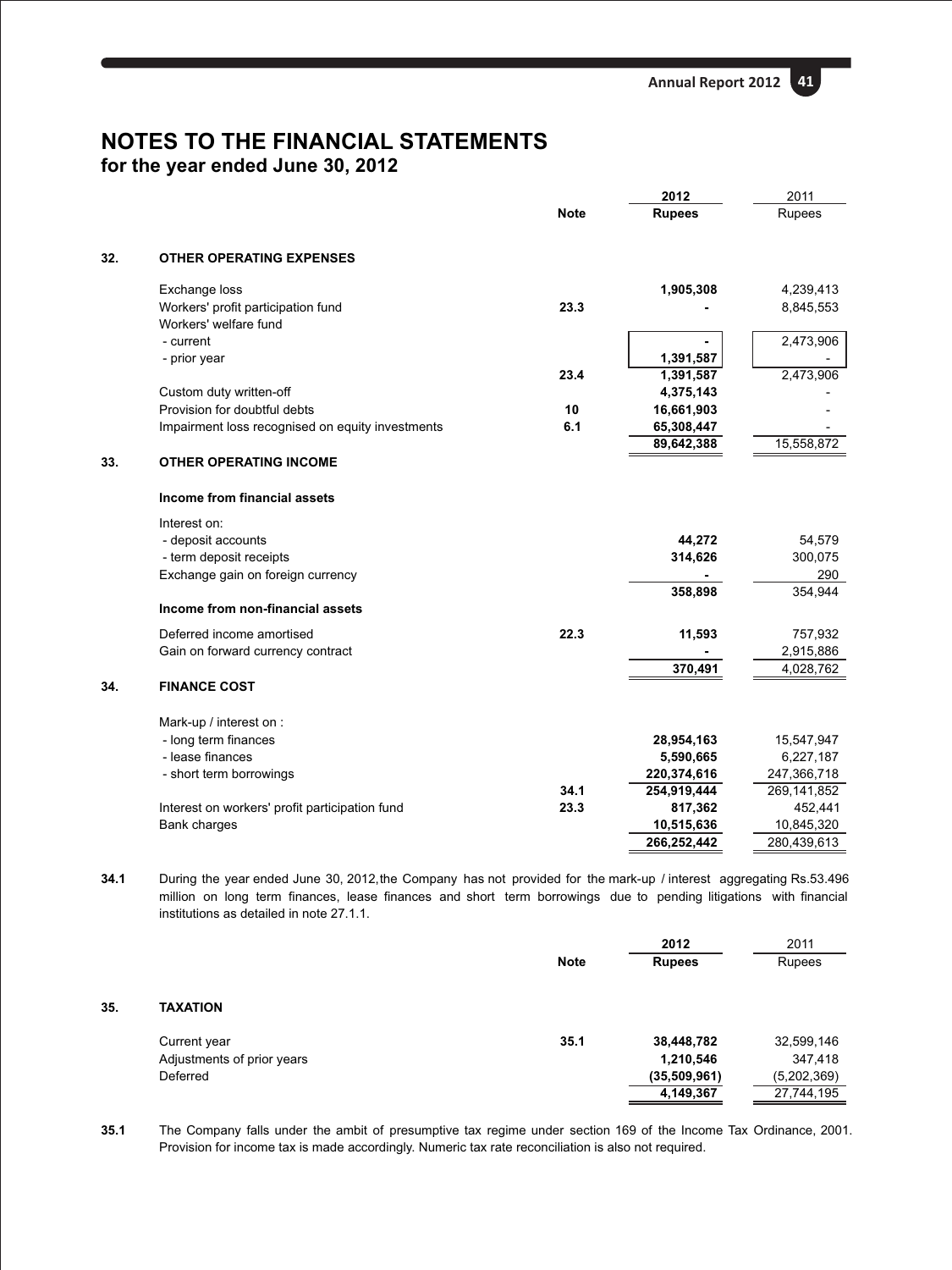

**35.2** Tax assessments of the Company have been completed upto Tax Year 2011.

|      |                                                                                         |             | 2012                     | 2011            |
|------|-----------------------------------------------------------------------------------------|-------------|--------------------------|-----------------|
|      |                                                                                         |             | <b>Rupees</b>            | <b>Rupees</b>   |
| 36.  | (LOSS) / EARNING PER SHARE                                                              |             |                          |                 |
|      | There is no dilutive effect on earnings per share of the Company,<br>which is based on: |             |                          |                 |
|      | (Loss) / profit after taxation                                                          |             | (2,730,772,330)          | 165,530,457     |
|      |                                                                                         |             | 2012                     | 2011            |
|      |                                                                                         |             | No. of shares            | No. of shares   |
|      | Weighted average number of ordinary shares                                              |             |                          |                 |
|      | outstanding during the year                                                             |             | 17,352,329               | 17,352,329      |
|      |                                                                                         |             | 2012                     | 2011            |
|      |                                                                                         | <b>Note</b> | <b>Rupees</b>            | <b>Rupees</b>   |
|      | (Loss) / earnings per share - basic and diluted                                         |             | (157.37)                 | 9.54            |
|      |                                                                                         |             |                          |                 |
| 37.  | <b>CASH GENERATED FROM OPERATIONS</b>                                                   |             |                          |                 |
|      | (Loss) / profit before taxation                                                         |             | (2,726,622,963)          | 193,274,652     |
|      | Adjustments for non-cash charges and other items:                                       |             |                          |                 |
|      | Depreciation of operating fixed assets                                                  |             | 46,343,249               | 43,993,333      |
|      | Provision of gratuity                                                                   |             | 15,222,427               | 18,046,280      |
|      | Finance cost                                                                            |             | 266,252,442              | 280,439,613     |
|      | Workers' welfare fund                                                                   |             | 1,391,587                | 2,473,906       |
|      | Workers' profit participation fund                                                      |             |                          | 8,845,553       |
|      | Share of loss / (profit) from Associated Companies                                      |             | 971,049,196              | (27,683,065)    |
|      | Deferred income                                                                         |             | (11, 593)                | (757, 932)      |
|      | Exchange loss on foreign currency<br>Interest income                                    |             | 1,905,308                | 4,239,123       |
|      | Provision for doubtful debts                                                            |             | (358, 898)               | (354, 654)      |
|      | Impairment loss recognised on equity investments                                        |             | 16,661,903<br>65,308,447 |                 |
|      | Working capital changes                                                                 | 37.1        | 1,654,116,243            | (266, 934, 825) |
|      |                                                                                         |             | 311,257,348              | 255,581,985     |
| 37.1 | <b>Working capital changes</b>                                                          |             |                          |                 |
|      | Decrease / (increase) in current assets:                                                |             |                          |                 |
|      | Stores, spare parts and loose tools                                                     |             | 4,174,668                | (8,391,915)     |
|      | Stock-in-trade                                                                          |             | 837,824,040              | (333, 878, 222) |
|      | Trade debts                                                                             |             | (10, 731, 935)           | 67,142,620      |
|      | Loan and advances                                                                       |             | (7, 279, 797)            | 19,498,336      |
|      | Deposits and prepayments                                                                |             | 924,334                  | 806,515         |
|      | Other receivables                                                                       |             | (4,996,217)              | (37,003,279)    |
|      |                                                                                         |             | 819,915,093              | (291, 825, 945) |
|      | Increase in trade and other payables                                                    |             | 834,201,150              | 24,891,120      |
|      |                                                                                         |             | 1,654,116,243            | (266, 934, 825) |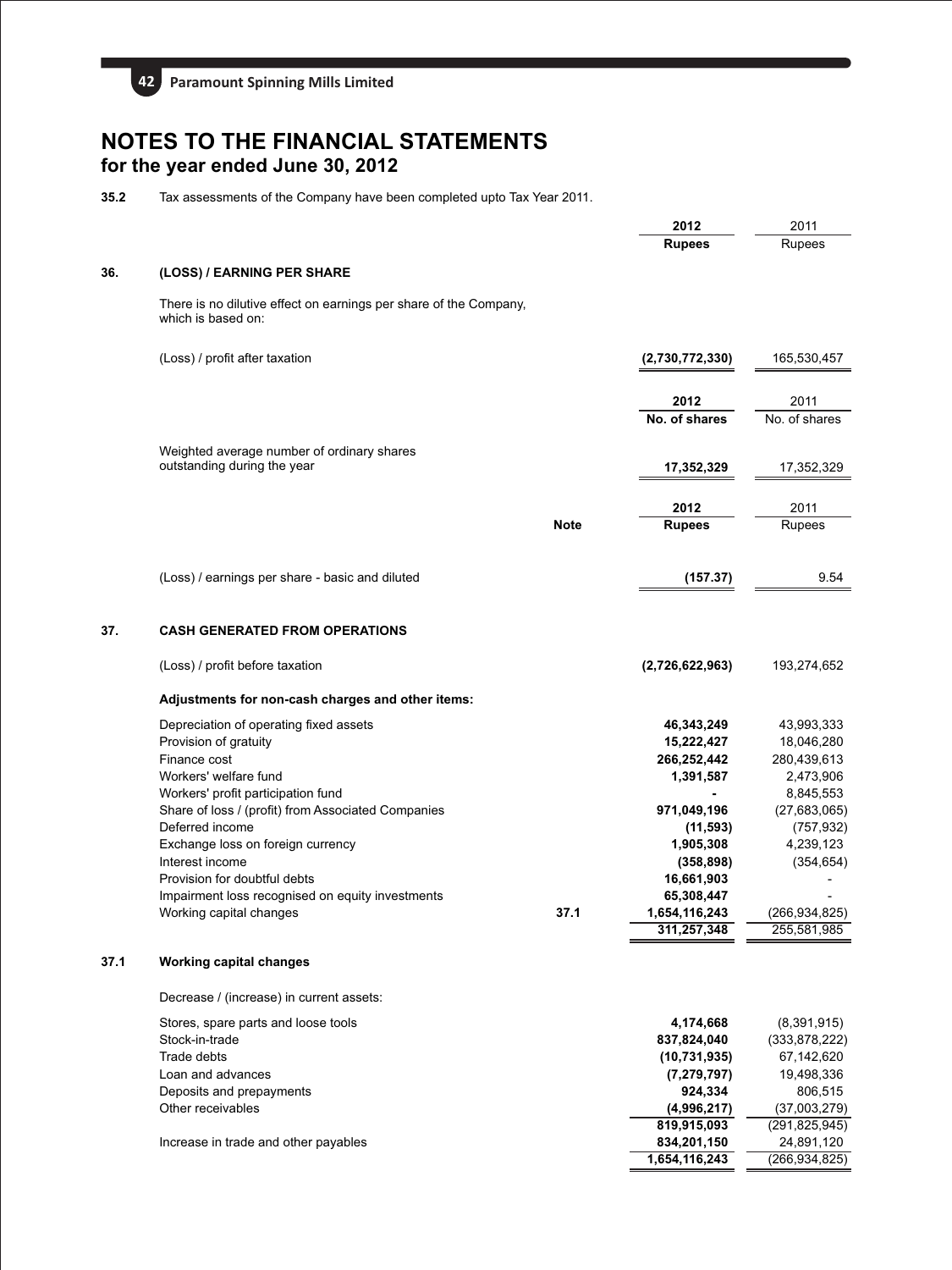## **38. REMUNERATION OF CHIEF EXECUTIVE, DIRECTORS AND EXECUTIVES**

| <b>Particulars</b>      | <b>Chief Executive</b> |               | <b>Executives</b> |            |
|-------------------------|------------------------|---------------|-------------------|------------|
|                         | 2012                   | 2011          | 2012              | 2011       |
|                         | <b>Rupees</b>          | <b>Rupees</b> | <b>Rupees</b>     | Rupees     |
| Managerial remuneration |                        |               | 10,705,404        | 7,629,240  |
| Perquisites             |                        |               | 5,352,672         | 3,814,596  |
| Retirement benefit      |                        |               | 1,338,173         | 953,653    |
|                         |                        |               | 17,396,249        | 12,397,489 |
| No. of persons          | 1                      |               | 16                | 12         |
|                         |                        |               |                   |            |

**38.1** The Chief Executive and executives have been provided with the Company maintained cars. The Chief Executive is also provided with telephone at residence.

**<sup>38.2</sup>** Meeting fee of Rs.40,000 (2011: Rs.50,000) were also paid to 1 (2011: 1) Director during the year.

| 39. | <b>CAPACITY AND PRODUCTION</b>                      |     | 2012       | 2011       |
|-----|-----------------------------------------------------|-----|------------|------------|
|     | Spinning unit<br>- note 39.1                        |     |            |            |
|     | Number of spindles installed                        |     | 25,920     | 25,920     |
|     | Number of spindles worked                           |     | 16,323,275 | 25,220,219 |
|     | Number of shifts worked                             |     | 1,065      | 1,083      |
|     | Installed capacity after conversion into 20's count | Kg. | 8,841,118  | 8,841,118  |
|     | Actual production after conversion into 20's count  | Kg. | 4,875,292  | 7,525,383  |
|     | <b>Weaving unit</b>                                 |     |            |            |
|     | Total number of looms installed - note 5.3          |     | 36         | 36         |
|     | Yarn Dyeing unit<br>- note 39.1                     |     |            |            |
|     | Total number of machines installed                  |     | 7          | 7          |
|     | Total number of machines worked                     |     | 44,310     | 46,624     |
|     | Number of batches worked                            |     | 7,385      | 7,771      |
|     | Installed capacity                                  | Kg. | 2,065,170  | 2,065,170  |
|     | Actual production                                   | Kg. | 1,734,960  | 1,825,571  |
|     | <b>Stitching unit</b>                               |     |            |            |
|     | Total number of machines installed                  |     | 832        | 817        |
|     | Average number of machines worked                   |     | 5,301      | 5,204      |
|     | Number of machines worked                           |     | 1,653,850  | 1,623,587  |
|     | Number of batches worked                            |     | 9,045      | 9,017      |
|     | Installed capacity                                  | Pcs | 3,211,652  | 3,153,750  |
|     | Actual production                                   | Pcs | 3,196,791  | 3,120,313  |

**39.1** Severe energy crisis in the form of unscheduled and unprecedented gas and electricity load shedding catastrophically impaired the production of the Company resulting in huge production short fall as compared to the last year. Financial institutions also curtailed the short term limits, froze the funds in current accounts to clear the mark-up and other dues and attempted to realise their securities. These all factors caused production short fall.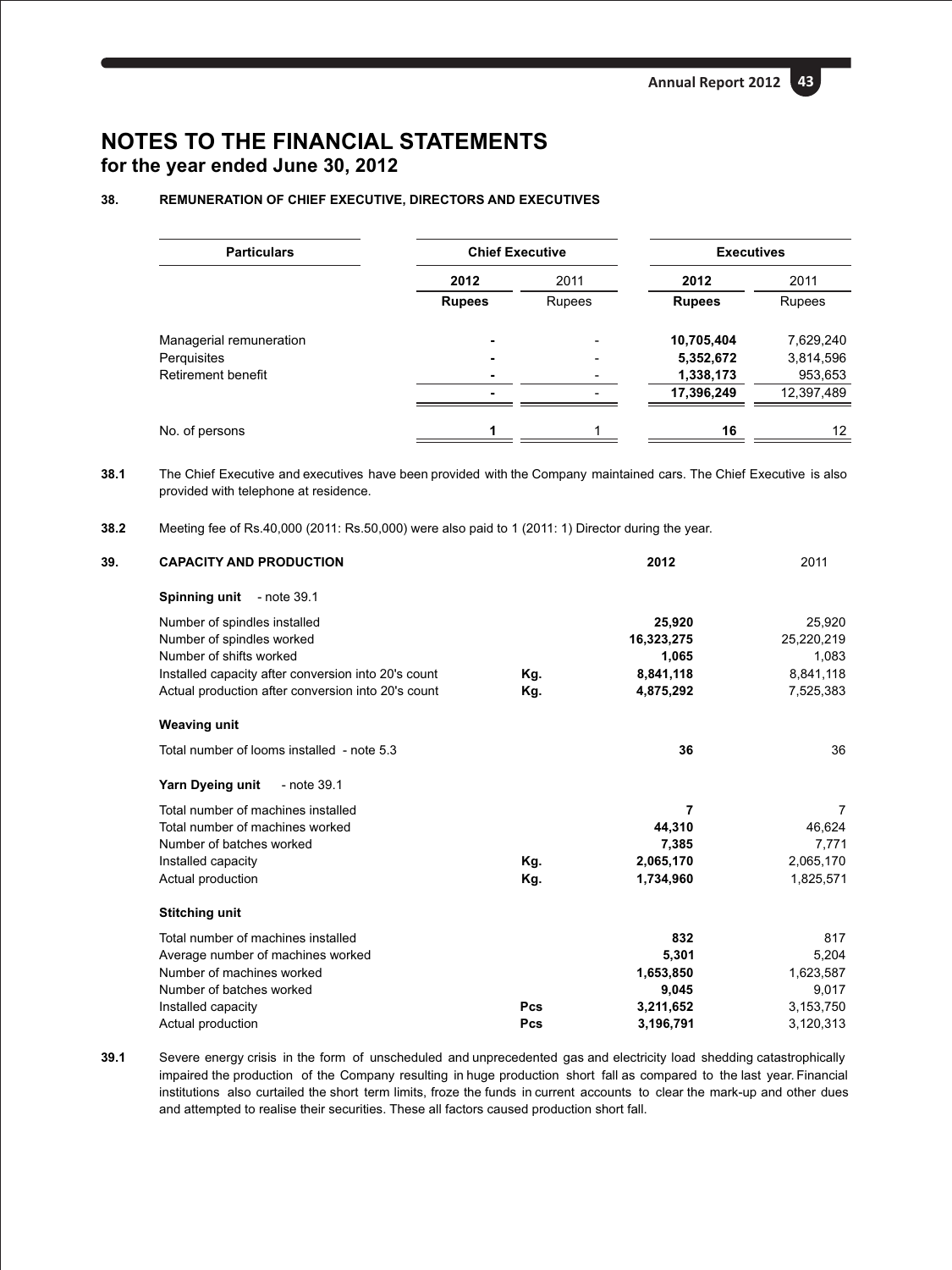

## **40. FINANCIAL RISK MANAGEMENT**

The Company has exposures to the following risks from its use of financial instruments:

- credit risk;
- liquidity risk; and
- market risk.

The Board of Directors has overall responsibility for the establishment and oversight of Company's risk management framework. The Board of Directors is also responsible for developing and monitoring the Company's risk management policies.

## **40.1 Credit risk**

Credit risk represents the financial loss that would be recognised at the reporting date if counter parties fail completely to perform as contracted / fail to discharge an obligation / commitment that it has entered into with the Company.

Credit risk mainly arises from deposits, trade debts, accrued mark-up / interest, other receivables and balances with banks. The carrying amounts of financial assets that represent Company's maximum credit exposure as at the reporting date are as follows:

|                            | 2012          | 2011          |
|----------------------------|---------------|---------------|
|                            | <b>Rupees</b> | <b>Rupees</b> |
| Deposits                   | 7,994,209     | 8,358,235     |
| Trade debts                | 280,097,890   | 286,027,858   |
| Loans and advances         | 5,411,832     | 3,682,911     |
| Accrued mark-up / interest | 504,796       | 260,499       |
| Other receivables          | 452.095       | 2,606,722     |
| <b>Bank balances</b>       | 10,817,251    | 62,135,710    |
|                            | 305,278,073   | 363,071,935   |
|                            |               |               |

The maximum exposure to credit risk for trade debts at the reporting date by geographic region is as follows:

|          | 2012          | 2011        |
|----------|---------------|-------------|
|          | <b>Rupees</b> | Rupees      |
| Domestic | 82,746,811    | 137,067,314 |
| Export   | 197,351,079   | 148,960,544 |
|          | 280,097,890   | 286,027,858 |

The majority of export debts of the Company are situated in Asia and Europe.

|                                                                | 2012          | 2011        |
|----------------------------------------------------------------|---------------|-------------|
| The ageing of trade debts at the reporting date is as follows: | <b>Rupees</b> | Rupees      |
| Not past due                                                   | 218,264,171   | 167,338,928 |
| Past due 1-60 days                                             | 58,338,688    | 54,945,669  |
| Past due 61-150 days                                           | 2,706,607     | 40,629,620  |
| Past due 151-365 days                                          | 788.424       | 22,909,671  |
| More than one year                                             |               | 203,970     |
|                                                                | 280,097,890   | 286,027,858 |

Based on past experience and keeping in view subsequent realisations, impairment allowance amounting Rs.16.662 million has been provided for in respect of doubtful debts as at June 30, 2012 and for other debtors there are reasonable grounds to believe that the amounts will be realised in short course of time.

The credit risk on liquid funds and deposits maintained with banks is limited as such banks enjoy reasonably high credit rating. Accordingly, management does not expect any counter party to fail in meeting their obligations.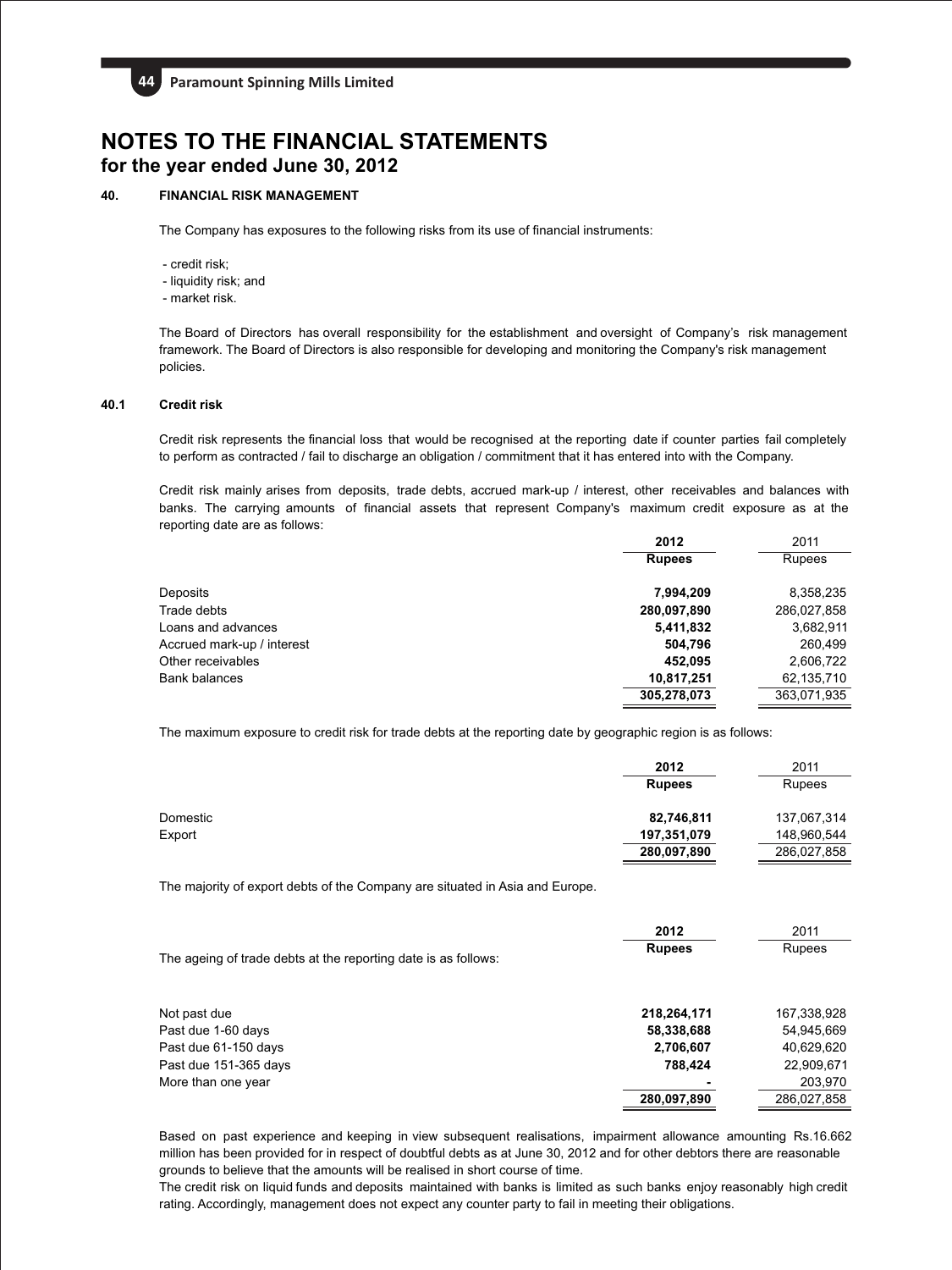## **40.2 Liquidity risk**

Liquidity risk is the risk that an entity will encounter difficulties in meeting obligations associated with financial liabilities. The Company is facing difficulty in maintaining sufficient level of liquidity due to financial problems as all the banks and financial institutions have blocked / ceased their finance facilities due to suit filed by the Company against them.

|                                                     | Carrying<br>amount | Contractual<br>cash flows | Less than<br>1 year | <b>Between</b><br>1 to 5 years |
|-----------------------------------------------------|--------------------|---------------------------|---------------------|--------------------------------|
|                                                     | <b>Rupees</b>      | <b>Rupees</b>             | <b>Rupees</b>       | <b>Rupees</b>                  |
| 2012                                                |                    |                           |                     |                                |
| Long term finances                                  | 238,004,309        | 238,004,309               | 238,004,309         |                                |
| Liabilities against assets subject to finance lease | 31,092,493         | 31.092.493                | 31,092,493          |                                |
| Trade and other payables                            | 1,215,480,026      | 1,215,480,026             | 1,215,480,026       |                                |
| Accrued mark-up / interest                          | 17,780,853         | 17,780,853                | 17,780,853          |                                |
| Short term borrowings                               | 1,559,591,205      | 1,559,591,205             | 1,559,591,205       |                                |
|                                                     | 3,061,948,886      | 3,061,948,886             | 3,061,948,886       |                                |
|                                                     |                    |                           |                     |                                |
|                                                     | Carrying<br>amount | Contractual<br>cash flows | Less than<br>1 year | <b>Between</b><br>1 to 5 years |
|                                                     | Rupees             | Rupees                    | Rupees              | Rupees                         |
| 2011                                                |                    |                           |                     |                                |
| Long term finances                                  | 291,718,254        | 291,718,254               | 61,226,111          | 230,492,143                    |
| Liabilities against assets subject to finance lease | 47,832,798         | 47,832,798                | 18,970,635          | 28,862,163                     |
| Trade and other payables                            | 364,283,308        | 364,283,308               | 364,283,308         |                                |
| Accrued mark-up / interest                          | 56,057,180         | 56,057,180                | 56,057,180          |                                |
| Short term borrowings                               | 1,475,032,585      | 1,475,032,585             | 1,475,032,585       |                                |
|                                                     | 2,234,924,125      | 2,234,924,125             | 1,975,569,819       | 259,354,306                    |
|                                                     |                    |                           |                     |                                |

The Company has not acknowledged the financial liabilities towards banks / financial institutions and filed a suit against  them as detailed in note 27.1.1. The contractual cash flows relating to the above financial liabilities do not include amount of mark-up / interest on these finances as the Company is not providing for mark-up / interest on these financial liabilities.

In order to manage liquidity risk, the management along with leading financial institutions are negotiating with banks / financial institutions for reconciliation of principal & mark-up / interest and rescheduling of repayment terms as well as restructuring of the Company's liabilities. With this proposed restructuring / rescheduling and other matters as set out in note 1.3 to the financial statements the management envisages that sufficient financial resources will be available to manage the liquidity risk.

## **40.3 Market risk**

Market risk is the risk that changes in market price, such as foreign exchange rates, interest rates and equity prices will affect the Company's income or the value of its holdings of financial instruments.

#### **(a) Currency risk**

Currency risk is the risk that the fair value of future cash flows of a financial instrument will fluctuate because of changes in foreign exchange rates.

The Company is exposed to currency risk on import of raw materials, stores & spare parts, plant & machinery, export of goods and foreign currency bank accounts mainly denominated in U.S.Dollars and Euros. The Company's exposure to foreign currency risk is as follows: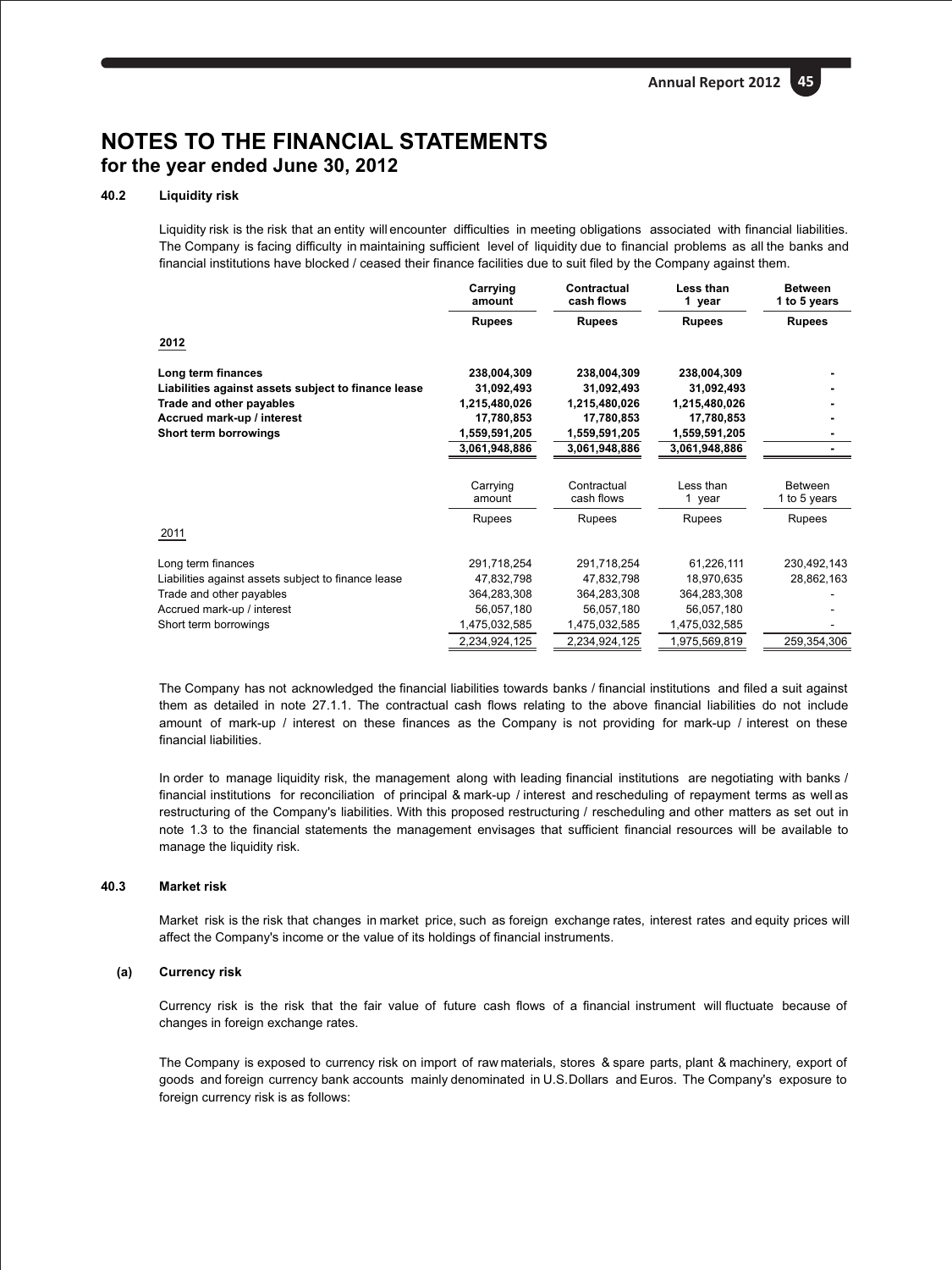## **NOTES TO THE FINANCIAL STATEMENTS**

**for the year ended June 30, 2012**

| <b>Rupees</b>   | $U.S.\$       | Euro       |
|-----------------|---------------|------------|
|                 |               |            |
| 57,246,264      | 604,680       |            |
| (197, 351, 079) | (1, 399, 474) | (556, 453) |
| (55, 229)       | (644)         |            |
| (140,160,044)   | (795,438)     | (556,453)  |
| <b>Rupees</b>   | U.S.S         | Euro       |
|                 |               |            |
| 171,939,770     | 1,982,590     |            |
| (148,960,544)   | (1,396,084)   | (233, 601) |
| (55, 229)       | (644)         |            |
| 22,923,997      | 585,862       | (233, 601) |
|                 |               |            |

The following significant exchange rate applied during the year:

|                 | Average rate |                      | <b>Reporting date rate</b> |               |  |
|-----------------|--------------|----------------------|----------------------------|---------------|--|
|                 | 2012         | 2011<br>2011<br>2012 |                            |               |  |
| U.S.\$ to Rupee | 90.60        | 85.04                | 94.20 / 94.00              | 86.05 / 85.85 |  |
| Euro to Rupee   | 118.02       | 116.08               | 118.25                     | 124.60        |  |

#### **Sensitivity analysis**

At the reporting date, if Rupee had strengthened by 10% against U.S. Dollar and Euro with all other variables held constant, loss for the year would have been (decreased) / increased by the amounts shown below mainly as a result of net foreign exchange gain / (loss) on translation of financial assets and liabilities.

|                              | 2012           | 2011          |
|------------------------------|----------------|---------------|
| Effect on loss for the year: | <b>Rupees</b>  | <b>Rupees</b> |
| U.S. \$ to Rupee             | (7, 477, 117)  | 5.041.343     |
| Euro to Rupee                | (6,580,057)    | (2,910,668)   |
|                              | (14, 057, 174) | 2,130,675     |

The weakened of the Rupee against U.SDollar and Euro would have had an equal but opposite impact on loss for the year. The sensitivity analysis prepared is not necessarily indicative of the effects on loss for the year and assets / liabilities of the Company.

## **(b) Interest rate risk**

Interest rate risk is the risk that fair value or future cash flows of a financial instrument will fluctuate because of changes in market interest rates.

Majority of the interest rate risk of the Company arises from short & long term borrowings from banks and deposits with banks. However, the Company is not providing for mark-up / interest on its long term finances, liabilities against assets subject to finance lease and short term borrowings due to litigation with Banks and Financial Institutions as detailed in note 27.1.1. At the reporting date the profile of the Company's interest bearing financial instruments is as follows: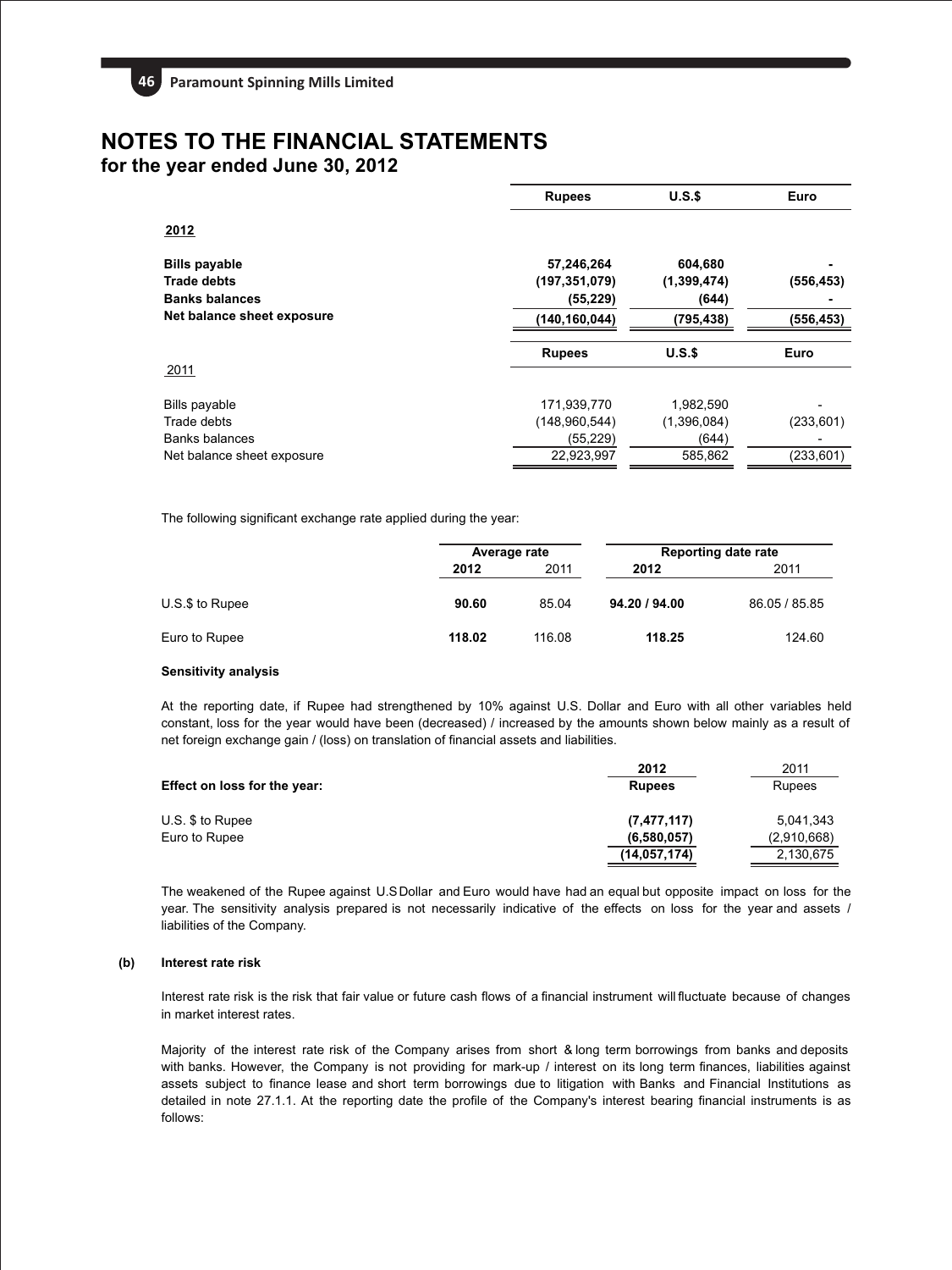**Annual Report 2012 47**

## **NOTES TO THE FINANCIAL STATEMENTS for the year ended June 30, 2012**

|                               | 2012                   | 2011          |  |
|-------------------------------|------------------------|---------------|--|
|                               | <b>Carrying Amount</b> |               |  |
| <b>Fixed rate instruments</b> | <b>Rupees</b>          | Rupees        |  |
| <b>Financial assets</b>       | 6,600,092              | 4,641,289     |  |
| <b>Financial liabilities</b>  | 28,019,452             | 23,448,137    |  |
| Variable rate instruments     |                        |               |  |
| <b>Financial liabilities</b>  | 1,800,668,554          | 1,791,135,500 |  |

The rates of mark-up / interest have been disclosed in the respective notes to the financial statements.

#### **Fair value sensitivity analysis for fixed rate instruments**

The Company does not account for any fixed rate financial assets and liabilities at fair value through profit or loss. Therefore, a change in interest rate at the reporting date would not affect profit or loss of the Company.

#### **Cash flow sensitivity analysis for variable rate instruments**

Cash flow sensitivity analysis for variable rate instruments is not presented as the Company is not providing for markup / litigation due to litigation with banks and financial institutions.

#### **40.4 Fair value of financial instruments and hierarchy**

Fair value is the amount for which an asset could be exchanged, or liability settled, between knowledgeable willing parties in an arm's length transaction. Consequently, differences may arise between carrying values and the fair value estimates.

The carrying amounts of all financial assets and liabilities reflected in the financial statements approximate their fair values.

## **40.5 Capital risk management**

The Company's prime objectives when managing capital are to safeguard the Company's ability to continue as a going concern so that it can continue to provide returns for shareholders, benefits for other stakeholders and to maintain an optimal capital structure to reduce the cost of capital.

The Company manages its capital structure by monitoring return on net assets and makes adjustments to it in the light of changes in economic conditions. In order to maintain or adjust the capital structure, the Company may adjust the amount of dividend paid to shareholders and / or issue new shares.

There was no changes in the Company's approach to capital management during the year. Further, the Company is not subject to externally imposed capital requirements, except those, related to maintenance of debt covenants, commonly imposed by the providers of debt finance which the Company could not comply as at the reporting date.

## **41. RELATED PARTY TRANSACTIONS**

**41.1** Related parties comprise of Associated Companies, directors of the Company, key management personnel, companies in which directors, key management personnel and close members of the families of the directors and key management personnel are interested. The Company in the normal course of business carries out transactions with various related parties. Remuneration of the key management personnel is disclosed in note 38. Amounts due from and to related parties are shown under receivables and payables. Other significant transactions with related parties are as follows: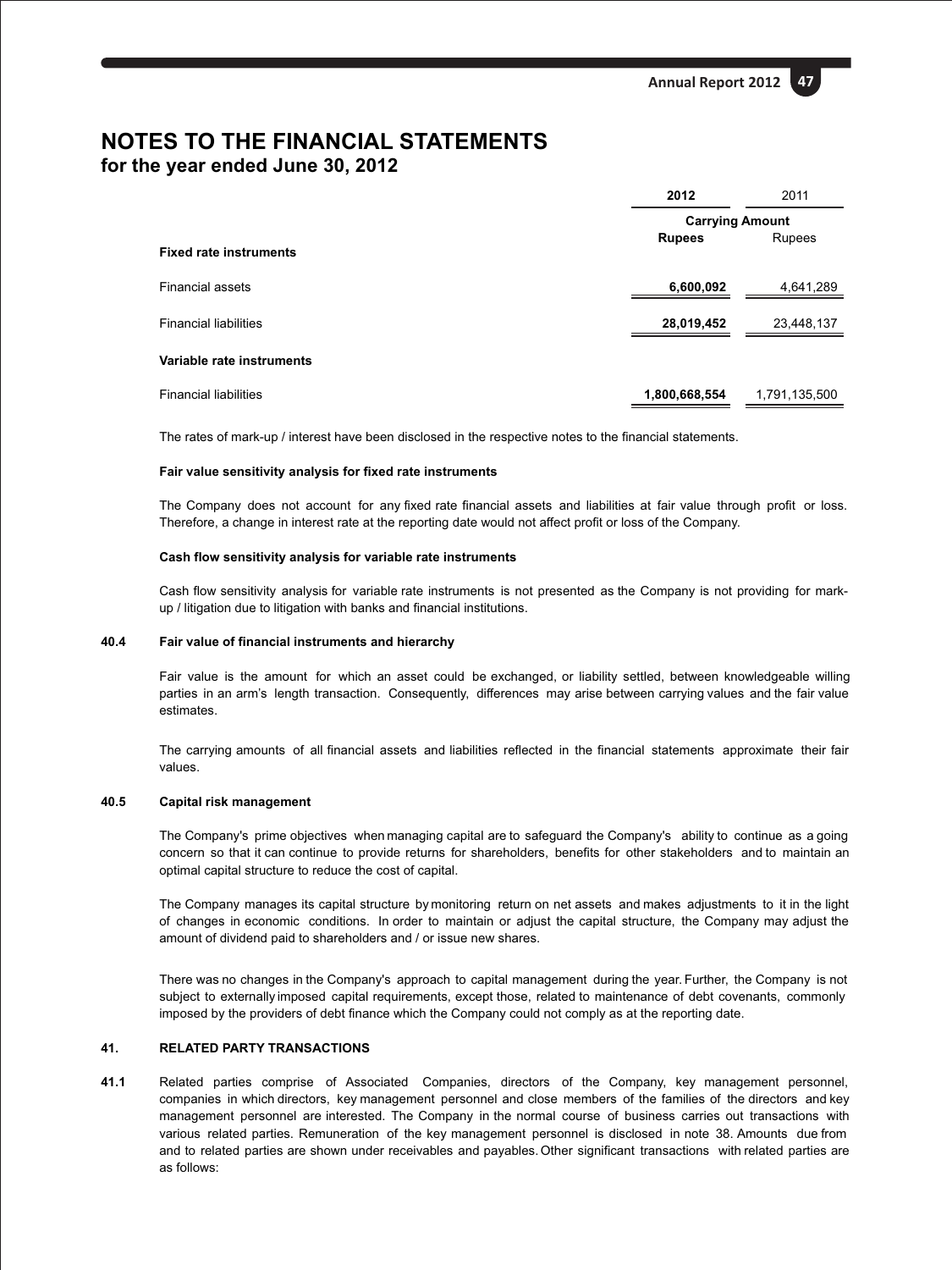|                               | 2012          | 2011        |
|-------------------------------|---------------|-------------|
| <b>Nature of Transactions</b> | <b>Rupees</b> | Rupees      |
| Sales                         | 227,891,800   | 193,688,172 |
| Dyeing / processing income    | 48,354,048    | 25,658,619  |
| Purchases                     | 288,305,873   | 604,082,101 |
| Purchase of fixed assets      | 7,100,000     |             |
| Processing charges            | 11,085,475    | 43,535,520  |
| Interest expense              | 4,125,480     | 4,955,814   |
| Dividend received             | 1,851,517     | 1,851,517   |
| Dividend paid                 | 6,521,565     | 4,347,710   |
| Bonus shares issued (numbers) |               | 395.245     |

**41.2** Sponsor directors, their spouses and family members have waived-off their right to receive dividend amounting to Rs.9.241 million (2011: Rs.5.598 million).

## **42. SEGMENT INFORMATION**

A business segment is a group of assets and operations engaged in providing products that are subject to risk and returns that are different from those of other business segments. Management has determined the operating segments based on the information that is presented to the Chief Operating Decision Maker of the Group for allocation of resources and assessment of performance. Based on internal management reporting structure and products produced and sold, the Group is organised into following four operating segments:

- spinning;
- dying;
- garments; and
- weaving.

Management monitors the operating results of above mentioned segments separately for the purpose of making decisions about resources to be allocated and of assessing performance. Segment results and assets include items directly attributable to a segment as well as those that can be allocated on a reasonable basis.

## **42.1 Segment revenues and results**

**Loss after taxation**

|                                         | Spinning        | Dying          | Garments        | Weaving        | <b>Elimination of</b><br>inter segment<br>transactions | Total              |
|-----------------------------------------|-----------------|----------------|-----------------|----------------|--------------------------------------------------------|--------------------|
|                                         | <b>Rupees</b>   | <b>Rupees</b>  | <b>Rupees</b>   | <b>Rupees</b>  | <b>Rupees</b>                                          | <b>Rupees</b>      |
| For the year ended June 30, 2012        |                 |                |                 |                |                                                        |                    |
| Sales                                   | 1,565,214,565   | 447,223,713    | 1,815,937,036   | 16,502,882     |                                                        | 3,844,878,196)     |
| Cost of sales                           | 2,391,411,010   | 470.768.408    | 2,094,916,444   | 43,401,106     |                                                        | 5.000.496.968      |
| Gross loss                              | (826, 196, 445) | (23, 544, 695) | (278, 979, 408) | (26, 898, 224) |                                                        | (1, 155, 618, 772) |
| Distribution cost                       | 64,760,938      | 18,952,648     | 85,527,734      |                |                                                        | 169,241,320        |
| Administrative expenses                 | 38,051,604      | 7,686,939      | 29,449,288      | 1,505          |                                                        | 75,189,336         |
| Other operating expenses                | 87,230,852      | 2,409,534      |                 | 2,002          |                                                        | 89,642,388         |
| Other operating income                  | (370, 491)      |                |                 |                |                                                        | (370, 491)         |
|                                         | 189,672,903     | 29,049,121     | 114,977,022     | 3,507          |                                                        | 333,702,553        |
| Loss from operations                    | (1,015,869,348) | (52, 593, 816) | (393, 956, 430) | (26,901,731)   |                                                        | (1,489,321,325)    |
| Finance cost                            | 218.493.728     | 3,437,914      | 44,320,799      |                |                                                        | 266,252,442        |
| Share of loss from Associated Companies | (971,049,196)   |                |                 |                |                                                        | (971, 049, 196)    |
| Loss before taxation                    | (2,205,412,272) | (56,031,730)   | (438, 277, 229) | (26, 901, 731) |                                                        | (2,726,622,963)    |
| Taxation                                |                 |                |                 |                |                                                        | 4.149.367          |

**(2,730,772,330)**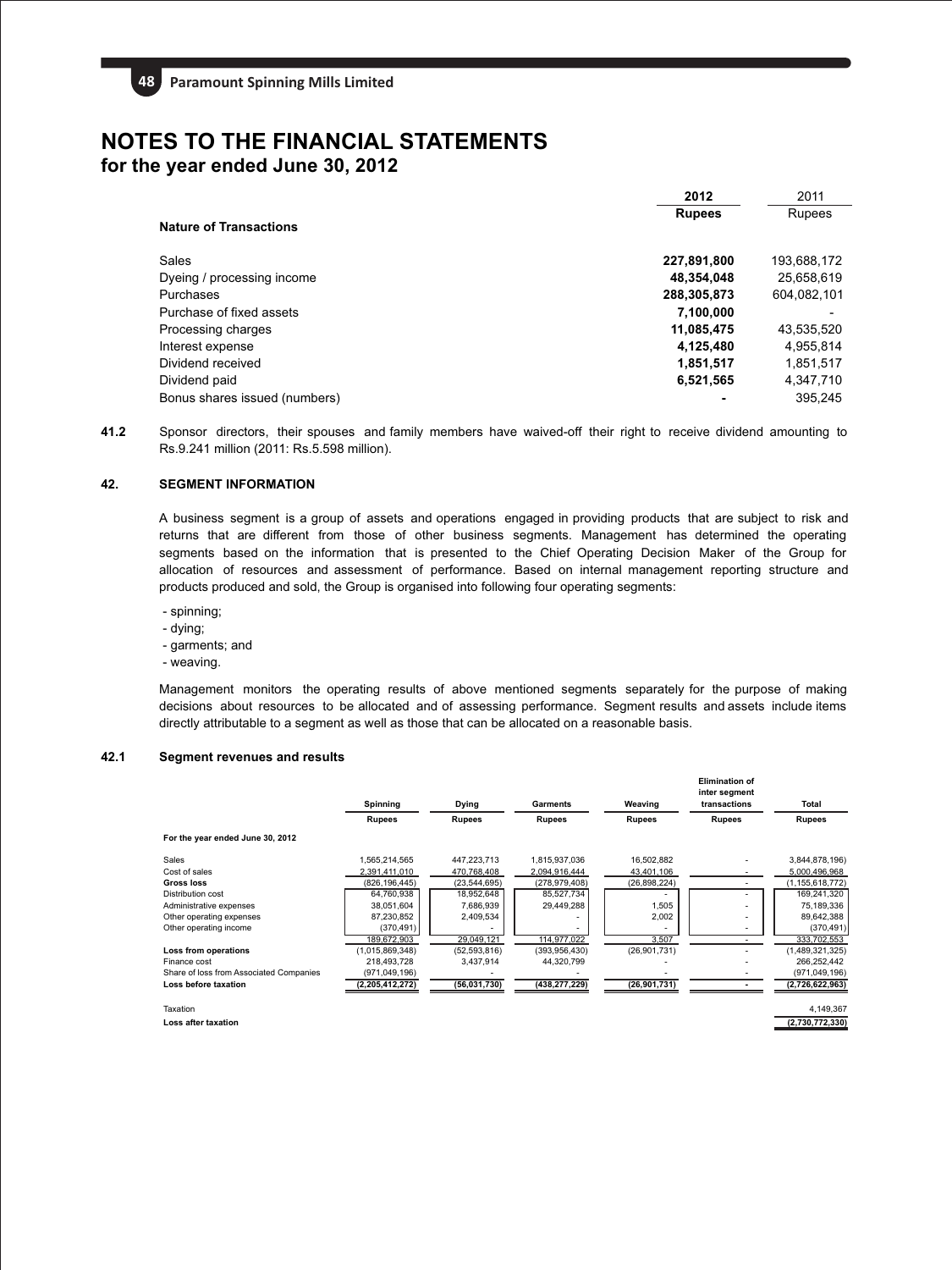**Annual Report 2012 49**

## **NOTES TO THE FINANCIAL STATEMENTS for the year ended June 30, 2012**

|                                           | Spinning      | Dying         | <b>Garments</b> | Weaving       | <b>Elimination of</b><br>inter segment<br>transactions | Total         |
|-------------------------------------------|---------------|---------------|-----------------|---------------|--------------------------------------------------------|---------------|
|                                           | <b>Rupees</b> | <b>Rupees</b> | <b>Rupees</b>   | <b>Rupees</b> | <b>Rupees</b>                                          | <b>Rupees</b> |
| For the year ended June 30, 2011          |               |               |                 |               |                                                        |               |
| Sales                                     | 2,861,133,178 | 636,550,451   | 1,520,325,494   | 39,261,841    | (64, 879, 521)                                         | 4,992,391,443 |
| Cost of sales                             | 2,442,604,397 | 556,746,917   | 1,344,585,902   | 28,938,715    | (64, 879, 521)                                         | 4,307,996,410 |
| Gross profit                              | 418.528.781   | 79.803.534    | 175.739.592     | 10,323,126    |                                                        | 684,395,033   |
| Distribution cost                         | 61,819,455    | 25,097,345    | 68,915,962      |               |                                                        | 155,832,762   |
| Administrative expenses                   | 29,865,184    | 6,923,766     | 34,210,339      | 1,672         |                                                        | 71,000,961    |
| Other operating expenses                  | 9,971,713     | 2,374,926     | 2,696,160       | 516,073       |                                                        | 15,558,872    |
| Other operating income                    | (4,028,762)   |               |                 |               |                                                        | (4,028,762)   |
|                                           | 97.627.590    | 34.396.037    | 105.822.461     | 517.745       |                                                        | 238,363,833   |
| Profit from operations                    | 320.901.191   | 45,407,497    | 69.917.131      | 9,805,381     |                                                        | 446,031,200   |
| Finance cost                              | 238,821,010   | 6,201,433     | 35,417,170      |               |                                                        | 280,439,613   |
| Share of profit from Associated Companies | 27,683,065    |               |                 |               |                                                        | 27,683,065    |
| <b>Profit before taxation</b>             | 109,763,246   | 39,206,064    | 34,499,961      | 9,805,381     |                                                        | 193,274,652   |
| Taxation                                  |               |               |                 |               |                                                        | 27,744,195    |
| <b>Profit after taxation</b>              |               |               |                 |               |                                                        | 165,530,457   |

## **42.2 Geographical information**

The Company's revenue from external customers by geographical location is detailed below:

|               | 2012          | 2011          |
|---------------|---------------|---------------|
|               | <b>Rupees</b> | Rupees        |
| Pakistan      | 645,242,366   | 1,400,800,600 |
| Asia          | 1,134,800,210 | 1,293,810,355 |
| Europe        | 1,863,276,263 | 2,021,313,260 |
| Africa        | 50,308,521    | 137,899,837   |
| North America | 138,166,313   | 58,296,593    |
| South America | 13,084,523    | 80,270,798    |
|               | 3.844.878.196 | 4,992,391,443 |

## **42.3 Segment assets and liabilities**

|                                                                | <b>Spinning</b> | <b>Dying</b>  | Garments      | Weaving       | Total                                             |
|----------------------------------------------------------------|-----------------|---------------|---------------|---------------|---------------------------------------------------|
|                                                                | <b>Rupees</b>   | <b>Rupees</b> | <b>Rupees</b> | <b>Rupees</b> | <b>Rupees</b>                                     |
| As at June 30, 2012<br>Segments assets                         | 3,480,962,550   | 534.365.589   | 1,248,898,149 | 229.240.121   | 5,493,466,409                                     |
| Inter segment assets                                           |                 |               |               |               | (1,046,392,013)<br>4,447,074,396                  |
| As at June 30, 2011<br>Segments Assets<br>Inter segment assets | 3.033.898.571   | 419.309.886   | 1,296,010,174 | 202.859.443   | 4.952.078.074<br>(1,331,042,335)<br>3,621,035,739 |

- **42.4** All non-current assets of the Company as at 30 June 2012 and 2011 were located and operating in Pakistan.
- **42.5** The Company has earned revenues from two (2011: Nil) customers aggregating Rs.1,047.159 million (2011: Rs.Nil) during the year ended June 30, 2012 which constituted 27% of the total revenues.

## **43. DATE OF AUTHORISATION FOR ISSUE**

These financial statements were authorised for issue on April 22, 2013 by the Board of Directors of the Company.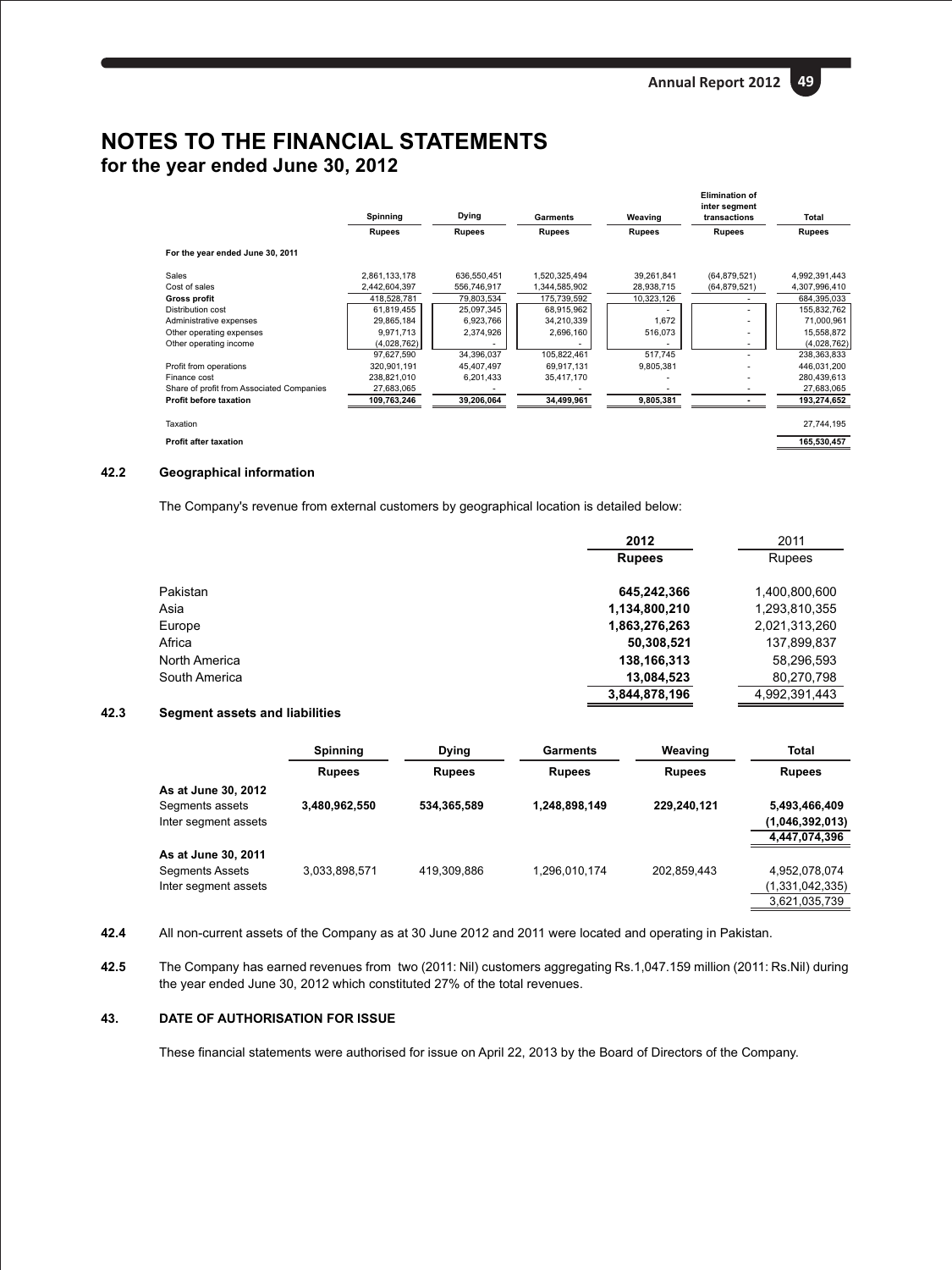

## **44. CORRESPONDING FIGURES**

Corresponding figures have been re-arranged and / or re-classified for the purpose of better presentation.

| <b>Re-classification from</b><br>component:                                   | <b>Re-classification</b><br>to component:     | <b>Note</b> | <b>Rupees</b> |
|-------------------------------------------------------------------------------|-----------------------------------------------|-------------|---------------|
| <b>Balance sheet</b>                                                          |                                               |             |               |
| Current maturity of long term<br>financing                                    | Current portion of non<br>current liabilities | 26          | 80,196,746    |
| Current maturity of liabilities<br>against assets subject to<br>finance lease |                                               |             |               |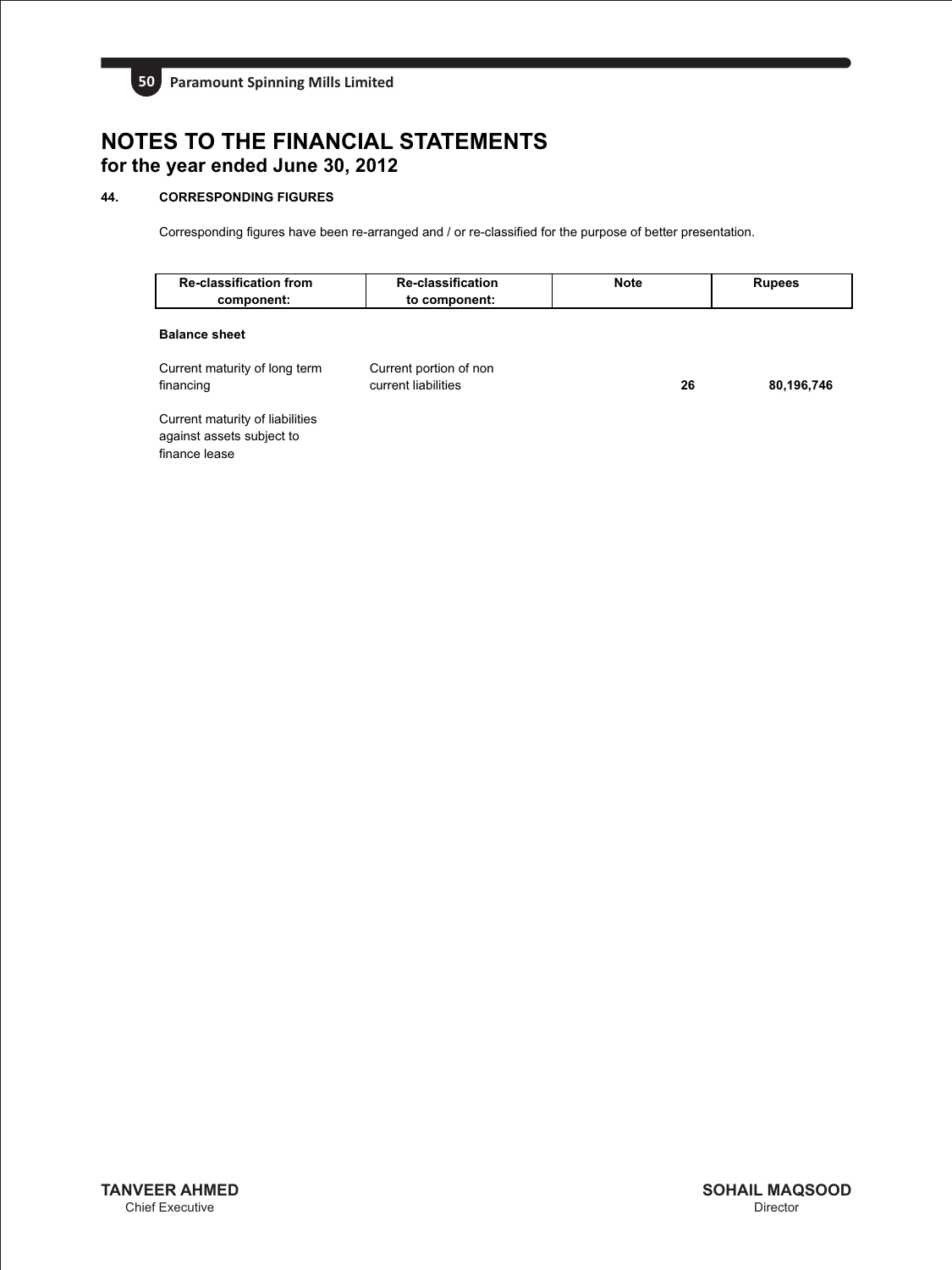## **for last six years KEY OPERATING AND FINANCIAL DATA**

|                                                     | 2012<br><b>Rupees</b> | 2011<br><b>Rupees</b> | 2010<br><b>Rupees</b> | 2009<br><b>Rupees</b> | 2008<br><b>Rupees</b> | 2007<br><b>Rupees</b> |
|-----------------------------------------------------|-----------------------|-----------------------|-----------------------|-----------------------|-----------------------|-----------------------|
| <b>OPERATING RESULTS</b>                            |                       |                       |                       |                       |                       |                       |
| Total number of spindles installed                  | 25,920                | 25,920                | 25,920                | 25,920                | 25,920                | 25,920                |
| Total spindles worked                               | 16,323,275            | 25,220,219            | 28,086,184            | 27,298,728            | 28,179,216            | 28,260,360            |
| Number of shifts worked                             | 1,065                 | 1,083                 | 1,095                 | 1,095                 | 1,098                 | 1,095                 |
| Installed capacity after                            | 8,841,118             | 8,841,118             | 8,841,118             | 8,841,118             | 8,841,118             | 8,841,118             |
| conversion into 20's                                |                       |                       |                       |                       |                       |                       |
| Actual production after<br>conversion into 20's     | 4,875,292             | 7,525,383             | 8,512,025             | 8,695,471             | 7,721,624             | 7,617,251             |
| Sales                                               | 3,844,878,196         | 4,992,391,443         | 3,093,109,670         | 2,811,466,485         | 2,549,115,134         | 1,986,269,379         |
| Gross profit / (Loss)                               | (1, 155, 618, 771)    | 684,395,033           | 548,732,921           | 448,356,557           | 353,875,534           | 304,138,446           |
| Operating profit / (Loss)                           | (1,400,049,427)       | 457,561,310           | 381,686,891           | 285,459,296           | 230,736,242           | 191,343,500           |
| Other income                                        | 370,492               | 4,028,762             | 3,722,749             | 18,878,570            | 38,023,725            | 5,637,260             |
| <b>Financial expenses</b>                           | 266,252,444           | 280,439,613           | 280,439,613           | 264,120,280           | 184,670,142           | 158,794,462           |
| Profit / (Loss) before other charges                | (2,636,980,574)       | 208,833,524           | 160, 114, 578         | 43,595,656            | 84,089,825            | 38,186,378            |
| <b>OTHER CHARGES</b>                                |                       |                       |                       |                       |                       |                       |
| Diminution in value of investments                  |                       |                       |                       | 2,984,867             | 3,010,455             |                       |
| Workers' profit participation fund                  |                       | 8,845,553             | 6,734,571             | 1,861,636             | 2,000,101             | 1,610,598             |
| Worker's welfare fund                               | 1,391,587             | 2,473,906             | 1,964,854             |                       |                       |                       |
| Exchange loss                                       | 1,905,308             | 4,239,413             | 13,664,086            |                       |                       |                       |
| Loss on remeasurement of forward exchange contracts |                       |                       |                       |                       | 5,198,697             |                       |
| Impairment loss recognized on investment            | 65,308,447            |                       |                       |                       |                       |                       |
| Custom duty                                         | 4,375,143             |                       |                       |                       |                       |                       |
| Provision for doubtful debts                        | 16,661,903            |                       |                       |                       |                       |                       |
| Excise duty on loans                                |                       |                       |                       |                       |                       | 5,975,147             |
|                                                     | 89,642,388            | 15,558,872            | 22,363,511            | 4,846,503             | 10,209,253            | 7,585,745             |
| Profit / (Loss) for the year before taxation        | (2,726,622,962)       | 193,274,652           | 137,751,067           | 38,749,153            | 73,880,572            | 30,600,633            |
| Profit / (Loss) for the year after taxation         | (2,730,772,330)       | 165,530,457           | 108,036,911           | 22,557,668            | 25,772,344            | 1,405,746             |
| Transfer to reserves                                |                       |                       |                       |                       |                       | 300,000,000           |
| Reserves for issue of bonus shares                  |                       | 15,774,840            | 14,340,760            | 10,005,188            | 12,127,500            | 11,025,000            |
| Proposed dividend                                   | 16,787,204            | 10,175,891            |                       |                       |                       |                       |
|                                                     |                       |                       |                       |                       |                       |                       |
| Unappropriated profit / (loss)<br>carried forward   | (2,415,258,592)       | 332,300,942           | 192,721,216           | 99,025,065            | 86,472,587            | 72,827,743            |
|                                                     |                       |                       |                       |                       |                       |                       |
| <b>FINANCIAL POSITION</b>                           |                       |                       |                       |                       |                       |                       |
| Paid up capital                                     | 173,523,290           | 173,523,290           | 157,748,450           | 143,407,690           | 133,402,500           | 121,275,000           |
| Shareholder's equity<br>Long term loans/ redeemable | (1,766,335,302)       | 981,224,232           | 825,869,666           | 717,832,755           | 695,275,087           | 669,502,743           |
| capital                                             |                       | 230,492,143           | 41,733,397            | 64,718,657            | 233,803,657           | 322,048,028           |
| Obligation under finance leases                     | (0.00)                | 28,862,163            | 43,324,547            | 43,931,626            | 60,017,534            | 40,579,190            |
| Deferred liabilities                                | 51,323,641            | 83,135,249            | 80,351,310            | 68,846,226            | 68,773,394            | 28,515,190            |
| <b>Current liabilities</b>                          | 3,130,808,774         | 2,033,146,259         | 1,948,176,539         | 1,810,198,960         | 1,666,324,494         | 1,232,925,945         |
| <b>Fixed assets</b>                                 | 2,559,079,305         | 835,302,227           | 763,409,503           | 760,342,696           | 781,892,102           | 772,516,295           |
| Long term investments                               | 485,877,044           | 493,083,783           | 448,247,039           | 436,487,965           | 420,818,918           | 421,376,921           |
| Long term deposits                                  | 3,484,406             | 7,077,604             | 6,780,731             | 7,148,860             | 6,732,046             | 5,895,871             |
| <b>Current assets</b>                               | 1,398,633,644         | 2,285,572,125         | 1,966,188,683         | 1,746,719,200         | 1,652,630,619         | 1,231,662,303         |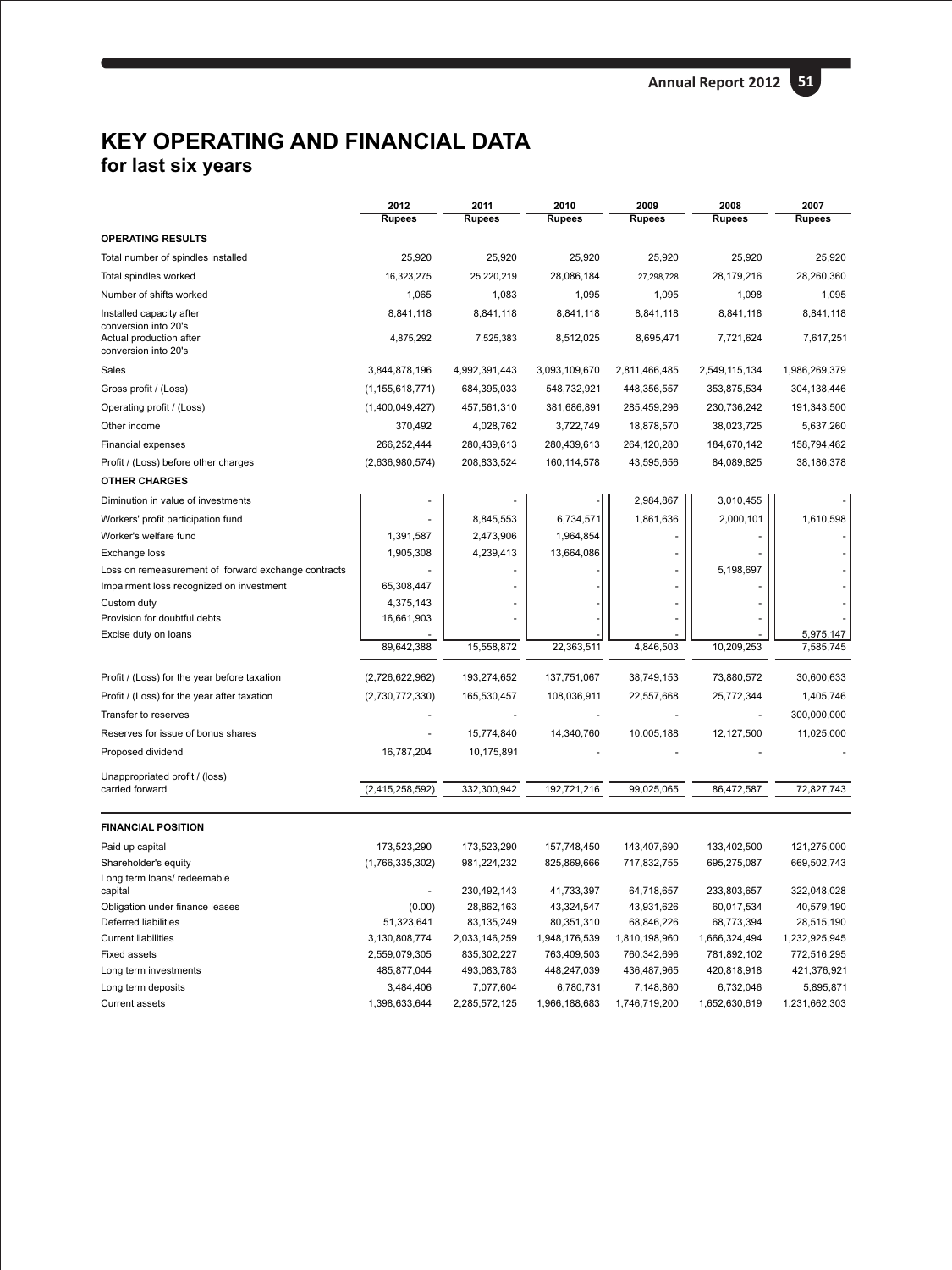# **PATTERN OF SHAREHOLDING**

**as at June 30, 2012**

| Shareholding                            |           |           |                    |            |
|-----------------------------------------|-----------|-----------|--------------------|------------|
| <b>Number of</b><br><b>Shareholders</b> | From      | To        | <b>Shares held</b> | Percentage |
| 2,001                                   | 1         | 100       | 24,936             | 0.14       |
| 521                                     | 101       | 500       | 122,668            | 0.71       |
| 195                                     | 501       | 1,000     | 149,106            | 0.86       |
| 102                                     | 1,001     | 5,000     | 218,910            | 1.26       |
| 9                                       | 5,001     | 10,000    | 69,283             | 0.40       |
| 4                                       | 10,001    | 15,000    | 45,891             | 0.26       |
| 1                                       | 15,001    | 20,000    | 19,900             | 0.11       |
| 1                                       | 20,001    | 25,000    | 22,174             | 0.13       |
| 1                                       | 25,001    | 30,000    | 27,417             | 0.16       |
| 1                                       | 30,001    | 35,000    | 30,697             | 0.18       |
| $\overline{\mathbf{c}}$                 | 35,001    | 40,000    | 77,173             | 0.44       |
| 3                                       | 40,001    | 45,000    | 129,522            | 0.75       |
| 3                                       | 45,001    | 50,000    | 141,317            | 0.81       |
| $\overline{c}$                          | 50,001    | 55,000    | 105,245            | 0.61       |
| 1                                       | 55,001    | 60,000    | 55,713             | 0.32       |
| 1                                       | 95,001    | 100,000   | 97,381             | 0.56       |
| 1                                       | 120,001   | 125,000   | 123,724            | 0.71       |
| 1                                       | 135,001   | 140,000   | 135,185            | 0.78       |
| $\overline{\mathbf{c}}$                 | 155,001   | 160,000   | 316,889            | 1.83       |
| 1                                       | 185,001   | 190,000   | 185,738            | 1.07       |
| 1                                       | 575,001   | 580,000   | 576,961            | 3.32       |
| 1                                       | 770,001   | 775,000   | 775,000            | 4.47       |
| 1                                       | 800,001   | 805,000   | 803,651            | 4.63       |
| $\overline{c}$                          | 990,001   | 995,000   | 1,989,156          | 11.46      |
| 1                                       | 1,010,001 | 1,015,000 | 1,022,233          | 5.89       |
| 1                                       | 1,125,001 | 1,130,000 | 1,125,148          | 6.48       |
| 1                                       | 1,495,001 | 1,500,000 | 1,499,776          | 8.64       |
| 1                                       | 1,950,001 | 1,955,000 | 1,951,186          | 11.24      |
| 1                                       | 2,660,001 | 2,665,000 | 2,662,442          | 15.34      |
| 1                                       | 2,845,001 | 2,850,000 | 2,847,907          | 16.41      |
| 2,864                                   |           |           | 17,352,329         | 100.00     |

\* Note: There is no shareholding in the slab not mentioned

## **CATEGORIES OF SHAREHOLDERS as at June 30, 2012**

| <b>Particulars</b>                                                          | No. of Share<br>holders | No. of Shares<br>held | Percentage |
|-----------------------------------------------------------------------------|-------------------------|-----------------------|------------|
| Directors, Chief Executive Officer and their spouse and minor children      | 7                       | 3,822,879             | 22.03      |
| Associated Companies, Undertakings and Related Parties                      | 3                       | 4,347,705             | 25.06      |
| NIT & ICP                                                                   | 4                       | 2,002,402             | 11.54      |
| Banks, Development Finance Institutions, Non-Banking Financial Institutions | 6                       | 1,180,237             | 6.80       |
| Insurance Companies                                                         | 2                       | 579.265               | 3.34       |
| General Public (Local)                                                      | 2,834                   | 4,236,121             | 24.41      |
| <b>Others</b>                                                               | 8                       | 1,183,720             | 6.82       |
|                                                                             | 2,864                   | 17.352.329            | 100.00     |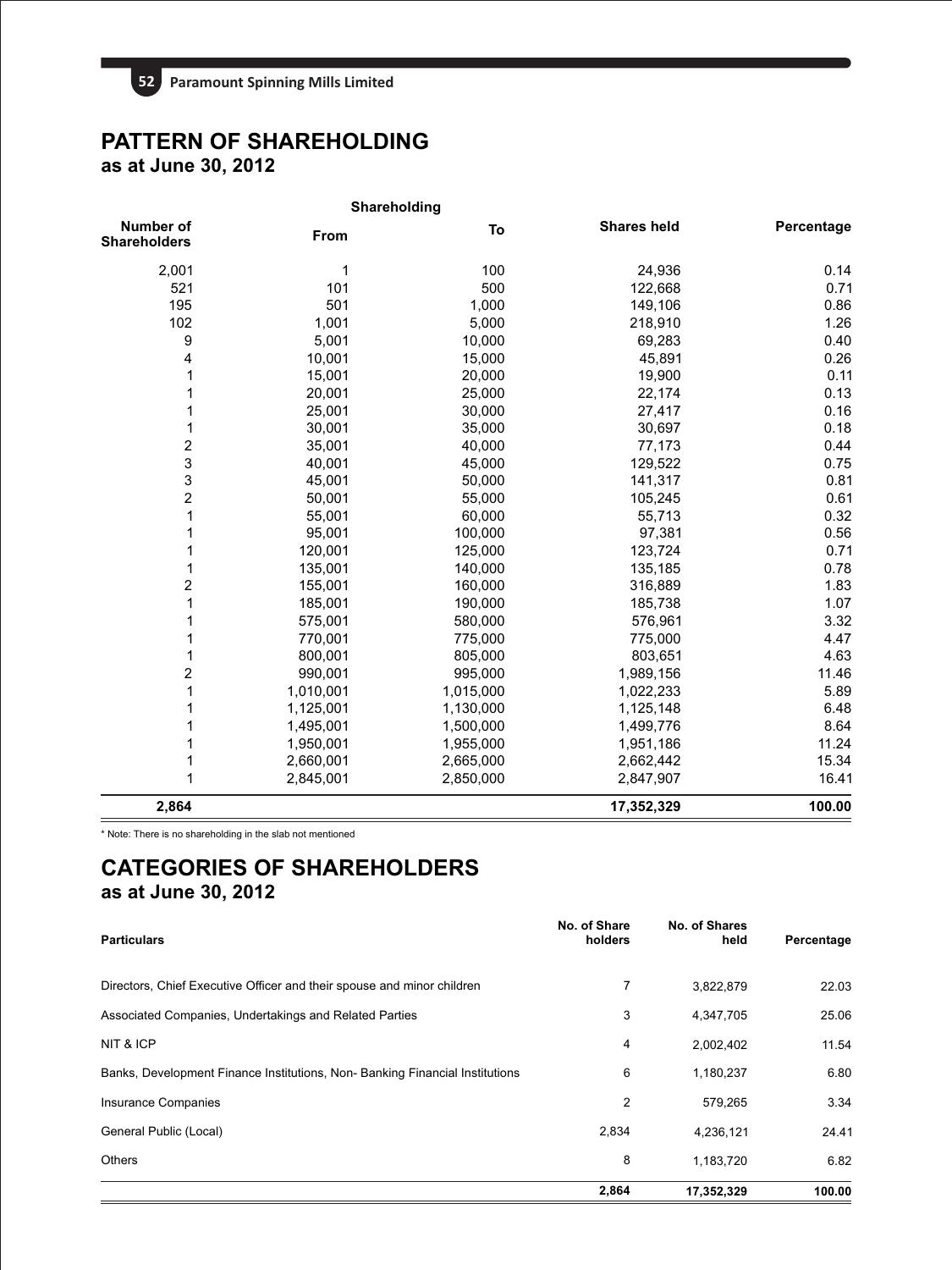## **INFORMATION AS REQUIRED UNDER CLAUSE XIX(i) of the Code of Corporate Governance as at June 30, 2012**

| A) | ASSOCIATED COMPANIES, UNDERTAKINGS AND RELATED PARTIES                                                                                                      | <b>SHARES</b>          |
|----|-------------------------------------------------------------------------------------------------------------------------------------------------------------|------------------------|
|    | <b>Gulistan Fibers Limited</b><br><b>Gulistan Textile Mills Limited</b>                                                                                     | 1,499,776<br>2,847,907 |
|    | Premier (Pvt.) Limited                                                                                                                                      | 22                     |
| B) | <b>NIT &amp; ICP</b>                                                                                                                                        |                        |
|    | <b>IDBP (ICP UNIT)</b>                                                                                                                                      | 871                    |
|    | <b>National Investment Trust Limited</b><br>National Bank of Pakistan Trustee Department                                                                    | 50,245<br>1,951,286    |
| C) | DIRECTORS, CHIEF EXECUTIVE OFFICER, THEIR SPOUSES<br><b>AND MINOR CHILDREN</b>                                                                              |                        |
|    | <b>DIRECTORS</b>                                                                                                                                            |                        |
|    | Mr. Tanveer Ahmed                                                                                                                                           | 2,662,442              |
|    | Mr. Riaz Ahmed<br>Mr. Muhammad Shafiq                                                                                                                       | 864<br>500             |
|    | Mr. Sohail Maqsood                                                                                                                                          | 605                    |
|    | Mr. Umer Hayat Gill<br>Mr. Iftikhar Ali                                                                                                                     | 550<br>500             |
|    | <b>SPOUSES</b>                                                                                                                                              |                        |
|    | Mrs. Naureen Tanveer                                                                                                                                        | 1,157,418              |
| D) | <b>BANKS, DEVELOPMENT FINANCIAL INSTITUTIONS, NON</b><br><b>BANKING FINANCIAL INSTITUTIONS, INSURANCE COMPANIES,</b><br><b>MODARABAS &amp; MUTUAL FUNDS</b> |                        |
|    | <b>BANKS</b>                                                                                                                                                |                        |
|    | National Bank of Pakistan Investor Account (Former NDFC)                                                                                                    | 8                      |
|    | National Development Finance Corporation Ltd<br>National Bank of Pakistan                                                                                   | 110<br>1,180,039       |
|    | Midland Bank Trust Corporation (Jersby) Limited                                                                                                             | 38                     |
|    | <b>Innovative Investment Bank Limited</b>                                                                                                                   | 42                     |
|    | <b>INSURANCE</b>                                                                                                                                            |                        |
|    | State Life Insurance Corporation of Pakistan<br>The Crescent Star Insurance Company Limited                                                                 | 576,961<br>2,304       |
| E) | <b>OTHERS</b>                                                                                                                                               |                        |
|    |                                                                                                                                                             |                        |
|    | Dalal Securities (Pvt.) Limited<br>Darson Securities (Pvt.) Limited                                                                                         | 55,000<br>2            |
|    | Ismail Abdul Shakoor Securities (Pvt.) Ltd                                                                                                                  | 493                    |
|    | Pak Libya Holding Company Limited                                                                                                                           | 14                     |
|    | Peridot Products (Pvt.) Limited<br>Somers Nominees (Far East) Ltd of Cayman Islands                                                                         | 1,125,148<br>2,236     |
|    | Y.S. Securities & Services (Pvt.) Ltd                                                                                                                       | 826                    |
|    | ZHV Securities (Pvt.) Limited                                                                                                                               | 1                      |
| F) | <b>General Public (Local)</b>                                                                                                                               | 4,236,121              |
|    |                                                                                                                                                             | 17,352,329             |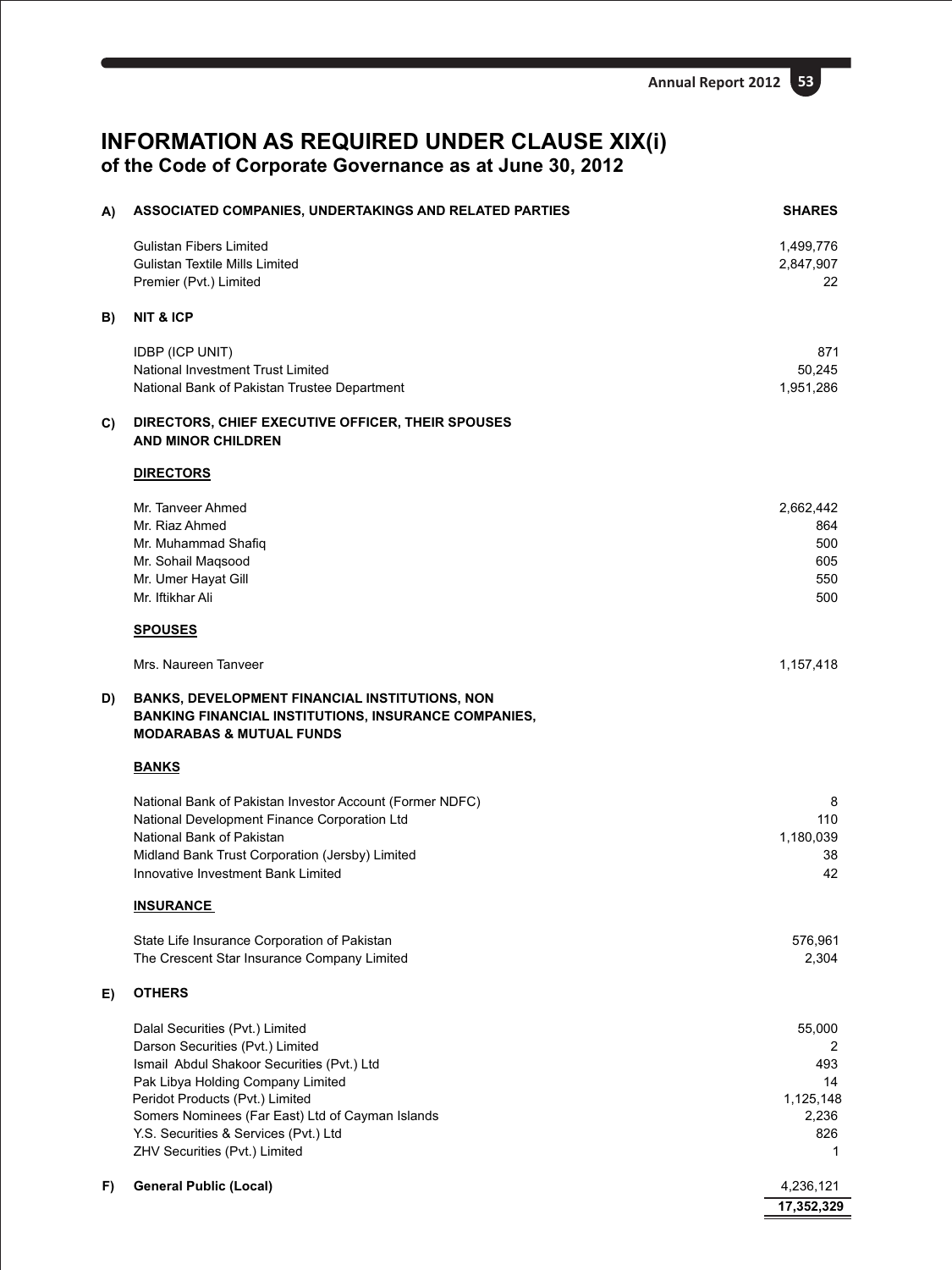

## **INFORMATION AS REQUIRED UNDER CLAUSE XIX(i) of the Code of Corporate Governance as at June 30, 2012**

## **G) SHAREHOLDERS HOLDING 5% OR MORE**

| Gulistan Textile Mills Limited               | 2,847,907 |
|----------------------------------------------|-----------|
| Gulistan Fibers Limited                      | 1.499.776 |
| Peridot Products (Pvt.) Limited              | 1.125.148 |
| National Bank of Pakistan Trustee Department | 1.951.286 |
| Mr. Tanveer Ahmed                            | 2.662.442 |
| Mrs. Naureen Tanveer                         | 1.157.418 |
| Mr. Ali Afzal Sheikh                         | 994.855   |
| Mrs. Mahrukh Zeenat Jehangir                 | 961.319   |
|                                              |           |

## **H) TRADING IN THE SHARES OF COMPANY DURING THE YEAR BY THE DIRECTORS, CHIEF EXECUTIVE OFFICER, CHIEF FINANCIAL OFFICER, COMPANY SECRETARY AND THEIR SPOUSES AND MINOR CHILDREN** NIL